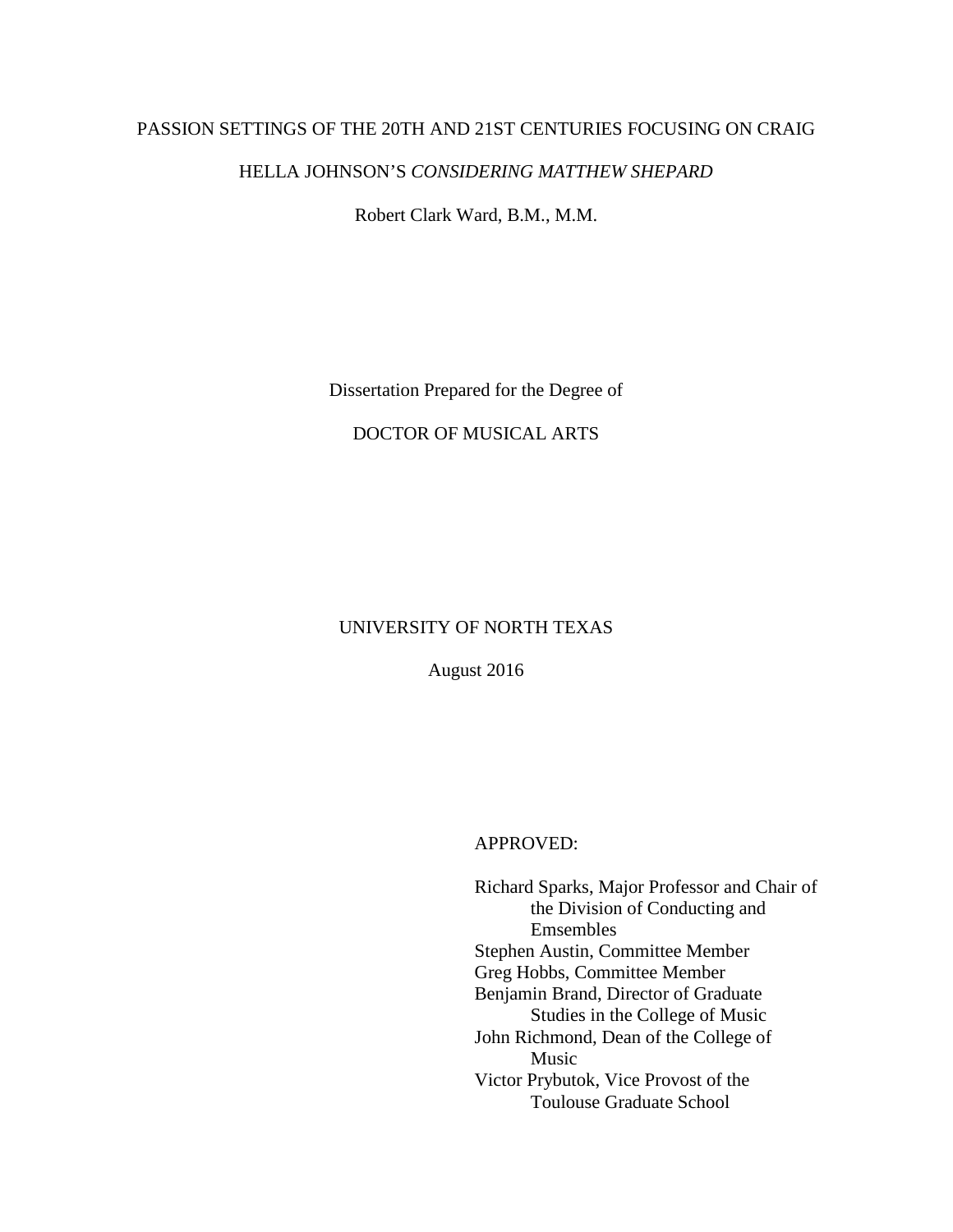ProQuest Number: 10307625

All rights reserved

INFORMATION TO ALL USERS The quality of this reproduction is dependent upon the quality of the copy submitted.

In the unlikely event that the author did not send a complete manuscript and there are missing pages, these will be noted. Also, if material had to be removed, a note will indicate the deletion.



ProQuest 10307625

Published by ProQuest LLC (2017). Copyright of the Dissertation is held by the Author.

All rights reserved. This work is protected against unauthorized copying under Title 17, United States Code Microform Edition © ProQuest LLC.

> ProQuest LLC. 789 East Eisenhower Parkway P.O. Box 1346 Ann Arbor, MI 48106 - 1346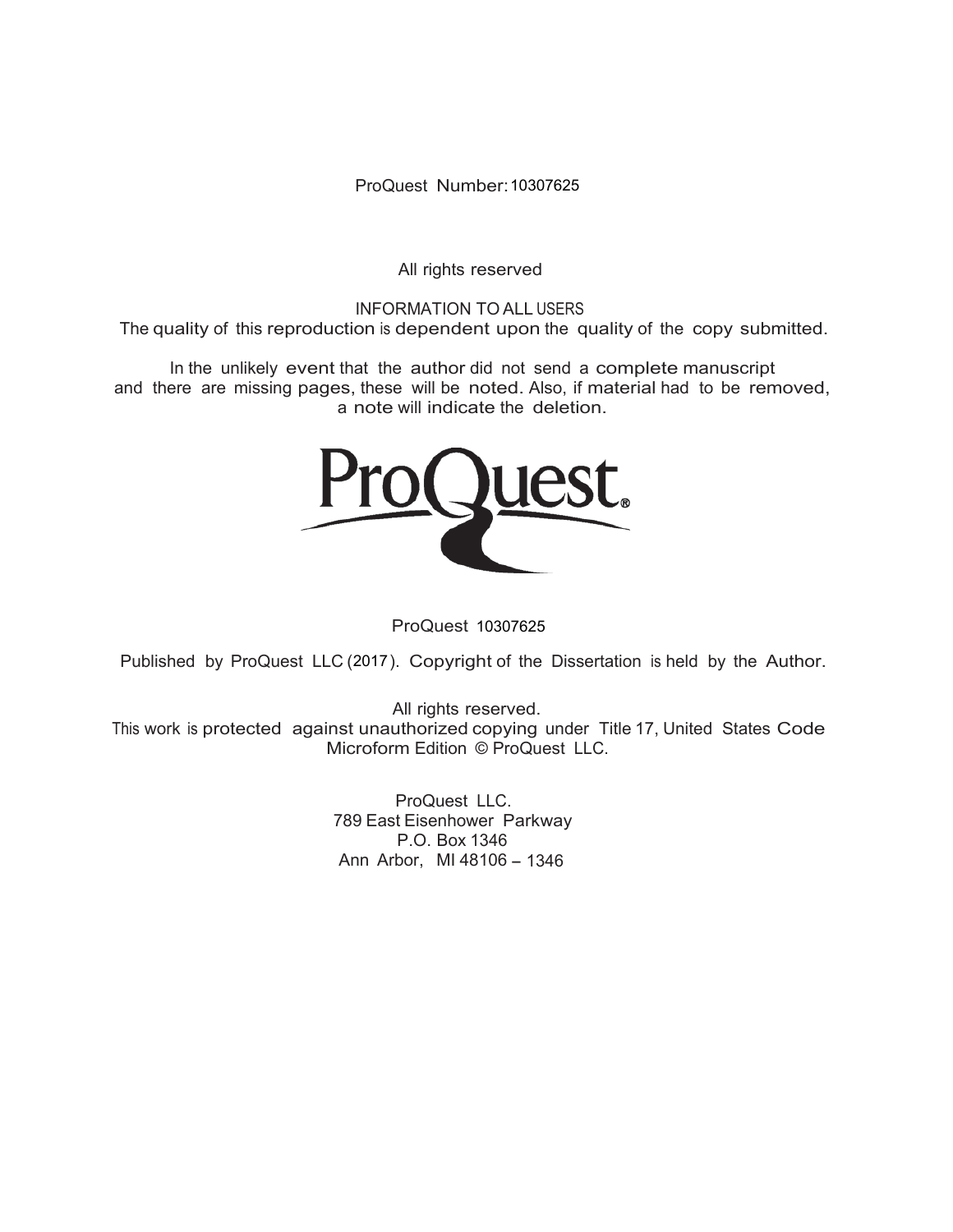Ward, Robert Clark. *Passion Settings of the 20th and 21st Centuries Focusing on Craig Hella Johnson's Considering Matthew Shepard*. Doctor of Musical Arts (Performance), August 2016, 72 pp., 1 table, 3 musical examples, bibliography, 47 titles.

Craig Hella Johnson (b. 1963) has emerged as a leader in choral music over the last 20 years. As the conductor of the Austin, TX based chorus Conspirare Johnson implemented the European model of bringing singers together from all over the country to assemble for concerts and recordings over a short period of time. He is known for his collage programs which bring together many styles of music bound by a central theme. Through these programs he has written and arranged many pieces which are now published and being performed by choirs across the globe. Johnson's most significant work to date is a 90 minute passion oratorio which details the story of Matthew Shepard, a college student murdered in a hate crime in 1998. *Considering Matthew Shepard* (2016) is a wonderful example of Johnson's composition and programming style. Though not a traditional passion story, it is part of the evolution of the genre in the 20th and 21st centuries. The passion oratorio has seen a resurgence in the past 50 years and has undergone a transformation in that time. These new works pay homage to the history of the genre but have begun to stretch it in terms of form and content. This study will highlight the evolution of the passion oratorio focusing on Johnson's *Considering Matthew Shepard* and offer some insight into the composer's style and how this work represents a modern treatment of the passion oratorio.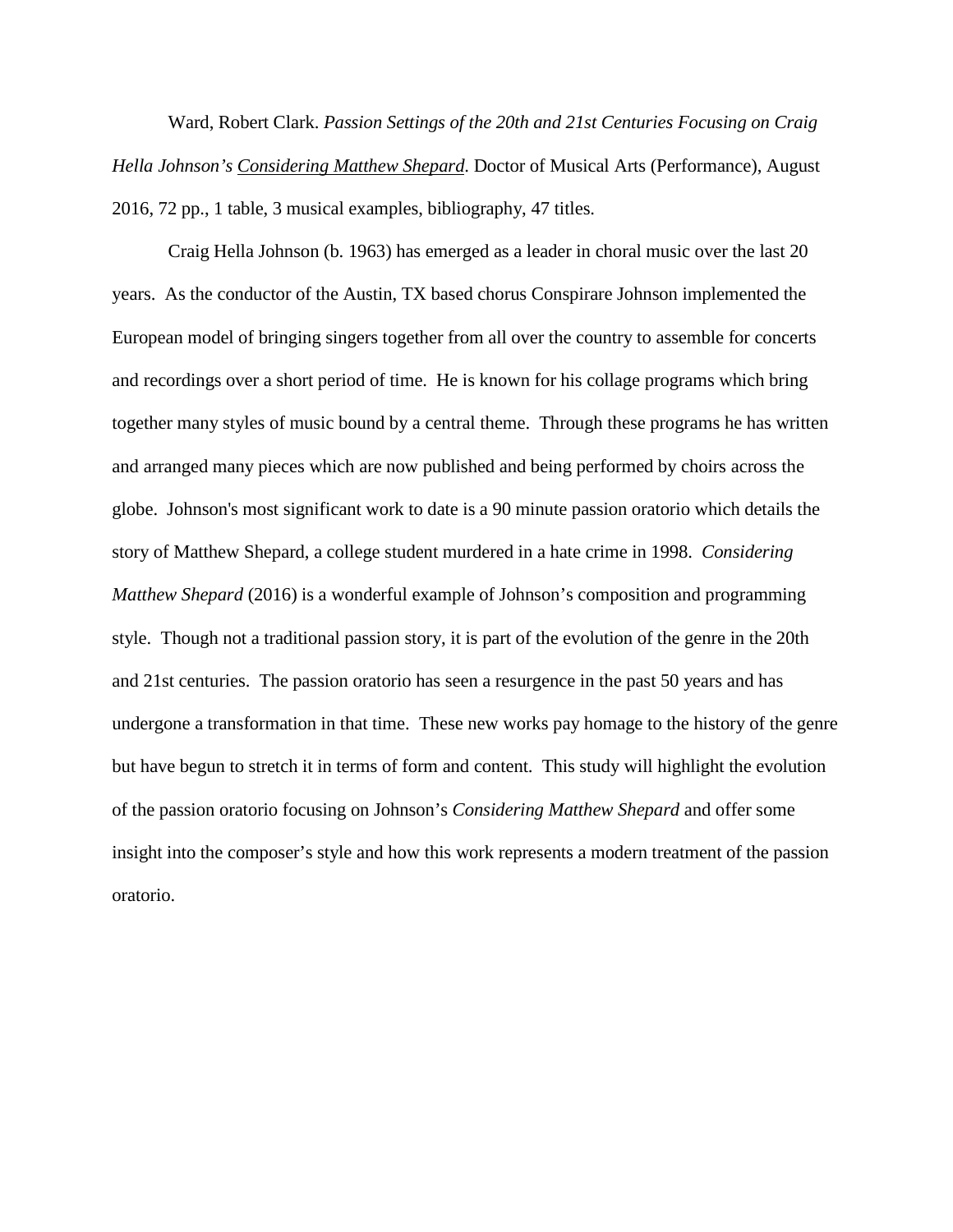Copyright 2016

By

Robert C. Ward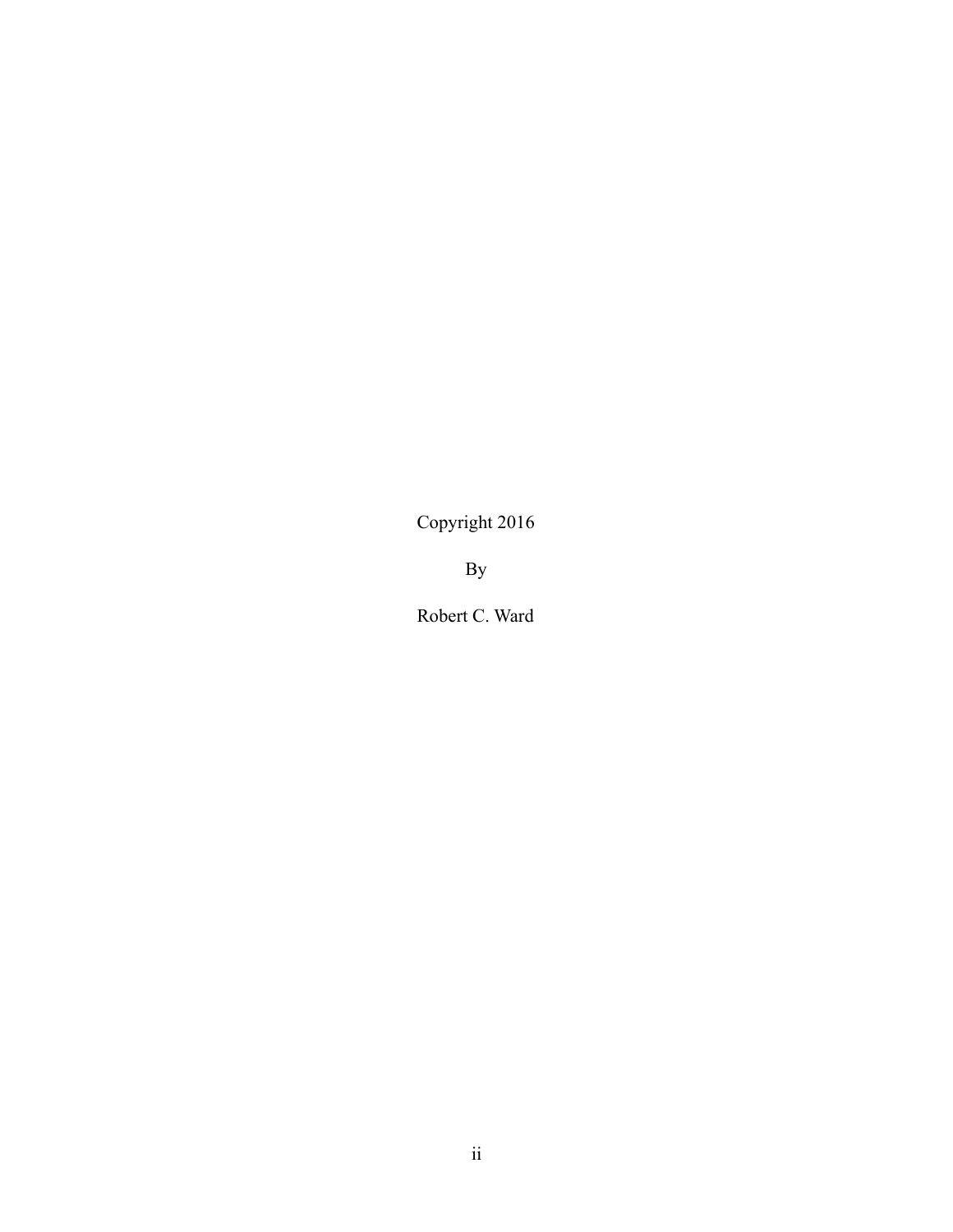#### ACKNOWLEDGEMENTS

 I feel very fortunate to have been involved with the premier of *Considering Matthew Shepard* and I am indebted to Craig Hella Johnson for welcoming me into the Conspirare family and trusting me with this very special work. I must also thank Ann McNair at Conspirare for being so helpful in providing materials and coordinating interviews and events. To Elizabeth Neeld, Robert Kyr, Lesléa Newman, Michael Dennis Brown, the players and the singers of Conspirare - you have my admiration and gratitude for your time and incredible talents.

 This would not have been possible without the guidance of my mentors at the University of North Texas. Dr. Jerry McCoy, Dr. Richard Sparks, Dr. Stephen Austin, and Dr. Greg Hobbs, you have pushed me to be better than I might have imagined in pursuit of something that is meaningful and worthwhile. Thank you. I must also mention Dr. Robert J. Ward for his mentorship and unwavering confidence.

 Finally, a huge thank you to my family. To my parents Clark and Pat Ward, thank you for your support and encouragement. To my wife Lindsey and son Karsten, thank you for seeing me through this endeavor with love.

iii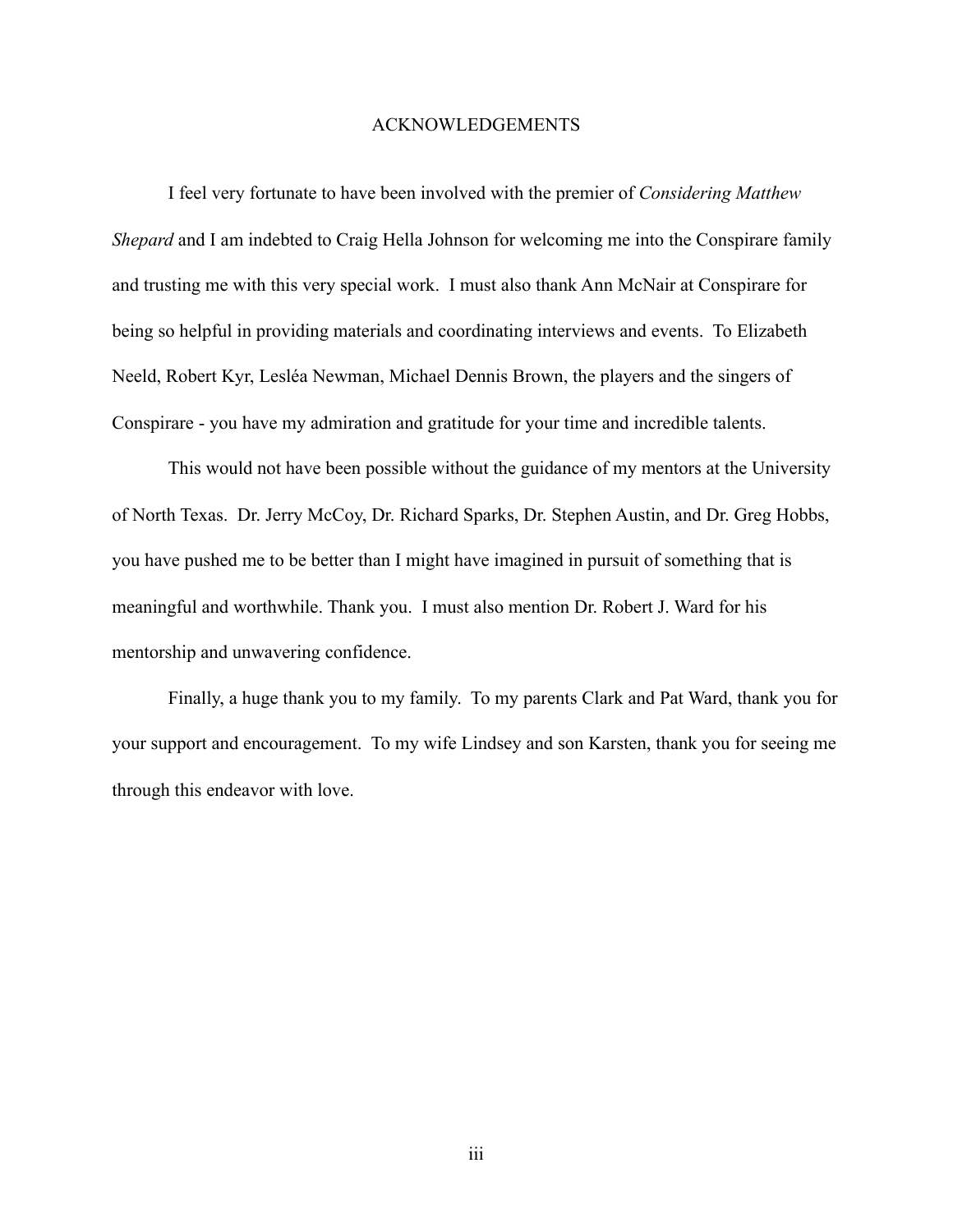# TABLE OF CONTENTS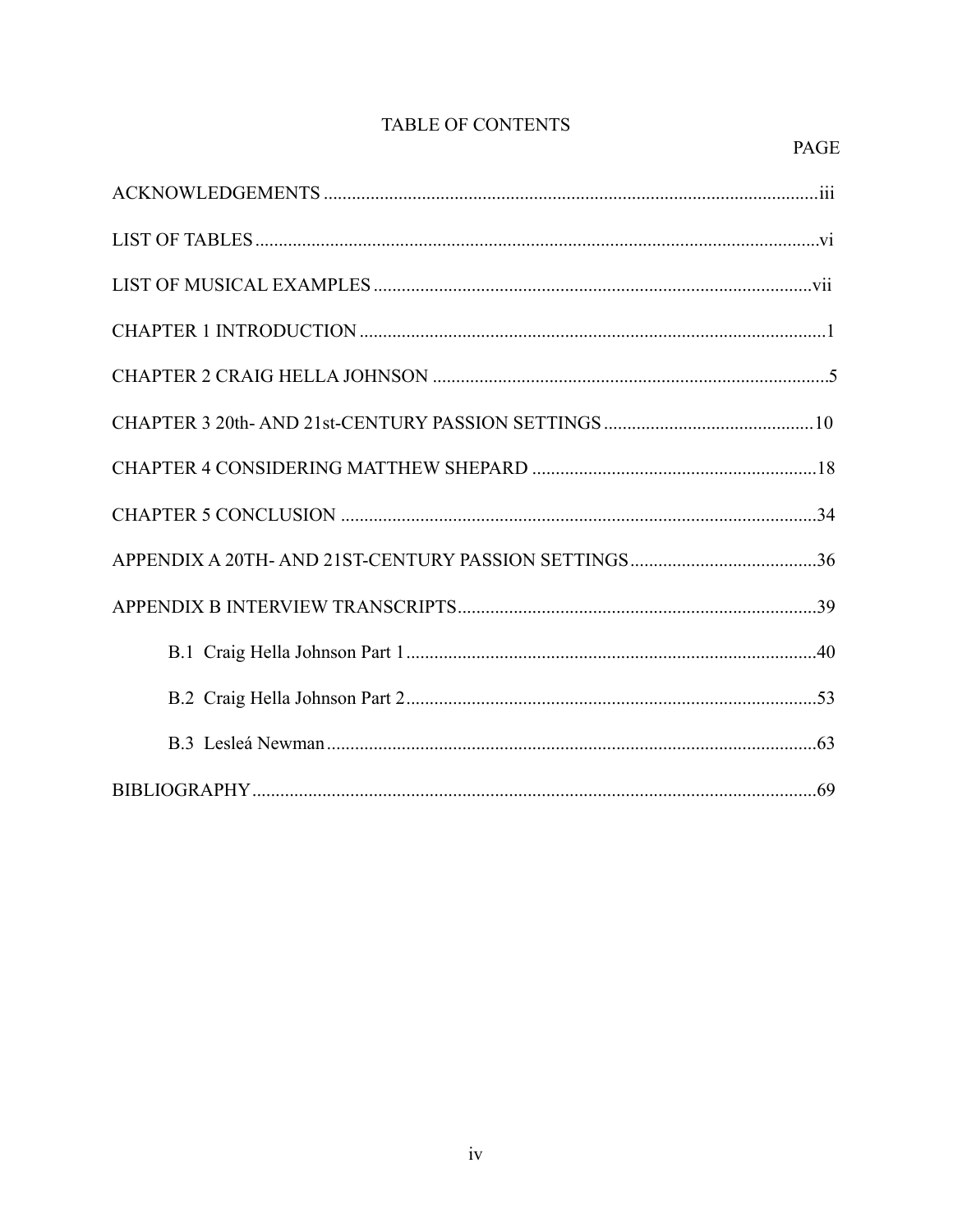# LIST OF TABLES

|--|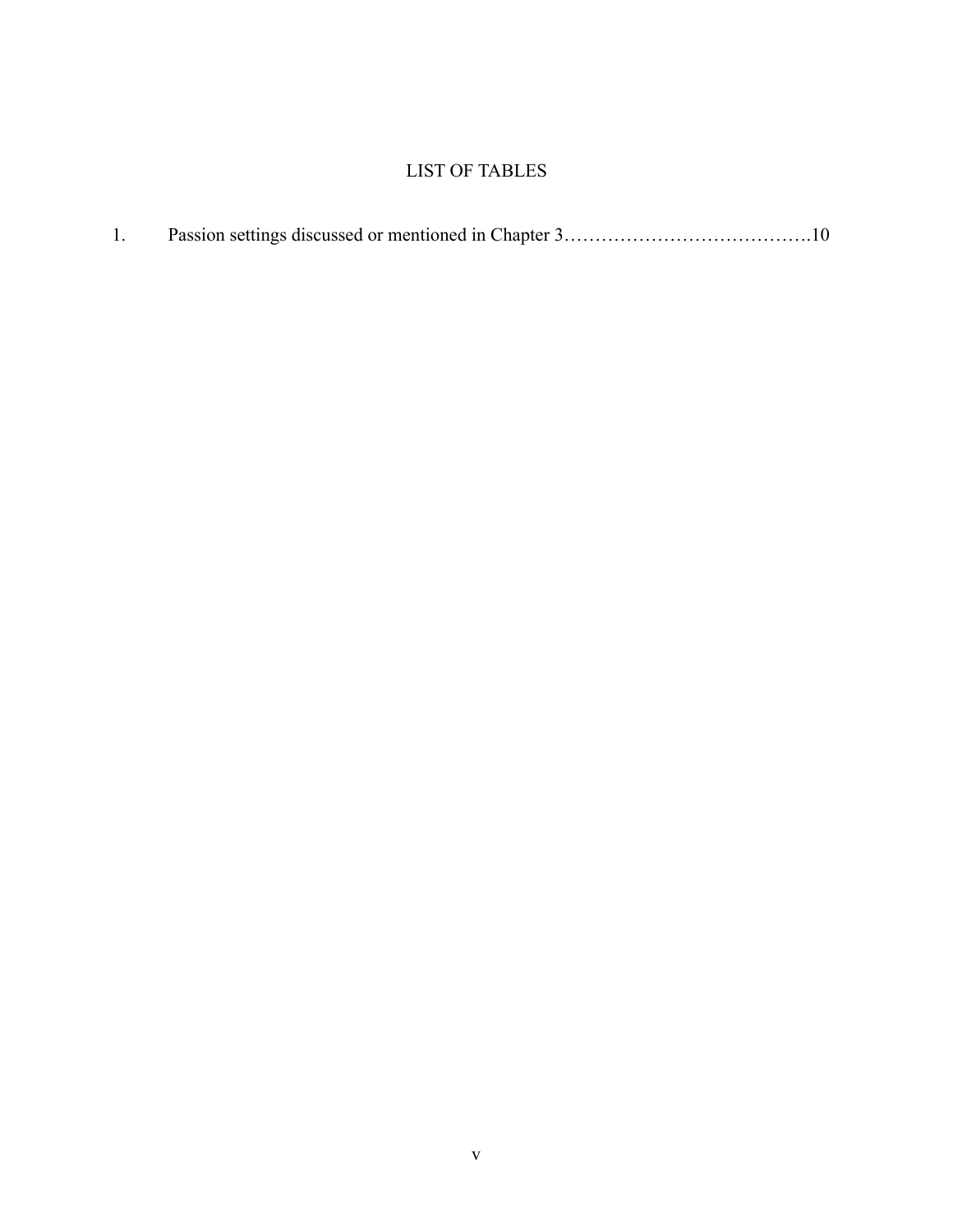# LIST OF MUSICAL EXAMPLES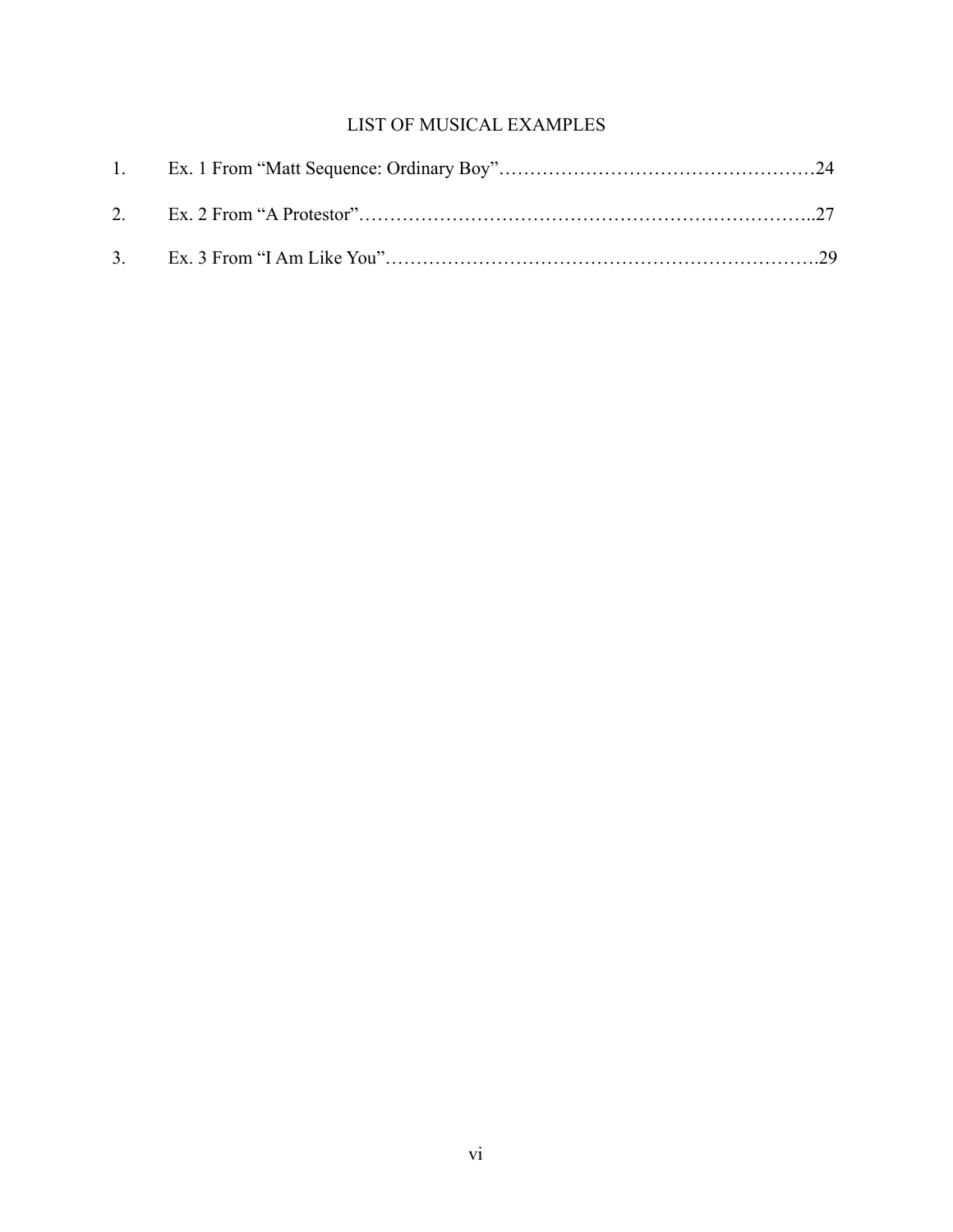#### CHAPTER 1

## **INTRODUCTION**

 The passion oratorio has seen a resurgence in the past fifty years. It has also undergone a transformation, particularly when compared to the great passions from the Baroque era. While these new works pay homage to their predecessors, primarily the passions of Bach, they have begun to stretch the genre in terms of form and content. The purpose of this paper is to highlight this evolution and one of the latest contributions, Craig Hella Johnson's *Considering Matthew Shepard*. Johnson's work embraces the form and tradition of the passion without engaging the passion story of Jesus Christ. This raises the logical question, is *Considering Matthew Shepard* a passion? Though it does not address the passion story, it utilizes the genre to tell the story of another man's suffering and death. The genre provides the opportunity to narrate the story and the space to reflect on its impact. Through a study of this work we will see just how the genre has evolved and how Johnson uses this form in a modern context while embracing its history.

<span id="page-8-1"></span> In February 1999, a few months after the murder of Matthew Shepard, a twenty-one-year old student at the University of Wyoming, *Vanity Fair* published the article "The Crucifixion of Matthew Shepard.<sup>1</sup>["](#page-8-0) The use of the word "crucifixion" is just the sort of attention grabbing word a writer seeks to turn eyes toward the page. In this instance the term was also apropos. Shepard's body was found tied to a split-rail fence on the edge of town. The young man who found Matt while mountain biking thought he may have been a scarecrow, a decoration left from Halloween. Though Shepard was slumped to the ground, hands tied to the fence behind him, the account of the mountain biker suggested a different posture, one resembling a scarecrow in a

<span id="page-8-0"></span><sup>&</sup>lt;sup>[1](#page-8-1)</sup>Melanie Thernstrom, "The Crucifixion of Matthew Shepard," *Vanity Fair*, March 1999.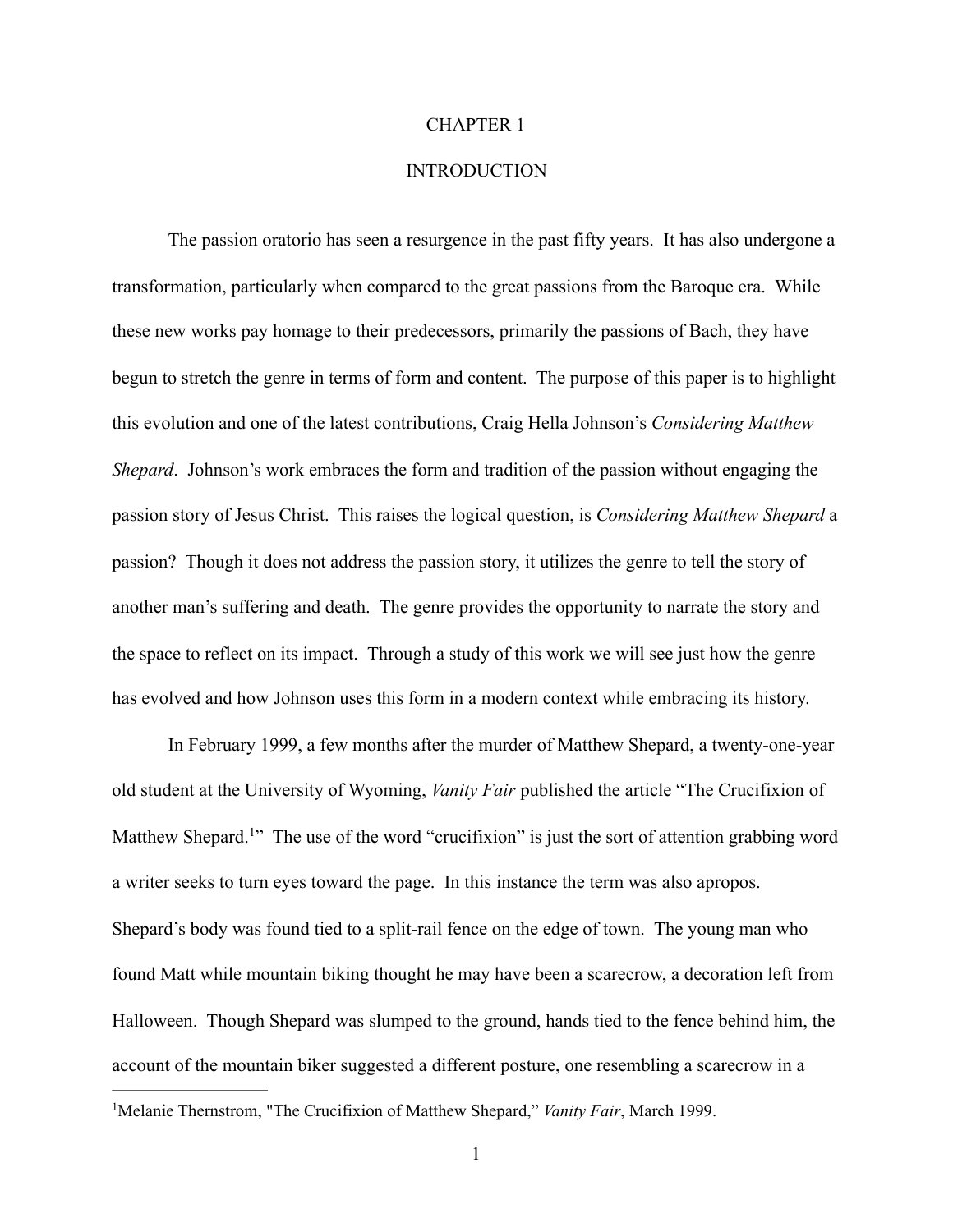<span id="page-9-3"></span>field, or Christ on the cross. The fence became a pilgrimage sight for supporters and activists, a symbol of the event and a way to connect to something tangible. The media played an important role in the national uprising over the murder. Shepard was branded a martyr and the murder likenedto a crucifixion.<sup>[2](#page-9-0)</sup> The death of Matthew Shepard quickly became more than a murder; it became a national rallying cry for gay and lesbian rights. Support for the Shepard family came from leaders and celebrities across the globe; this murder, as opposed to other hate crimes, became a catalyst for gay rights.

 Craig Hella Johnson, founder and conductor of the Austin, TX based professional choir Conspirare*,* has composed his first concert length work, *Considering Matthew Shepard,* a 'fusion' oratorio in three parts. The three sections, Prologue, Passion, and Epilogue trace the story of Matthew Shepard's murder and the events that followed, including moments from the trial and the sentencing of the killers. The story, which unfolds in the Passion, is told by narrators and is supplemented by solo and choral works which offer moments of commentary andrepose. The libretto<sup>[3](#page-9-1)</sup> is comprised of poetry, book excerpts, trial records, and Shepard's own diary entries. The score includes a variety of musical styles which has become a trademark of Johnson through his work with Conspirare[.](#page-9-2)<sup>[4](#page-9-2)</sup> Johnson originally workshopped the piece in 2014

<span id="page-9-5"></span><span id="page-9-4"></span><span id="page-9-0"></span><sup>&</sup>lt;sup>[2](#page-9-3)</sup> "The mythologizing of Matthew-his overnight transformation into a national and international symbolhas left him oddly faceless. No one has seemed interested in publishing the details of his life-as if they would detract from his martyrdom." Melanie Thernstrom, "The Crucifixion of Matthew Shepard," *Vanity Fair,* March 1999.

<span id="page-9-1"></span><sup>&</sup>lt;sup>[3](#page-9-4)</sup> The full libretto can be found in the program booklet on the Conspirare website, http://conspirare.org/ wp-content/uploads/CMS-program-booklet.pdf.

<span id="page-9-2"></span><sup>&</sup>lt;sup>4</sup>"A unique aspect of Johnson's programming is his signature "collage" style: through-composed programs that marry music and poetry to blend sacred and secular, classical and contemporary, classical and popular styles." Biography, Craig Hella Johnson, accessed January 28, 2016, http://conspirare.org/ about-us/craig-hella-johnson/.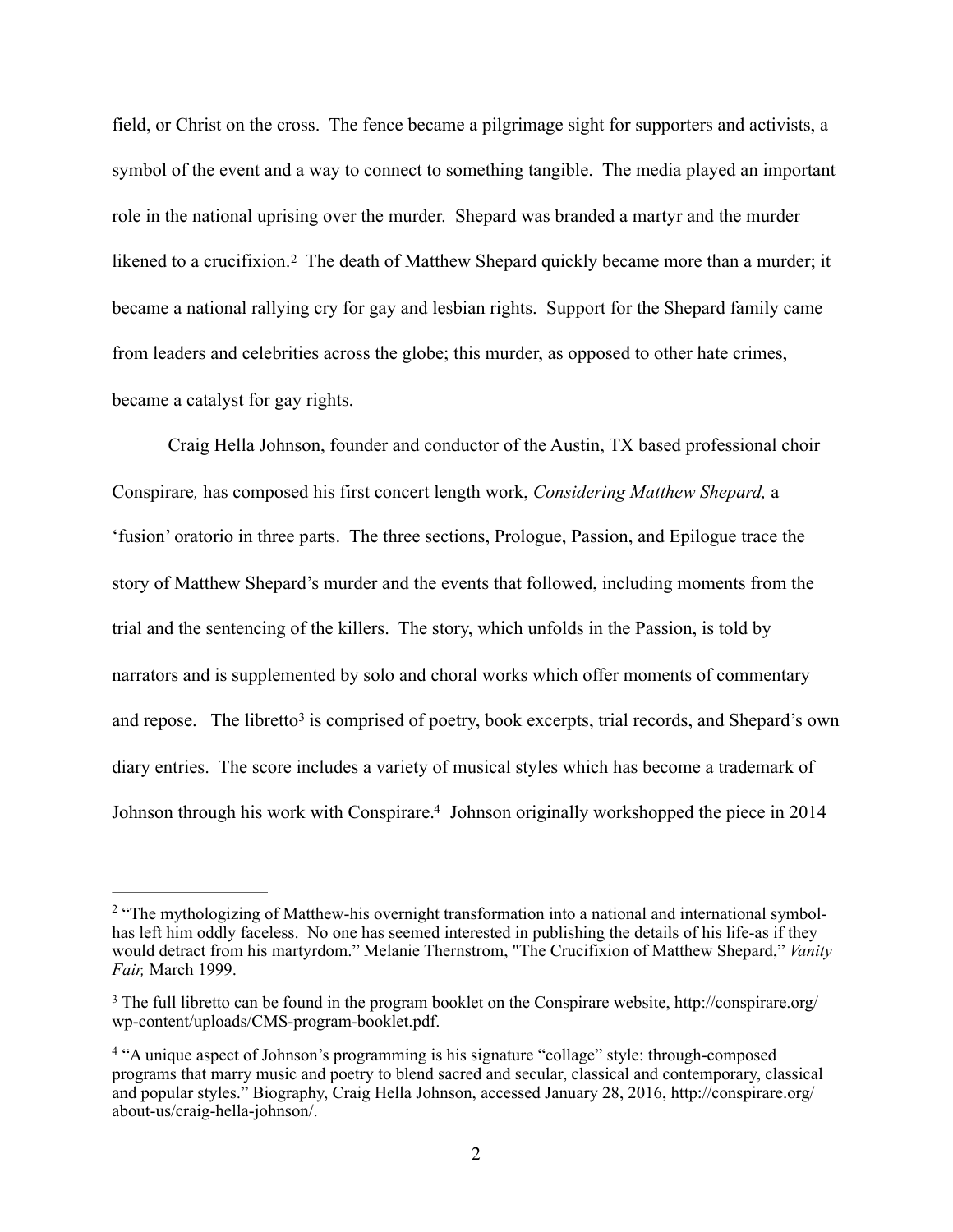with Conspirare under the title *Considering Matthew Shepard*<sup>[5](#page-10-0)</sup> at the comPassion Festival in

Austin, TX. At that time only the Passion portion was performed. Now in its three-part iteration, the title remains unchanged. Although Johnson considered something along the lines of *The Passion of Matthew Shepard,* the feedback he received about the workshop title provided

space for the work to exist.

<span id="page-10-2"></span>It was very important to me for the workshop not to call it the "Passion of Matthew Shephard" or to call it anything too specific. That sort of ties things up in a little bow. I just thought, all I'm going to say for this workshop is Considering Matthew Shepherd, so it feels like people can come and have their own experience with this. I want to create music that can allow people to have their own inner journey with the music and with the story and not dictate, here's how you need to feel. I didn't want to manipulate anything. I wanted to really be careful. Because some of this is so emotionally potent, it's easy to step into it and kind of paint it a little extra purple. I would just say: "How do I tell the story with feeling, with care, with thoughtfulness but not creating a dogma of mind for them, for the listeners?" So "Considering Matthew Shepherd" is where it landed. Then afterwards, I wondered if then, it would become the "Passion of Matthew Shepherd." I really lived with it. I just couldn't let go of "Considering Matthew Shepherd." I got some good feedback, too, about how much people really loved that title because of the space that it allowed for people.[6](#page-10-1)

<span id="page-10-3"></span>*Considering Matthew Shepard* premiered in February 2016 in Austin, TX with Conspirare who then travelled to Pasadena, CA where it was a featured performance at the Western American Choral Directors Association conference. Luke Quinton of the Austin-American Statesman said of the premier, "*Considering Matthew Shepard* is a stunning work, largely because it succeeds at being so audacious. It treats a deadly serious topic with surprising levity, and at the same time makes a shrewd connection to the heart of this darkness." Johnson's colleague, the composer

<span id="page-10-0"></span><sup>&</sup>lt;sup>[5](#page-10-2)</sup> "comPassion: A Festival of Musical Passions." Program Notes. Conspirare, June 5-15, 2014. http:// conspirare.org/wp-content/uploads/compassion-program-booklet.pdf.

<span id="page-10-1"></span> $6$  Craig Hella Johnson, interview by author, February 2016.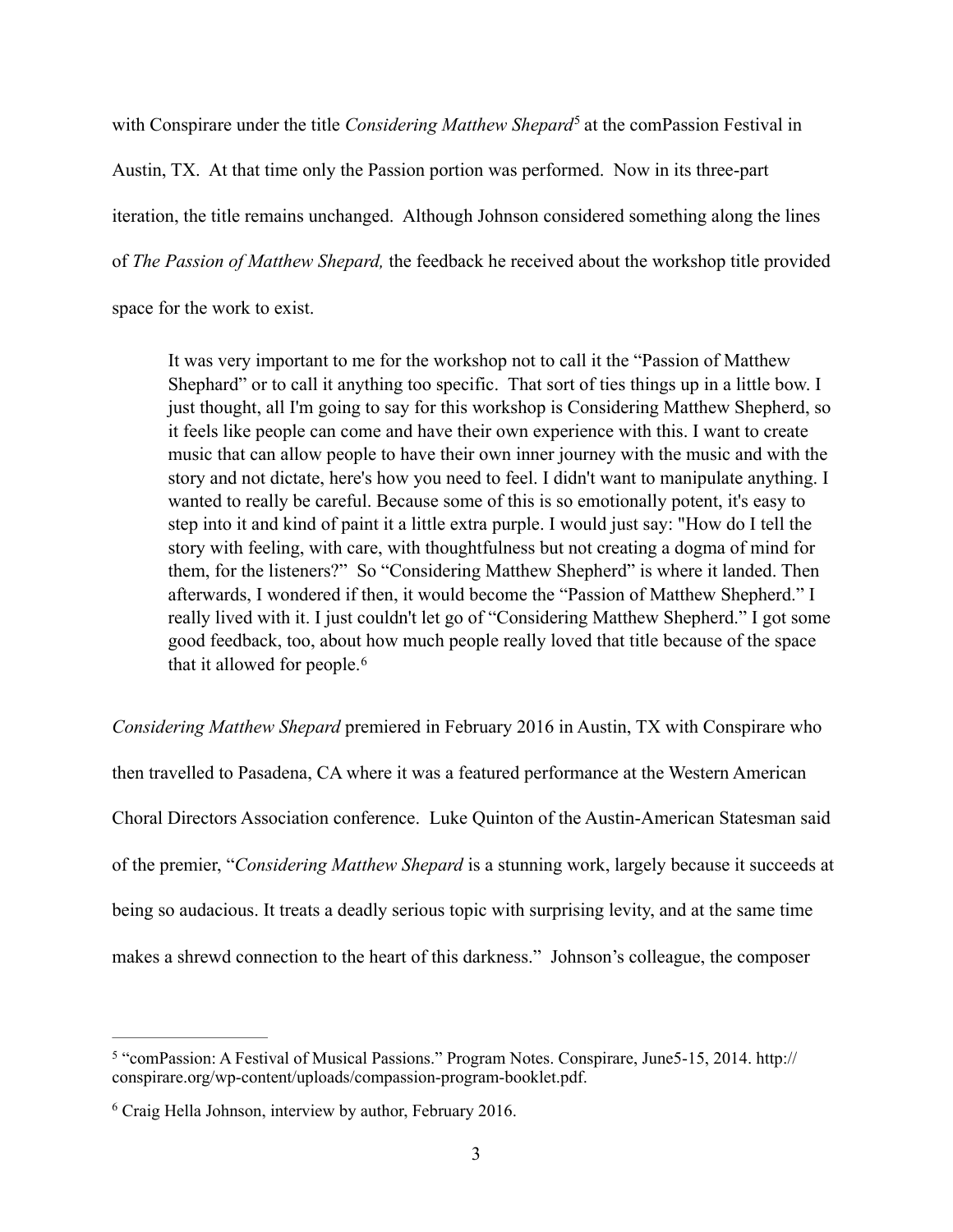<span id="page-11-1"></span>Robert Kyr called the new work ["](#page-11-0)an American classic.<sup>[7](#page-11-0)</sup>" Though the place of this work in the scope of American music is not the purview of this paper, what is in the purview is the work's place among 21st-century Passion Oratorios. The intention of this work as a passion is clear and one must draw parallels between the traditional settings of the passion and this new work, which is constructed as a passion but does not involve the story directly. Craig Hella Johnson has written a modern passion which shows that the genre has become a vessel that can hold nontraditional stories.

<span id="page-11-0"></span>Luke Quinton, "Review: Conspirare's 'Considering Matthew Shepard,' The Austin American- [7](#page-11-1) Statesman. Accessed May 22, 2016. http://arts.blog.austin360.com/2016/02/25/reviewconspirares-considering-matthew-shepard/.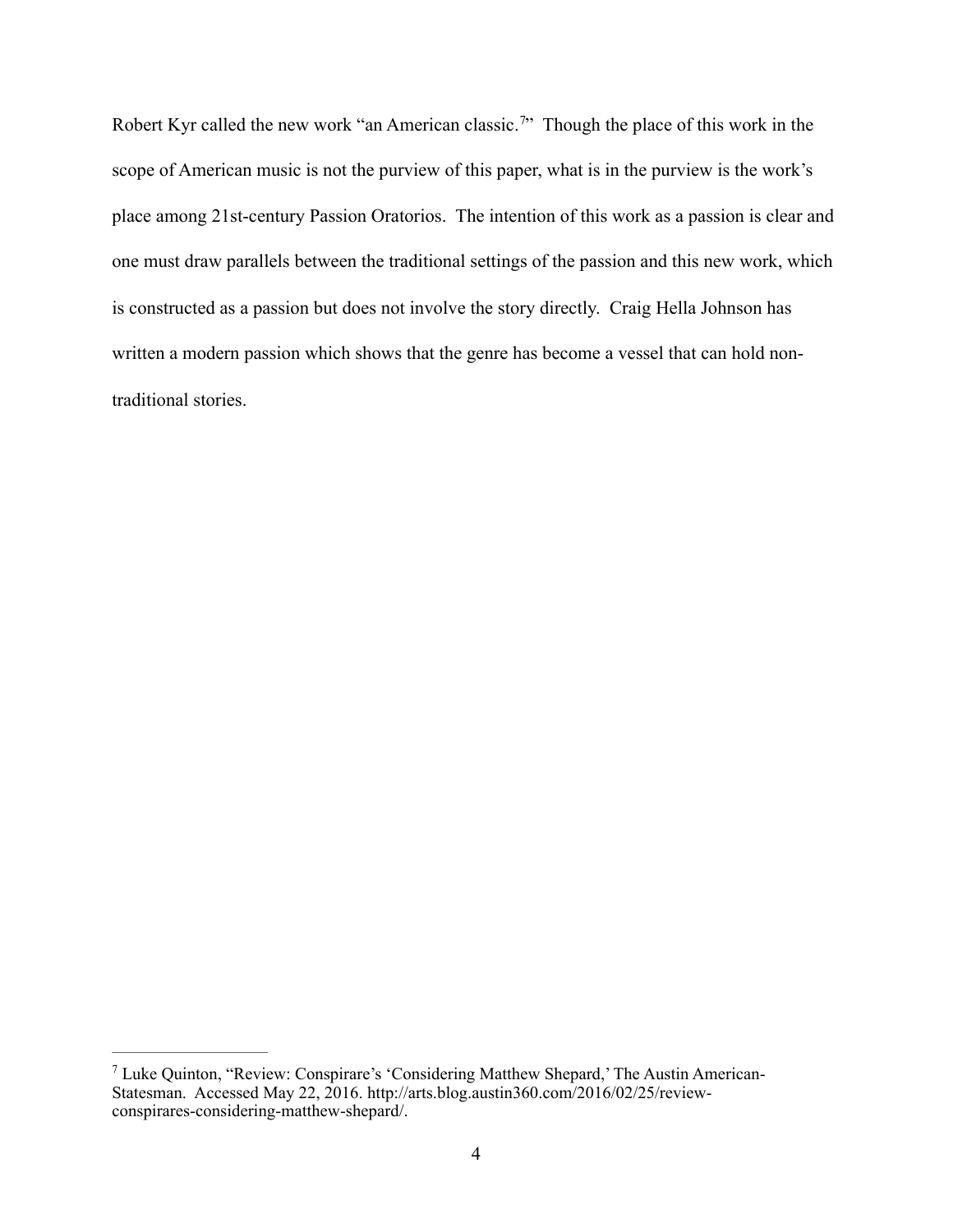#### CHAPTER 2

### CRAIG HELLA JOHNSON

 Craig Hella Johnson (b.1963) grew up on the Iron Range in Virginia, Minnesota. Born in Brainerd, MN his move to Virginia brought with it a wonderful piano teacher who taught him to use a singing tone in his playing. Craig's father and the Lutheran congregation he pastored gave him free reign to explore his musical gift. He began traveling to Duluth to study organ in the 7th grade and was the church organist during his four years of high school. Johnson was also involved with school music and in the community.

My mom and I had sort of a little road show but I would put together these little performances of singing and playing. And then I would have basically a slide show, a visual kind of treatment with it. And I was creating those always and trying to tell stories with music and still images. I was interested in that sort of thing for a long time. There is some of kind of service element to it. We used to bring things out to the nursing homes and I'd go with my dad, we'd do performances and there were just a lot of community interacting stuff. There was always a sense, I think growing up in the church, that music wasn't isolated but it was connected with people and with community and service.<sup>[1](#page-12-0)</sup>

<span id="page-12-2"></span>After graduating from high school Johnson enrolled at St. Olaf College (B.M. Piano

Performance) where he studied piano and developed an interest in orchestral conducting.

<span id="page-12-3"></span>I had a moment in my freshman year in a symphony class. It was called The Symphony. It was just a history/lit class for the January interim term. We sat in rehearsals for the Minnesota Orchestra and that was my "a ha!" moment for conducting. The conductor lifted up his arms to conduct the Overture to Ruslan and Ludmilla by Glinka and my life was changed. I just said: "Oh my gosh, to see this!" 'Cause he walked up to the podium, he looked very frail and small and then I saw when he was on the podium ready to begin this breath and life just filled him. His arms went out wide and all of the sudden it was electric for me. That was a moment that I will never forget.<sup>2</sup>

<span id="page-12-0"></span><sup>&</sup>lt;sup>[1](#page-12-2)</sup> Craig Hella Johnson, interview by author, June 2016.

<span id="page-12-1"></span> $<sup>2</sup>$  $<sup>2</sup>$  $<sup>2</sup>$  Ibid.</sup>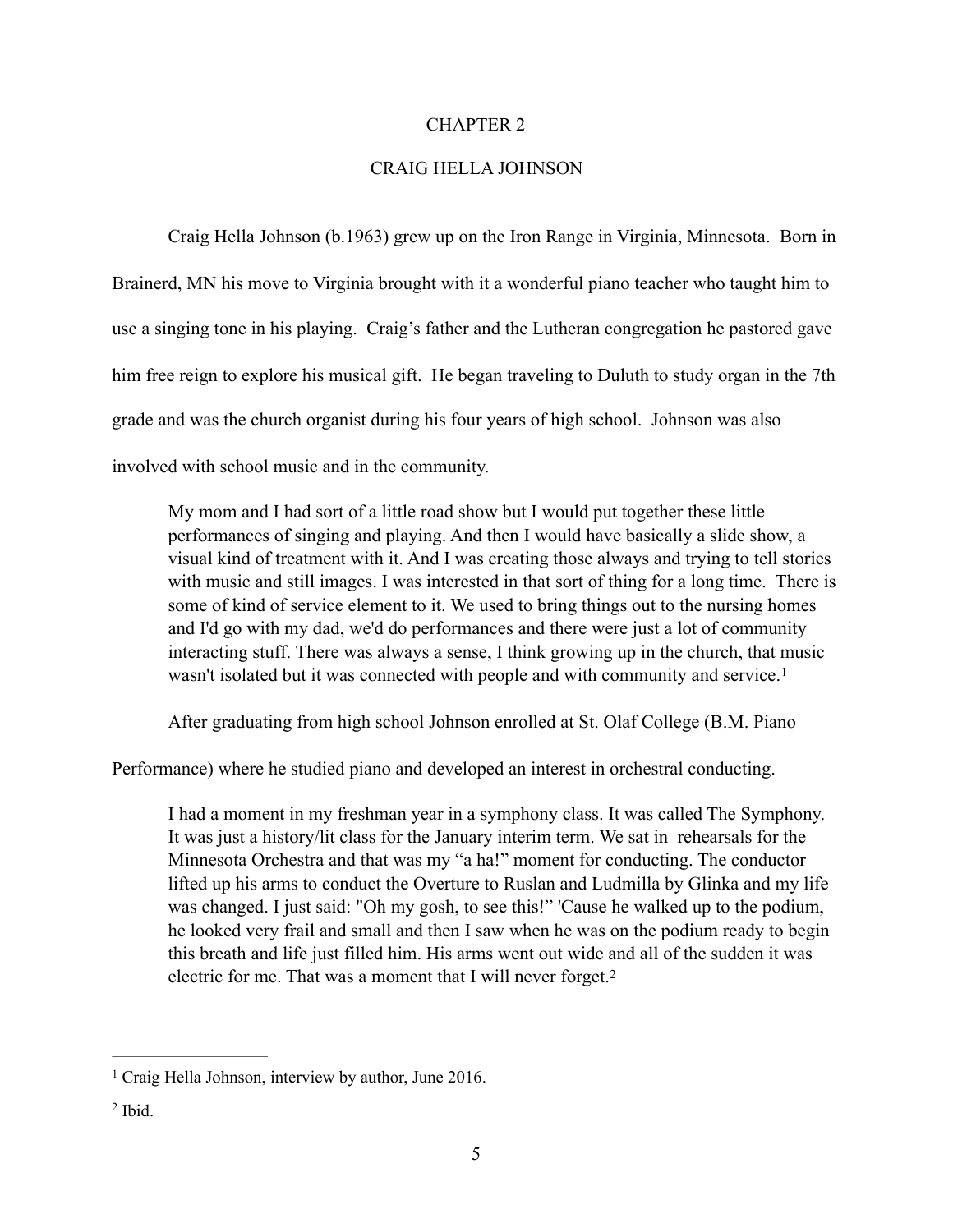As he neared the end of his degree Ken Jennings, his mentor and choral director, asked if he had considered choral music as a path. "I said, 'What?' I really hadn't. Then in a moment, I thought: 'Well, this is something I really love. This is something I know. Maybe I could make a contribution. $3''$  $3''$  $3''$ 

<span id="page-13-2"></span> His studies took him to the University of Illinois (M.M. Choral Conducting), The Juilliard School, Yale University (D.M.A. Choral Conducting), and to the International Bach Academy (1986) to study with Helmuth Rilling as the recipient of a National Arts Fellowship. During his time there he studied and toured with Gächinger Kantorei and the Stuttgart Philharmonic and Radio Choir. "That was a really really grounding experience to be there, full on with all of the singers in Gächinger and Helmuth. I am very grateful to him. He really attended to us as students when he was present with us. He had a very busy schedule. But he was such a great artist. He is such a great artist and great musician but also a very thoughtful and generous teacher.<sup>[4](#page-13-1)</sup> After retuning to the U.S. Johnson served as a church musician and in a sabbatical replacement at Augustana University in Sioux Falls, SD. In 1990 he joined the faculty at the University of Texas at Austin where he led the choral program from 1993-2001. During his early years in Austin, he became the Artistic Director of the Victoria Bach Festival (1992) and founded what is now known as Conspirare. Johnson has also served as the music director for the Houston Masterworks Chorus (2001-2004) and as the artistic director of San Francisco-based Chanticleer (1998). Along with Conspirare, he currently serves as Music Director for Cincinnati Vocal Arts Ensemble and has done so since 2014.

<span id="page-13-3"></span><span id="page-13-0"></span><sup>&</sup>lt;sup>[3](#page-13-2)</sup> Craig Hella Johnson, interview by author, June 2016.

<span id="page-13-1"></span> $4$  Ibid.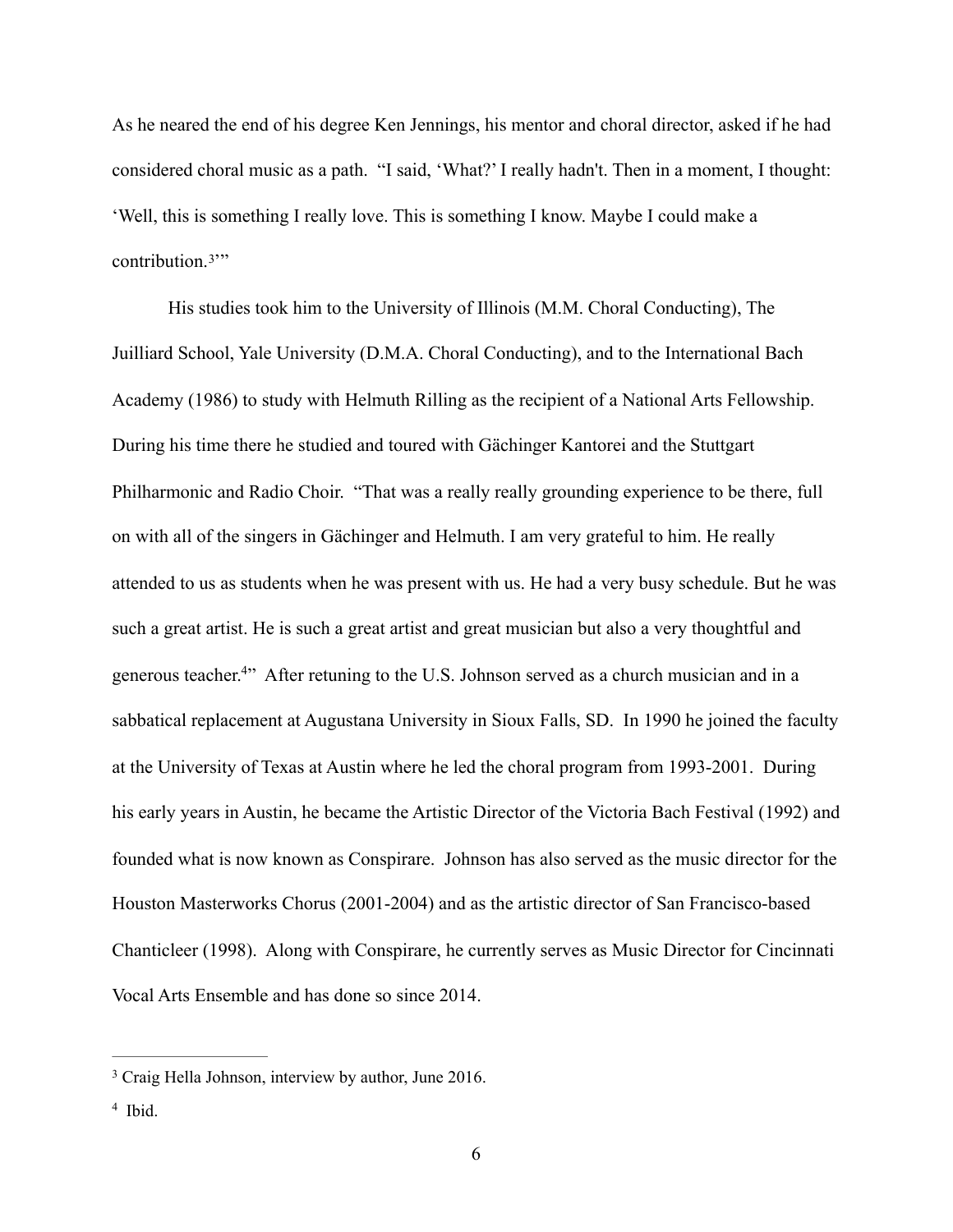Johnson's work has been recognized through many awards, including Chorus America's Louis Botto Award for Innovative Action and Entrepreneurial Zeal (2009) and The Michael Korn Founders Award for Development of the Professional Choral Art (2015), Chorus America's lifetime achievement award. He was inducted into the Austin Arts Hall of Fame (2008) and designated the official Texas State Musician by the Texas Legislature (2013), only the second classical musician to receive the honor to date. Conspirare has been nominated for multiple GRAMMY awards including a win for Best Choral Performance in 2015 for *The Sacred Spirit of Russia*.

 Johnson is known as an innovative conductor, composer, arranger, and programmer. Though Conspirare consistently performs the pillars of the choral repertoire and is at the forefront of bringing new works to life, one of their more popular endeavors are the Christmas concerts. A Conspirare Christmas is a bricolage of musical genres bound by a central theme. These concerts have become known as collage concerts and showcase Johnson's ability to shape programs from a variety of musical influences. According to the organization's website, the collage concerts are "through-composed programs that marry music and poetry to blend sacred and secular, classical and contemporary, traditional and popular styles.<sup>[5](#page-14-0)"</sup> This method of programming is at the heart of who Craig Hella Johnson is as a musician.

<span id="page-14-1"></span>How can we as artists and simply within the musical realm demonstrate the creative, imaginative work of the spirit, if you will, or of creation itself? How can this witness be practiced by us in a way that demonstrates an inclusivity and a breadth of background and style and convictions? This is to me still why choir is this huge living metaphor, it's a music that I happen to love and I grew up loving it just as a music, as a repertoire. But it's for me also, this potential to be this living metaphor for what it is to live together in this world and to really understand--we hear so often and we say it often. We are all one,

<span id="page-14-0"></span><sup>&</sup>lt;sup>5</sup>"Craig Hella Johnson: Founding Artistic Director," Conspirare, Official Website, Accessed March 10, 2016. http://conspirare.org/about-us/craig-hella-johnson/.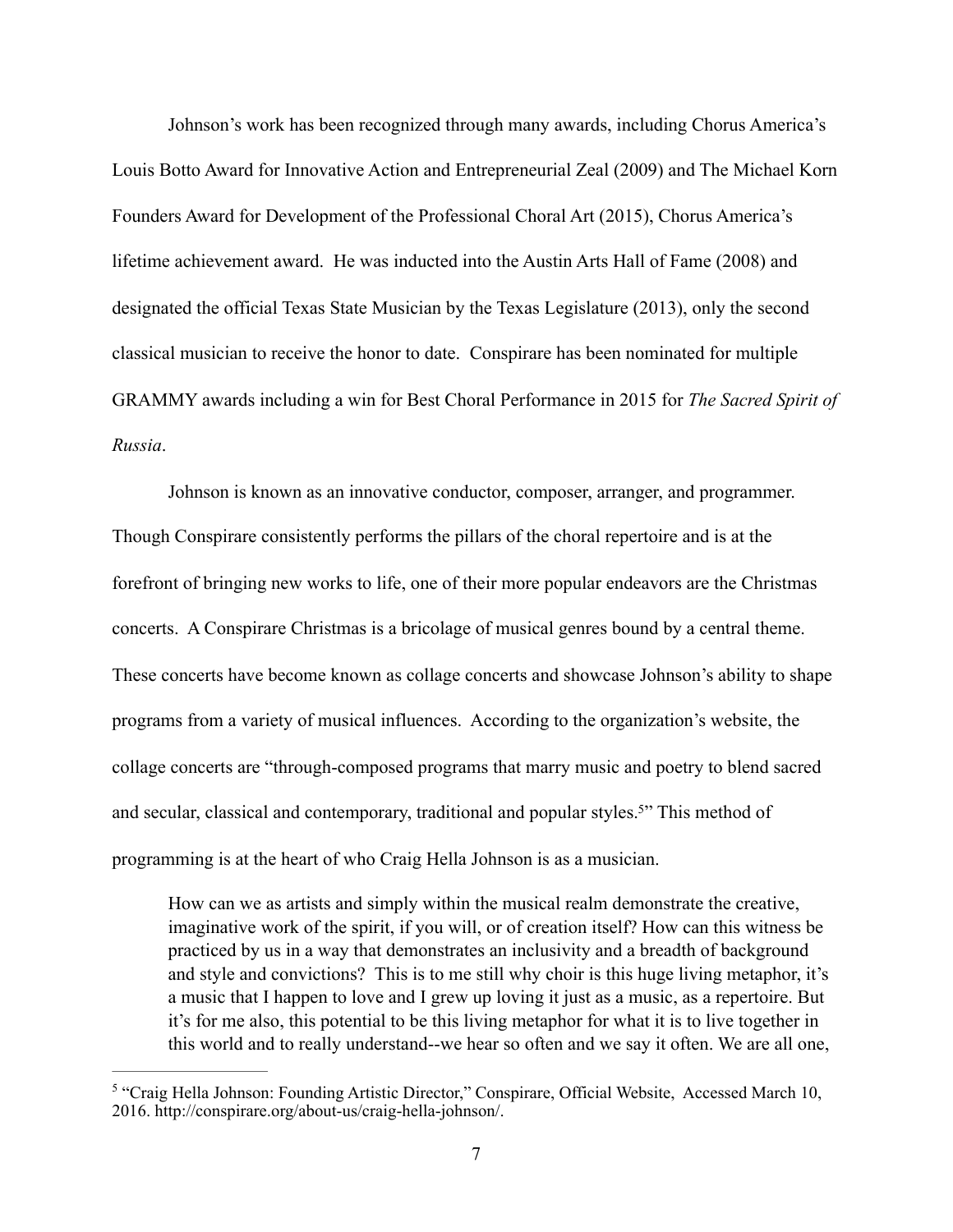or this idea that we all come from the same source or we are unified in God say. But this is a living practice of that in such a simple, artful way. We can demonstrate this and so that takes place in a lot of ways within choral music. Choral music can be a surprising place for this to happen too because it's been consistently experienced and seen as quite a traditional medium in the culture. No one ever thinks of choral music necessarily, do they think of cutting edge innovation. But that's one of its great assets at this point is that, it can be very specifically and precisely used to broaden one's sense of life, of meaning. And we can do this with exploring and breaking expectations of genre and presentation and consideration and style. I've done a lot of playing with blending of musical styles kind of side by side and I've never really considered that as a crossover thing. Sometimes people will reference it that's not quite--there is no problem in that but not quite how I view it. It's almost more of a sort of forcing styles together. It's been interesting because I think of myself actually as a choral musician as being quite orthodox and quite traditional in a way. I'm a Gemini in this is way so I go back and forth but--which is I think what my role has been in a lot of ways. But like all of these Christmas programs that we do, the collage programs that appear on the surface to be this smorgasbord where there is a pop song here and there's a folk song and there's Gregorian chant. It looks on the surface as just style play but really underneath it, it is a liturgy and so there's a very sort of orthodox and rootedness in my own convictions. But also, a refusal to use music as another power structure that puts someone down or holds someone up as better than. I think God is meant to invade this music that we do to say "all of us" just like Matthew Shepherd. It's the same message.<sup>[6](#page-15-0)</sup>

Many of Johnsons compositions and arrangements have come from these concerts and have

given the choral world a glimpse into Johnson's process.

<span id="page-15-3"></span><span id="page-15-2"></span>Craig Hella Johnson is a genius … [who] is moving the choral art forward … He's fearless in terms of his programming and the way he presents the concerts. It's a kind of expansion of the choral art, taking a journey to places that can bring music into new life for the listener. He really creates a context in which everybody is welcome.[7](#page-15-1) — Composer Robert Kyr

Though these concerts do not define Johnson as a conductor or composer, they represent who he

is as a musician: a lover of music and words brave enough to break the mold of the classical

<span id="page-15-0"></span><sup>&</sup>lt;sup>[6](#page-15-2)</sup> Craig Hella Johnson, interview by author, June 2016.

<span id="page-15-1"></span><sup>&</sup>lt;sup>[7](#page-15-3)</sup> Craig Hella Johnson, Curriculum Vitae.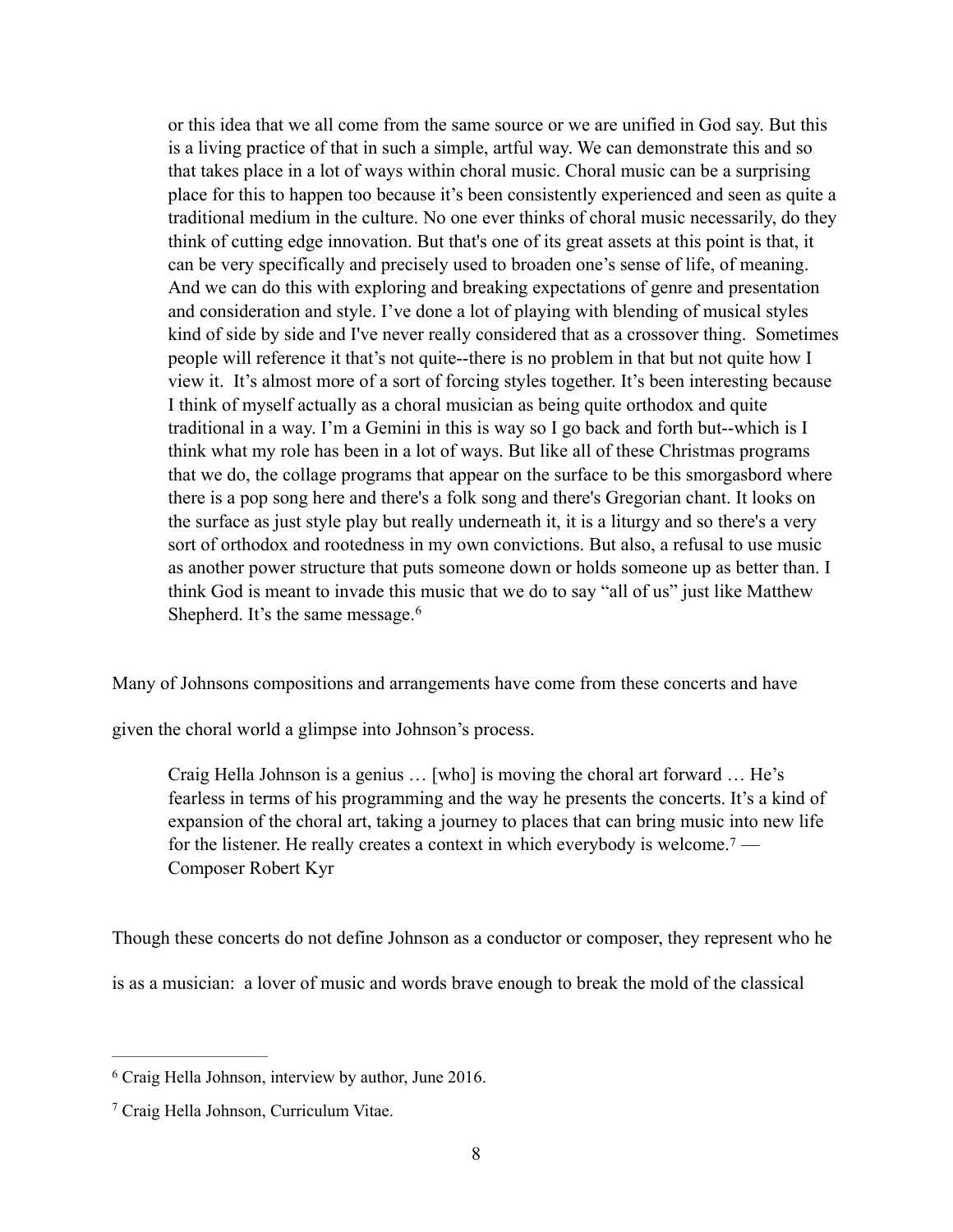musician and, by doing so, he has opened choral music to new audiences in Austin and around the world.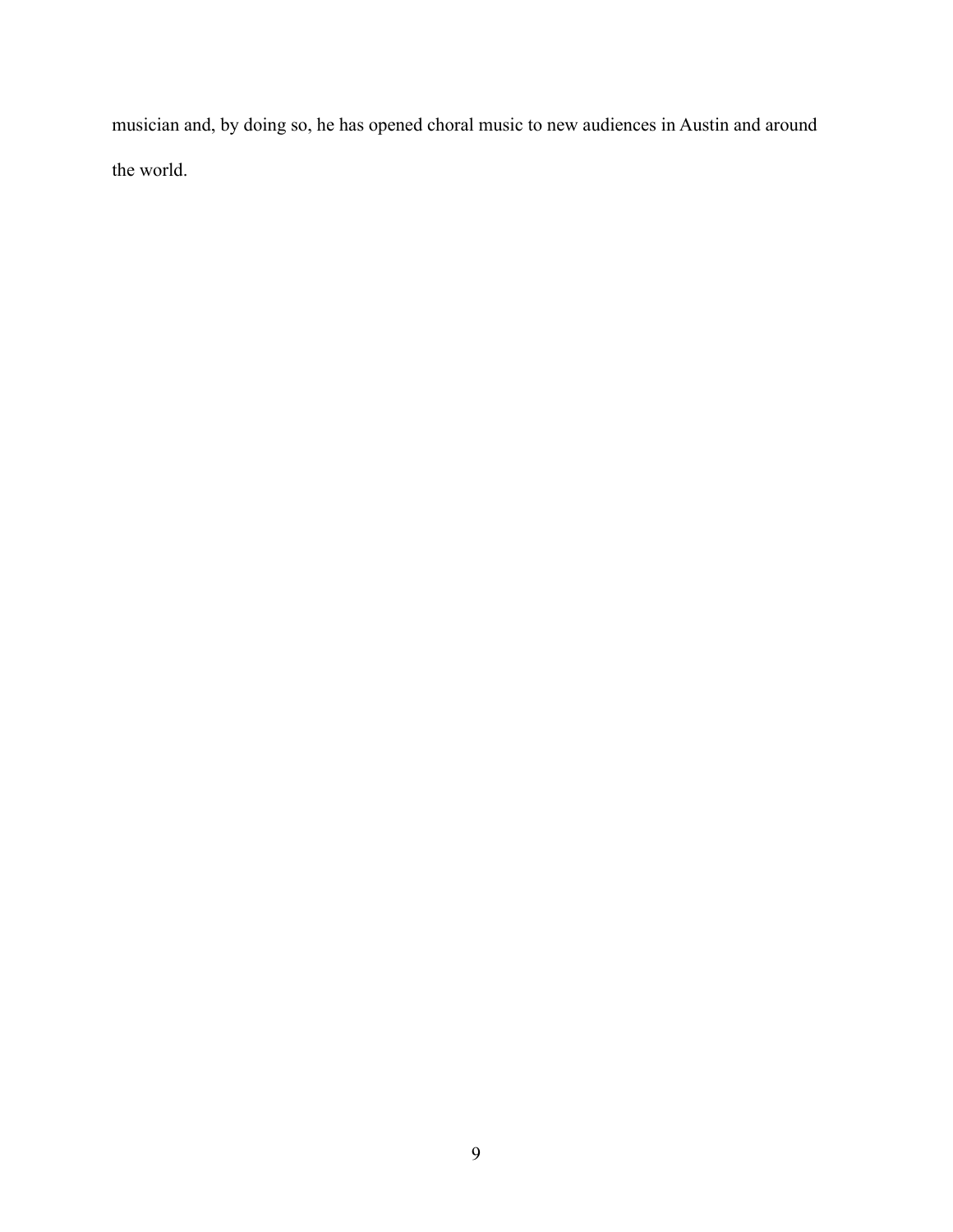# <span id="page-17-1"></span>CHAPTER 3

# SURVEY OF 20TH AND 21ST CENTURY PASSION SETTINGS

 Though it would be a worthwhile project to explore all of the passion settings in the 20thand 21st-centuries, the aim of this chapter is to highlight significant contributions that have paved the way for a composition like *Considering Matthew Shepard*. There are certainly other worksworth mentioning, a full list of which can be found in the Appendix,  $\frac{1}{1}$  $\frac{1}{1}$  $\frac{1}{1}$  but the works chosen were done so to highlight the following developments:

- 1. The passion in the 20th- and 21st-century is thought of as more than the telling and reflection of the passion of Jesus Christ.
- 2. The musical language deployed is done so in a manner that serves the composer's interpretation and telling of the story.
- 3. There is a respect and understanding of the tradition of the passion but also a freedom to explore new boundaries.

|      | Table 1 Passions discussed or mentioned in this chapter  |                               |
|------|----------------------------------------------------------|-------------------------------|
| 1966 | Passio Et Mors Domini Nostri Jesu Christi Secundum Lucam | Krzysztof Penderecki (b.1933) |
| 1982 | Sadduzäer-Passion                                        | Miki Theodorakis (b.1925)     |
| 1983 | Passio                                                   | Arvo Pärt (b.1935)            |
| 1985 | <b>Sankt Bach Passion</b>                                | Mauricio Kagel (1931-2008)    |
| 1995 | The Passion According to Four Evangelists                | Robert Kyr (b.1952)           |
| 1996 | <b>Passion and Resurrection</b>                          | Ivan Moody (b.1964)           |
| 1997 | Passion to Hungarian Words                               | György Orban (b.1947)         |
| 2000 | The Water Passion After St. Matthew                      | Tan Dun (b.1957)              |
| 2000 | Pasión según San Marco                                   | Osvaldo Golijov (b.1960)      |
| 2000 | Deus Passus                                              | Wolfgang Rhim (b.1957)        |

<span id="page-17-0"></span> $<sup>1</sup>$  $<sup>1</sup>$  $<sup>1</sup>$  Appendix Entry for Passion Settings</sup>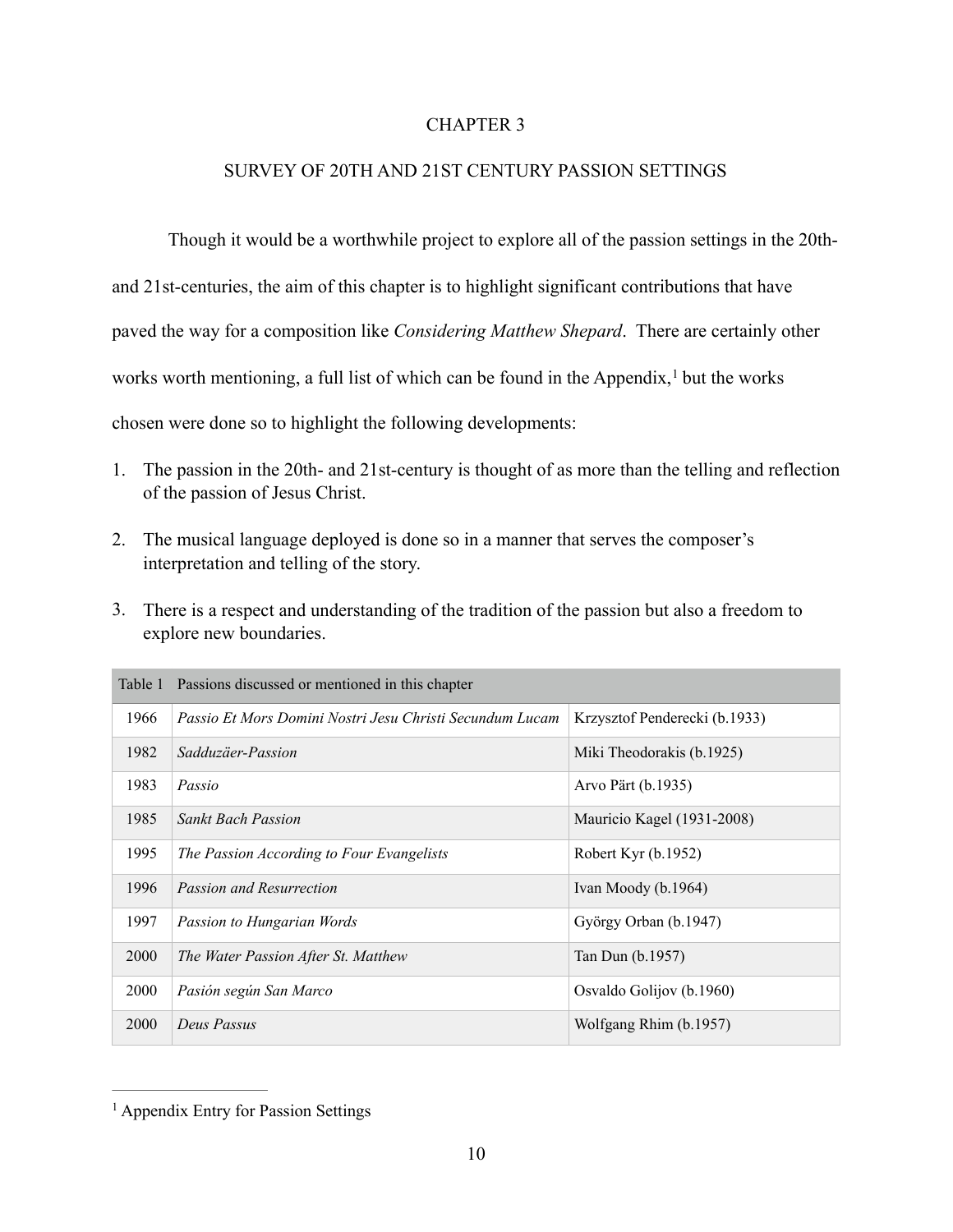|      | Table 1 Passions discussed or mentioned in this chapter |                              |
|------|---------------------------------------------------------|------------------------------|
| 2000 | Johannespassion                                         | Sofia Gubaidulina (b.1931)   |
| 2007 | the little match girl passion                           | David Lange (b.1953)         |
| 2012 | Passion of Ramakrishna                                  | Phillip Glass (b.1937)       |
| 2016 | Considering Matthew Shepard                             | Craig Hella Johnson (b.1963) |

 Just as Brahms was famously apprehensive of composing a symphony in the wake of Beethoven, the passions of Bach may have had a similar effect. However, just as the symphony rebounded and evolved, the passion has done the same. It is important to understand how the passion has changed in recent history to be able to talk about *Considering Matthew Shepard* as a passion oratorio.

 The Passion Oratorio was an important liturgical genre in the 17th and 18th centuries but as opera and symphonic music became more popular and as composers became less reliant on the church as a means of income, the genre became almost obsolete in the 19th and early 20th centuries. Although there are instances of the Passion during this time, there are none that stand out, and those composed early in the 20th century are reflections of the past. It wasn't until Krzysztof Penderecki (b.1933) composed *Passio Et Mors Domini Nostri Jesu Christi Secundum Lucam* (1966) that the genre came out of its hibernation and was reinvented in the 20th century.

<span id="page-18-1"></span>I reached for the archetype of the Passion (…), in order to express not only the sufferings and death of Christ, but also the cruelty of our own century, the martyrdom of Auschwitz (…). I wanted my music to be a confession; I was looking for a genuine, modern expression of eternal themes.<sup>[2](#page-18-0)</sup>

<span id="page-18-0"></span>Krzysztof Penderecki, *Passio Et Mors Domini Nostri Jesu Christi Secundum Lucam* (Kraków: [2](#page-18-1) PWM, 2000). Score.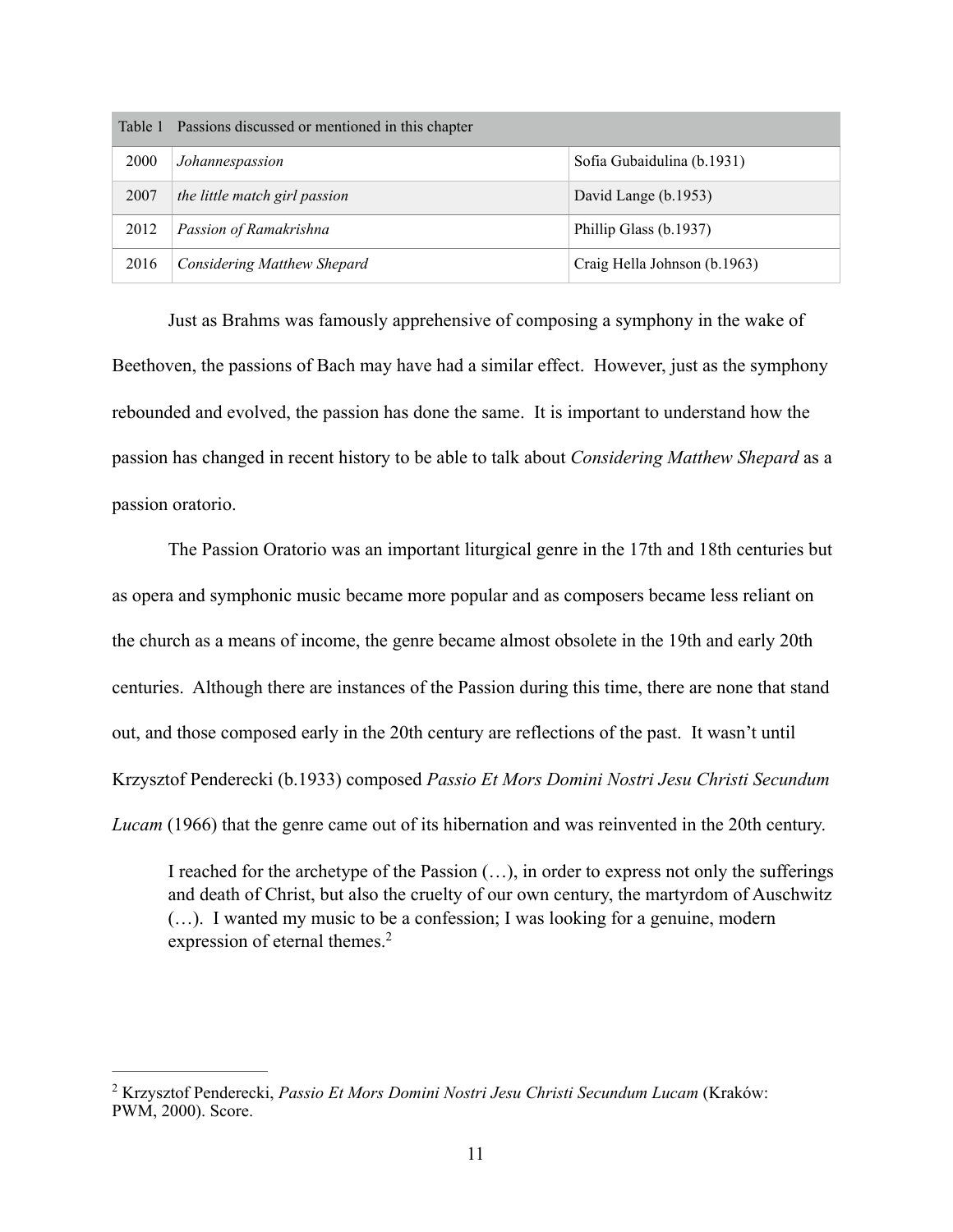Penderecki's work is a tribute to the Baroque passion, those of Bach in particular, but makes use of 20th-century techniques and themes. This is most evident in the use of serialism and of a particular ordering of the pitches known as the BACH motif. This motif is often used as a link between the experimental and conventional compositional methods, a perfect bridge between traditionand modernity.<sup>[3](#page-19-0)</sup> Penderecki distills the libretto through the elimination of marginal figures and scenes while adding traditionally Catholic liturgy such as the *Stabat Mater*. While this may seem like a small matter, the deviation from the libretto as an expressive means is a key development in the Passion of the 21st-century.

<span id="page-19-2"></span> Arvo Pärt (b.1935) made the next significant contribution to the passion, setting the gospel of St. John in his *Passio* (1989). This work followed a dormant period of composition following the censorship of his *Credo* (1968) in a Soviet led Estonia. This period of dormancy resulted in the creation of Pärt's tintinnabuli style that bears a resemblance to the medieval and Renaissance music he studied during this period. Pärt eventually left Estonia for Austria so that he would no longer be under the thumb of communism. The *Passio* is "a starkly economical work, going back for its inspiration to medieval plainchant, which in pristine form is about as beautifully plain as music can be: voices in unison, no harmony and no precisely measured rhythms.<sup>[4](#page-19-1)</sup> The minimalist style deployed by Pärt had great influence on the future of the genre, including compositions such as David Lange's *little match girl passion* (2007), Philip Glass' *The Passion of Ramakrishna* (2012), and Johnson's *Considering Matthew Shepard* (2016). One feature of note is the use of an SATB quartet singing the role of the Evangelist. This treatment of

<span id="page-19-3"></span><span id="page-19-0"></span><sup>&</sup>lt;sup>3</sup>"Passio (Pärt), https://en.wikipedia.org/wiki/Passio (Pärt), Accessed 22 May, 2016.

<span id="page-19-1"></span><sup>&</sup>lt;sup>4</sup>Donal Henahan, "Review/Music; 'Passio,' Arvo Pärt's Interpretation of the St. John Passion," The New York Times, April 6, 1990. http://www.nytimes.com/1990/04/06/arts/review-music-passio-arvo-part-sinterpretation-of-the-st-john-passion.html. Accessed May 3, 2016.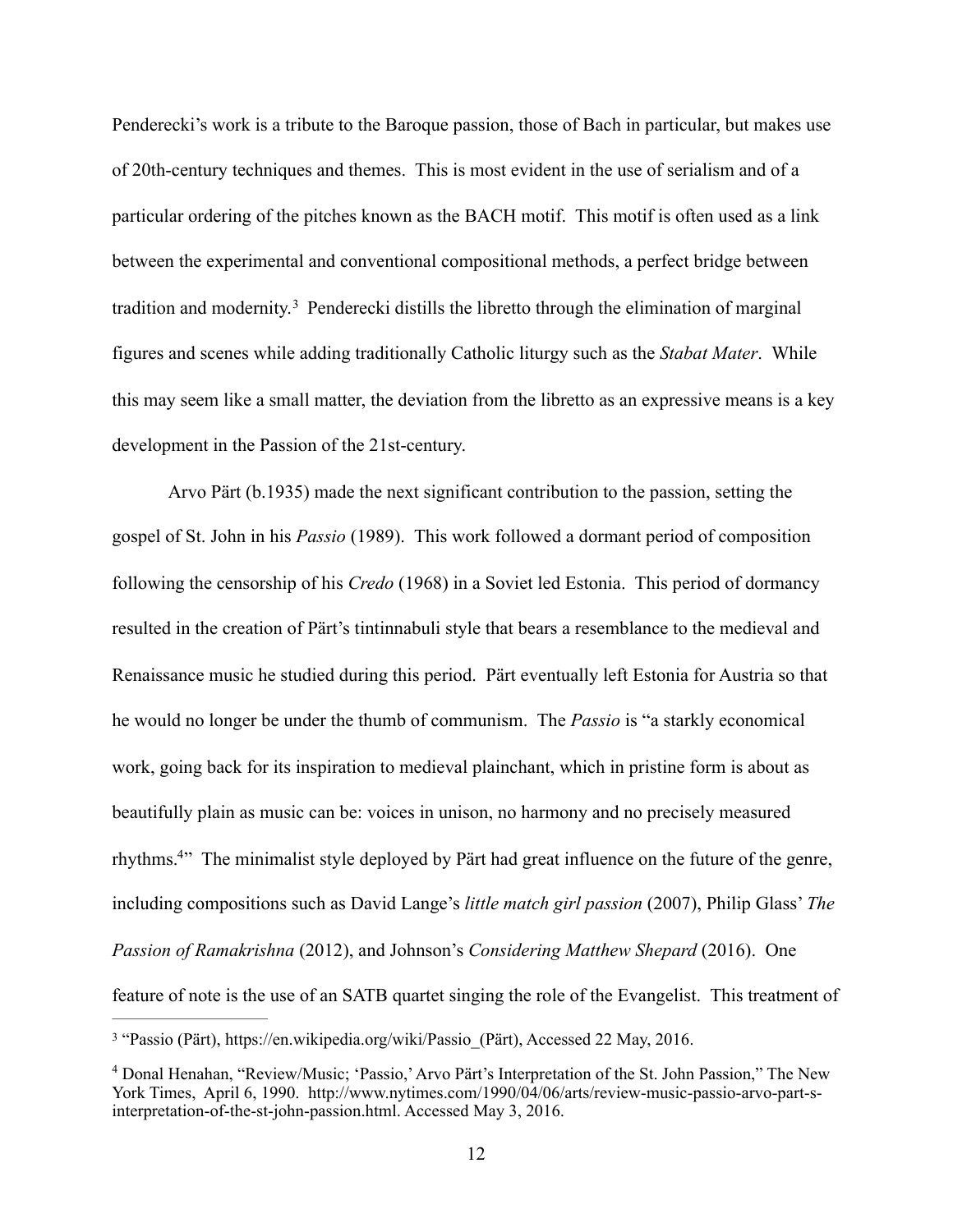the narration does two things: it represents the universal nature of the story, the telling of the events from a corporate entity, not an individual, and it minimizes the individuality of the story, stripping it of any emotional interpretation that might be imposed by a soloist and putting focus on the text. "Pärt shares with Stravinsky and several other composers an aversion to overtly imposing his own emotional or spiritual agenda on the listener; instead his sole concern is to present the text objectively and allow it to speak for itself.<sup>5["](#page-20-0)</sup>

<span id="page-20-1"></span> The passion form continued to expand in the decade leading up to the 21st century with works set to newly composed texts (György Orban *Passion to Hungarian Words),* combined gospel texts (Robert Kyr *Passion According to Four Evangelists*), and passions functioning within different religious contexts (Ivan Moody *Passion and Resurrection* composed in the ethos of the Orthodox Church). One other development, perhaps most important in the line toward *Considering Matthew Shepard*, is the use of the term, "Passion," to set the story of a person's death and suffering other than Jesus Christ. This is found in Maurice Kagel's *Sankt Bach Passion* and Miki Theodorakis' *Sadduzäer-Passion*, which convey the passion stories of J.S. Bach and the ancient Jewish sect respectively.

 The rapid development of the Passion, rapid in comparison to the previous 200 years anyway, reached its tipping point in 2000 when Helmuth Rilling and the International Bach Academy commissioned four composers to each set one of the four gospels. 2000 was a year of symbolism, the 250th anniversary of Bach's death and the beginning of a new millennium, marking the 2000th year since the birth of Christ. "Rilling was anxious to examine how Bach's

<span id="page-20-0"></span><sup>&</sup>lt;sup>[5](#page-20-1)</sup> Paul Kilbey, "Arvo Pärt's Passio: An Introduction," March 9, 2012. https://bachtrack.com/part-passiointroduction. Accessed May 2, 2016.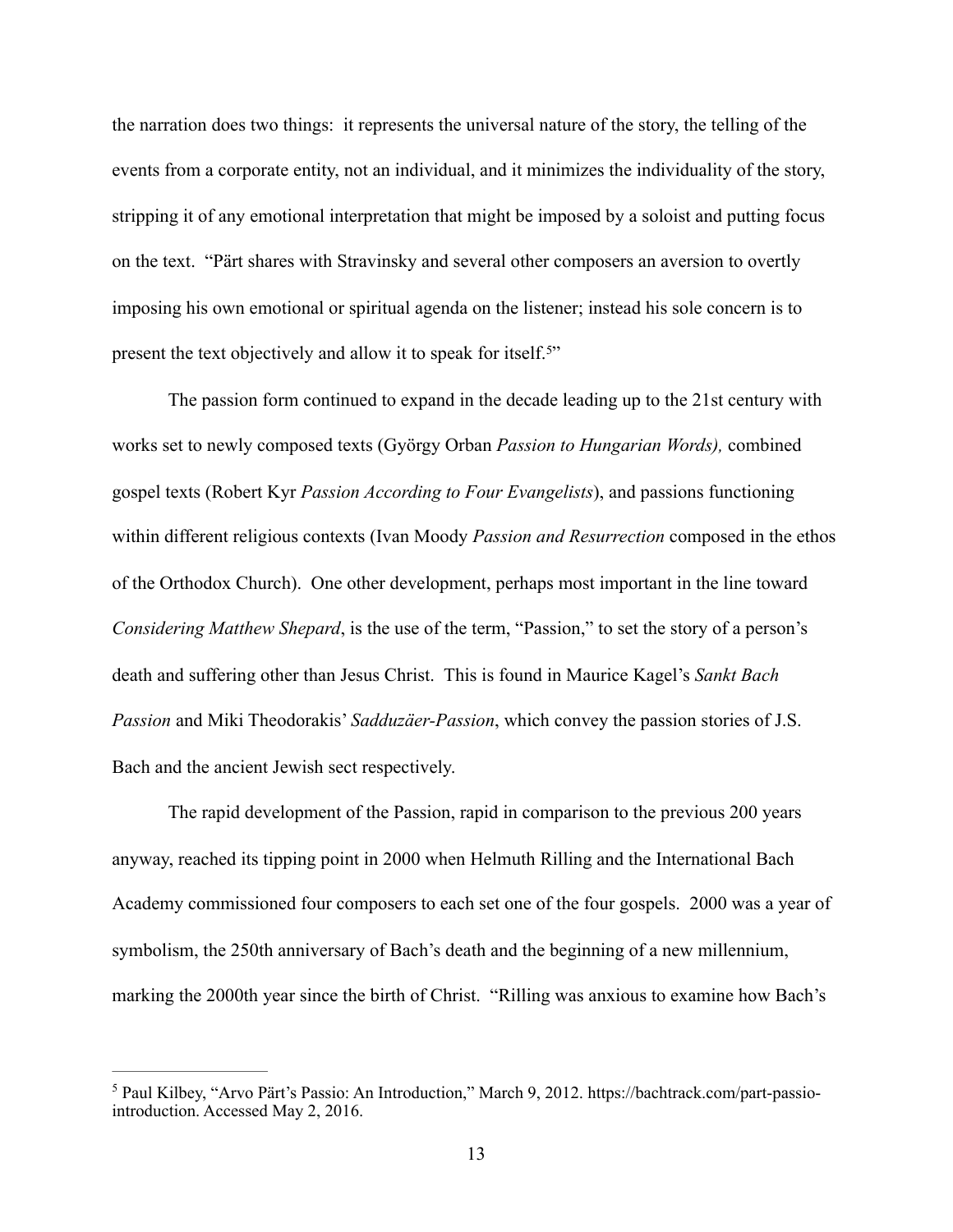<span id="page-21-3"></span>works continued to influence us today rather than merely present a survey.<sup>[6](#page-21-0)</sup> To choose Chinese-American composer and Buddhist Tan Dun, Argentinian and Jewish composer Osvaldo Golijov, German and Catholic composer Wolfgang Rihm, and Russian Orthodox composer Sofia Gubaidulina to tackle these projects guaranteed an exploration of the Passion beyond the traditional context. These composers did not disappoint. Dun's *The Water Passion After St. Matthew* begins with Christ's baptism and the sound of water from seventeen amplified and lit bowls that form a cross on the stage.

<span id="page-21-4"></span>So many cultures use water as an essential metaphor — there is the symbolism of baptism; it is associated with birth, creation and re-creation. If you think of the water cycle, where it comes down to earth and returns to the atmosphere, only to return — that is a symbol of resurrection. I think of resurrection not only as a return to life but as a metaphor for hope, the birth of a new world, a better life.<sup>[7](#page-21-1)</sup>

Golijov's *La Pasión según San Marco* is meant to represent a culture and how that culture has

come to understand this story.

The main thing in this Passion is to present a dark Jesus, and not a pale European Jesus. It's going to be about Jesus' last days on earth seen through the Latin American experience and what it implies. What I want to do, is to relate the Passion to icons of the history of Latin America. For instance, there are some similarities between the lives of Jesus and Che Guevara. When Jesus remains silent in front of all the insults and the spitting and throwing stones, he laments and cannot believe that his own followers will leave him, but at the same time says "but that's how it's written." He's writing his own death sentence basically. I have read extracts of the diaries that Che Guevara wrote shortly before he was killed—he knew he was starving—he knew he would die—but he still had the courage to write how it would be—and that's how it was. When he died, the same people—the **same people** who betrayed him to the CIA and to the Bolivian soldiers, some peasants, went to cut locks of his hair as relics.<sup>[8](#page-21-2)</sup>

<span id="page-21-5"></span><span id="page-21-0"></span> $6$ Marcia Adair, "Eat. Drink. A Textual Analysis of the 2000 Passion Project," The Omniscient Mussel, accessed January 21, 2016, http://theomniscientmussel.com/introduction/.

<span id="page-21-1"></span>Adair, "Eat. Drink. A Textual Analysis of the 2000 Passion Project. [7](#page-21-4)

<span id="page-21-2"></span><sup>&</sup>lt;sup>[8](#page-21-5)</sup> "An interview with Osvaldo Golijov and David Harrington." Osvaldo Golijov, *La Pasión Según San Marcos (*New York: Italiana Music Publishing) 2002. Score.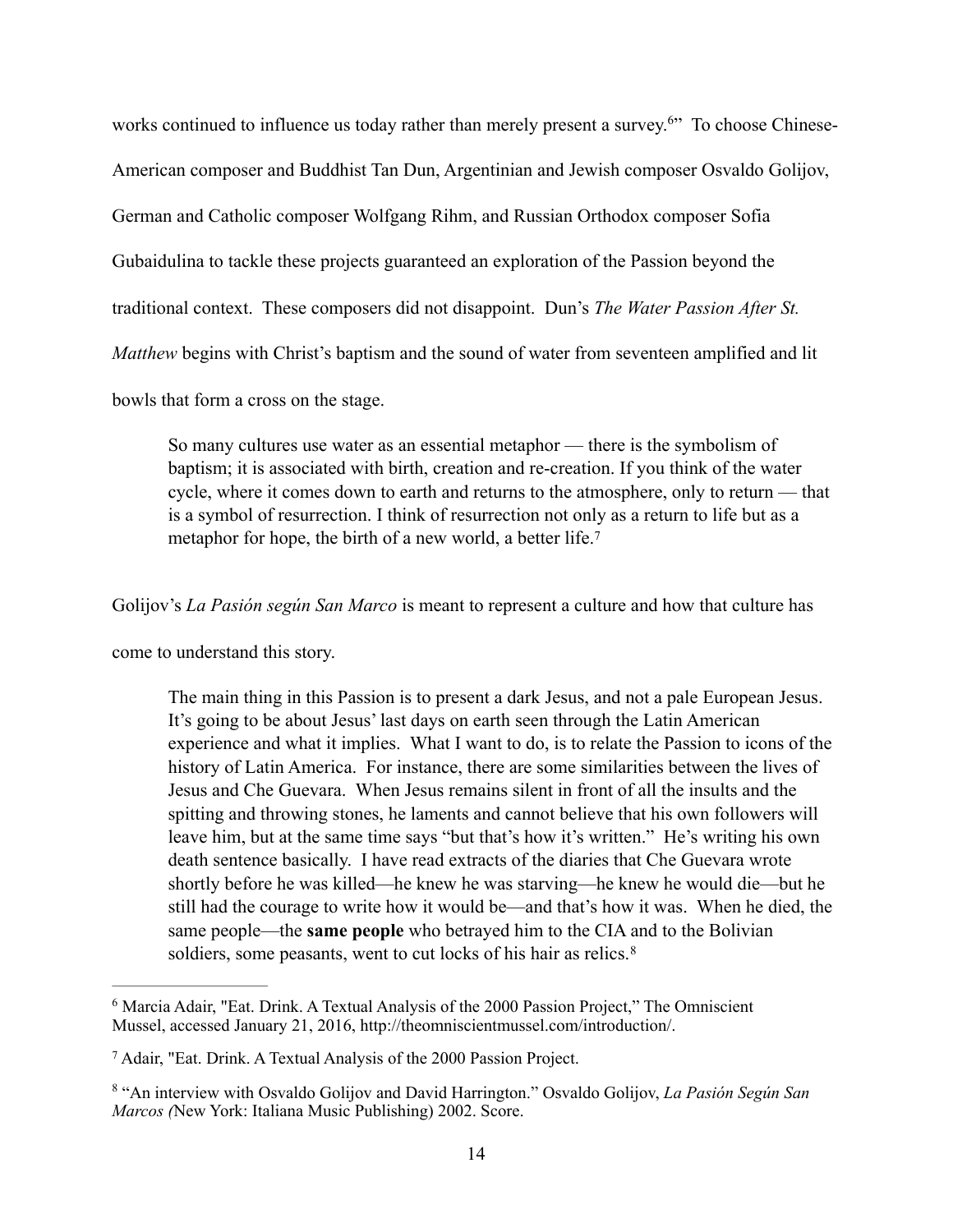Golijov approaches the passion story as a means for understanding his own background and culture. The music, the dancers and the staging represent the composer's understanding of the events in St. Mark bringing them into his own time and place. This is not a reimagining of the passions of Bach or Schütz but the creation of a new passion, a Latin American passion, filled with the musical styles and cultural elements important to this telling.

<span id="page-22-2"></span> Wolfgang Rihm's *Deus Passus* uses a stripped down version of the Gospel of St. Luke leaving only key story and narration elements. This reduction frees the passion from elaborate prose and rhetoric and gives the bare minimum of information required to tell the story leaving the listeners free to form their own conclusions.<sup>[9](#page-22-0)</sup> Sofia Gubaidulina's *Johannespassion* is a dark work combining the Gospel of St. John with the Book of Revelation. Though this comparison is not uncommon in the world of art, as seen in works by Giotto in Padua (Capella deli Scrovengni) andMichelangelo on the dome of the Sistine Chapel, this is not a typical passion story.<sup>[10](#page-22-1)</sup> The result of this combination is a rather depressing telling of the passion story and it stretches the genre further from the Bach archetype.

<span id="page-22-3"></span> Since the 2000 Passion project, compositions engaging the passion story have exploded. Between Penderecki's St. Luke Passion and the 2000 Passion project, roughly 14 passions were written. Since the 2000 Passion project, twice as many passions have been composed as were composed during the four decades leading up to that year. "The current crop of brilliantly varied works in many ways holds only one clear point of connection: each contains the word "Passion"

<span id="page-22-0"></span><sup>&</sup>lt;sup>[9](#page-22-2)</sup> Adair, "Eat. Drink. A Textual Analysis of the 2000 Passion Project.

<span id="page-22-1"></span> $10$  Ibid.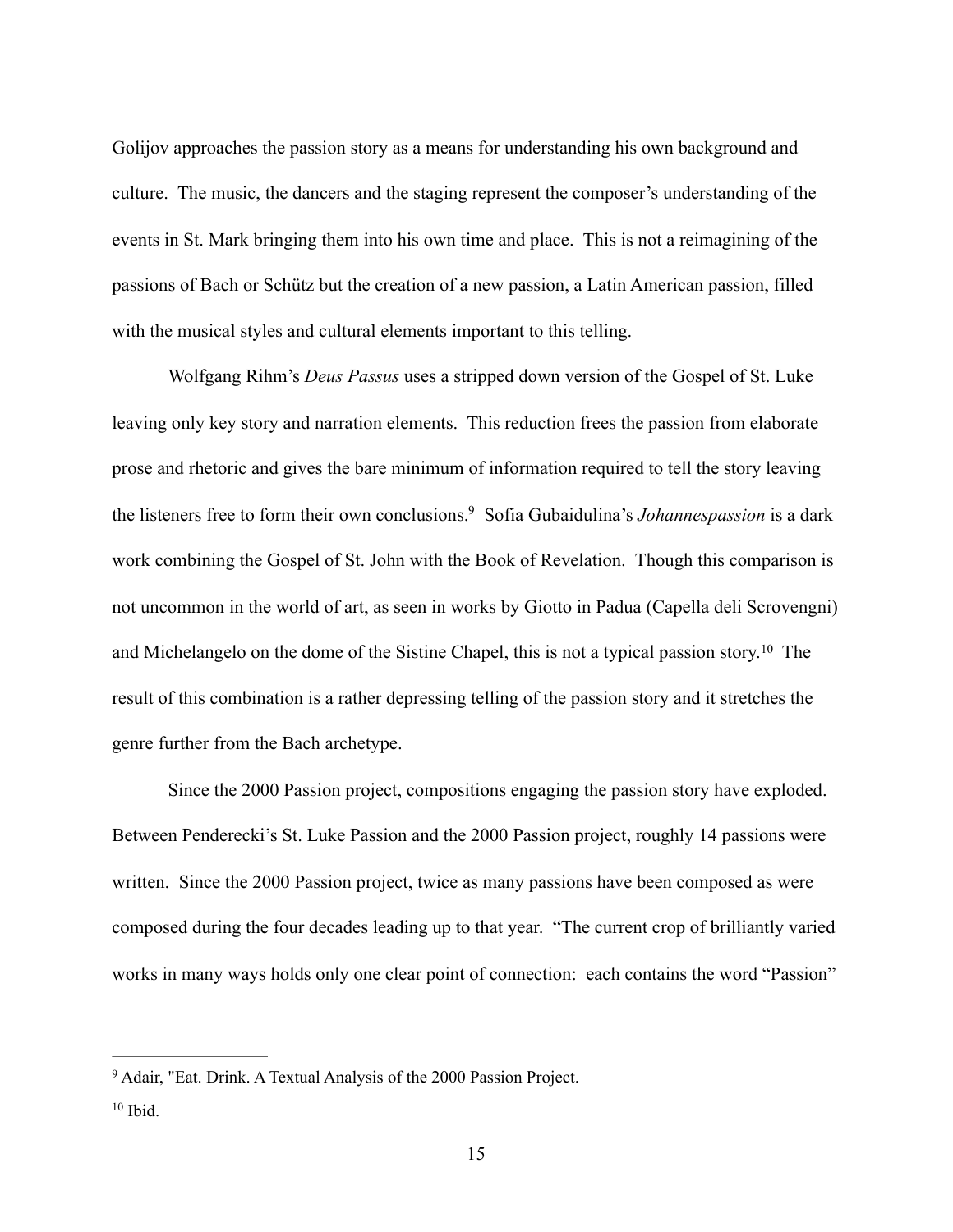in the title and conveys a journey of suffering within its narrative.<sup>[11](#page-23-0)</sup> $\cdot$  Perhaps the most significant contribution to the genre in that time is David Lange's Pulitzer Prize winning composition *the little match girl passion* (2007). This work pays direct homage to Bach's *St. Matthew Passion* while mirroring the suffering of Jesus with Hans Christians Andersen's *The* 

# *Little Match Girl.*

<span id="page-23-2"></span>The first thing that hit me – something that hits all Jewish musicians – was the way in which you spend your life dealing with Christian music, so there's a way in which you're always on the outside of the centre of this vocal tradition [. . .] I imagined what it would be like to go back to a piece which is so important and beautiful and powerful, like Bach's St Matthew Passion. It's a work I love so much, but it's always very strange listening to it, because the Jews aren't the heroes of this piece, so it's something very disconcerting for Jews to listen to this music. And so I imagined what it would be like to tell that same story with that same text and that same awe and sense of wonder and belief, but somehow replacing the suffering of Jesus with the suffering of something else. The Little Match Girl of Hans Christian Andersen seemed appropriate because of its Christian spirit [. . .] and I thought maybe I could take the story of the St Matthew Passion and take the story of Jesus out and plug this little girl's suffering in. So it's very respectful and it's not Christian but it's not exactly blasphemous either. I'm not sure I know exactly what it is, but it's trying to say that if one person's suffering is enough to build a world culture and religion around, maybe this other person's suffering is that noble as well.<sup>12</sup>

Lang adapted the libretto by erasing any mention of Jesus, and alternated the adapted texts from

St. Matthew with the telling of Andersen's story of poverty and suffering. Lang viewed the

passion not only as the story of the trial and crucifixion of Jesus Christ but as a musical genre

equipped to tell the story of another.

<span id="page-23-3"></span>The most interesting thing about how the Passion story is told is that it can include texts other than the story itself. These texts are the reactions of the crowd, penitential thoughts, statements of general sorrow, shock, or remorse. These are devotional guideposts, the markers for our own responses to the story, and they have the effect of making the

<span id="page-23-0"></span> $11$  Jennifer Kerr Budziak, "Passion beyond postmodernism: The choral Passion settings of Esnvalds and Lang, viewed through a liminal lens" (DMA diss., Northwestern University, 2014).

<span id="page-23-1"></span><sup>&</sup>lt;sup>[12](#page-23-3)</sup> Dominic Wells, "In the Footsteps of Bach's St. Matthew Passion: The Passion Settings of David Lang and James MacMillan," *Tempo* 67, no. 264 (2013): 40-51.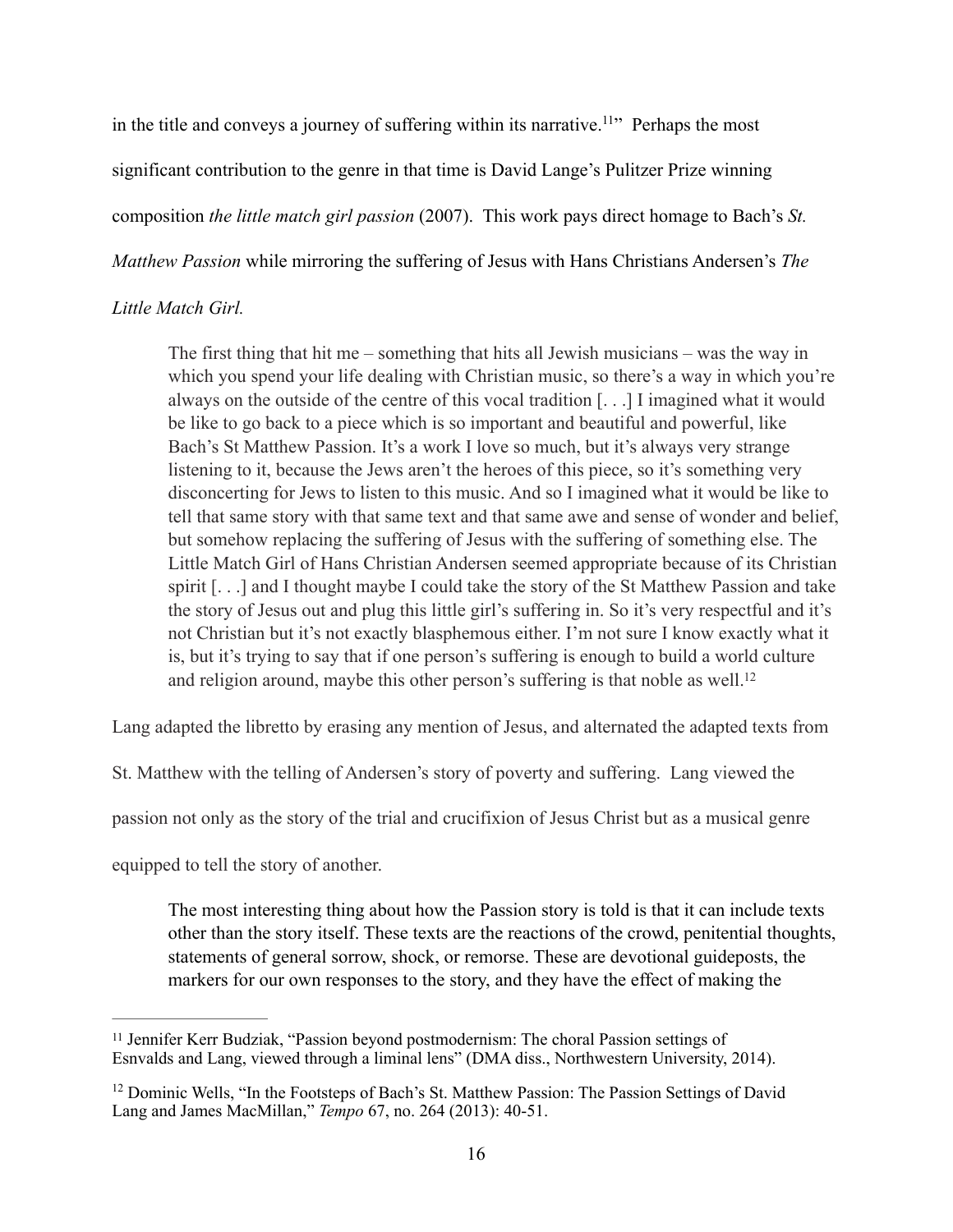audience more than spectators to the sorrowful events onstage. These responses can have a huge range—in Bach's ''Saint Matthew Passion,'' these extra texts range from famous chorales that his congregation was expected to sing along with to completely invented characters, such as the ''Daughter of Zion'' and the ''Chorus of Believers.'' The Passion format—the telling of a story while simultaneously commenting upon it—has the effect of placing us in the middle of the action, and it gives the narrative a powerful inevitability[.13](#page-24-0)

<span id="page-24-1"></span>Due to the familiarity of the passion of Jesus Christ and musical settings of this story, there are a number of preconceptions surrounding a choral work that includes the word passion in the title. Most of these were standardized by the two surviving passions of J.S. Bach but were already part of a long tradition. Now, with these standards in place, the genre has become one that is ripe for interpretation. This is due, in part, to the standard practice of adding texts to the gospel in order to explore the emotional and human impact of the story. It is a genre that at once allows one to both tell and reflect on a story in the same work gaining some truth or hope from a tragic event. Seeing as there is no shortage of these stories, it was only natural for composers to begin to make the connection between the need to tell them and the passion genre which provides a canvas on which to explore them.

<span id="page-24-0"></span><sup>&</sup>lt;sup>[13](#page-24-1)</sup> David Lang Music, "program note: the little match girl passion (for chorus)," Official website, Accessed January 24, 2016, http://davidlangmusic.com/music/little-match-girl-passion-for-chorus.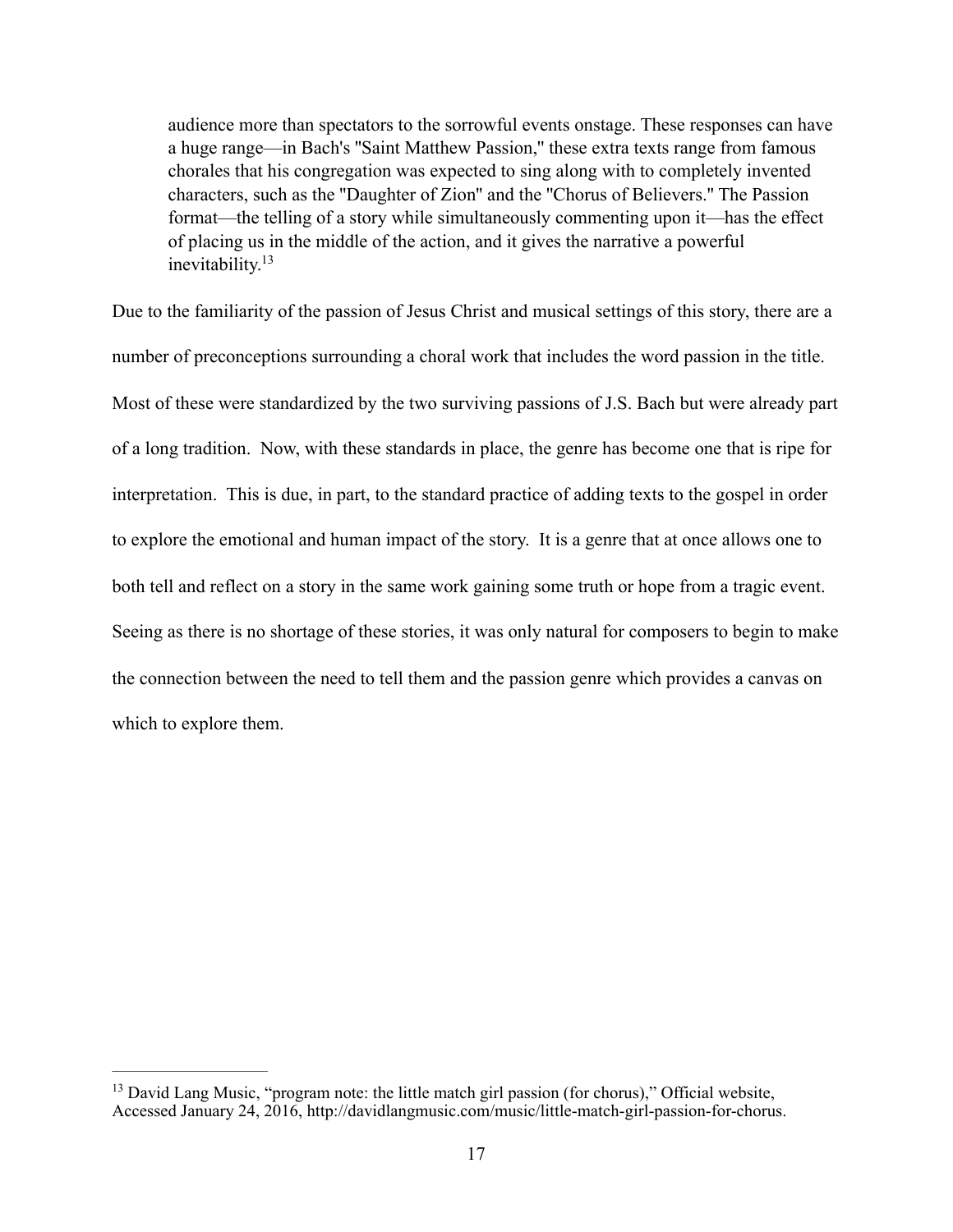#### CHAPTER 4

## *CONSIDERING MATTHEW SHEPARD*

 Craig Hella Johnson is known primarily through his work as the conductor and artistic director of Conspirare; however, his reputation as a composer is growing. He has several arrangements and original works that have become part of the choral canon, but nothing of the size or scope of this work. For Johnson, who doesn't think of himself as a full-time composer but someone who writes and arranges out of necessity, this was a daunting task. This begs the question, why a passion for Matthew Shepard?

In 1998, when this took place it really had an impact on me powerfully, and I just carried it with me for a long time, always feeling like I wanted to respond in some way and you know I never really knew what that meant for a long time. I just thought I would love to because I felt such a powerful emotional response and felt really connected with the story uniquely. And you know years went by, years and years, and I felt that was interesting. It doesn't seem to be going away. Here it was 2007, 2008. I'm still thinking about it. And so it was just probably about a year before the workshop, I suppose in 2013, when I just thought, I think it's time to do something. And even then it didn't come crystal clear like a lightning bolt, like it will be THIS. But I thought you know, I will just take a step towards this and kind of say, I love that phrase "Take one step towards the universe and the universe takes a thousands steps back towards you." I felt I need to just take that first step.<sup>1</sup>

<span id="page-25-1"></span>That 'step' resulted in what is now the passion portion of the work, which received a workshop performance in 2014. Given the weight of the subject matter, it is not surprising that this would develop into a major work. Johnson needed a form, something with which he was familiar, that could hold the serious nature of this story. Given his knowledge of the passions of J.S. Bach,

<span id="page-25-0"></span> $<sup>1</sup>$  $<sup>1</sup>$  $<sup>1</sup>$  Craig Hella Johnson, interview by author, February 2016.</sup>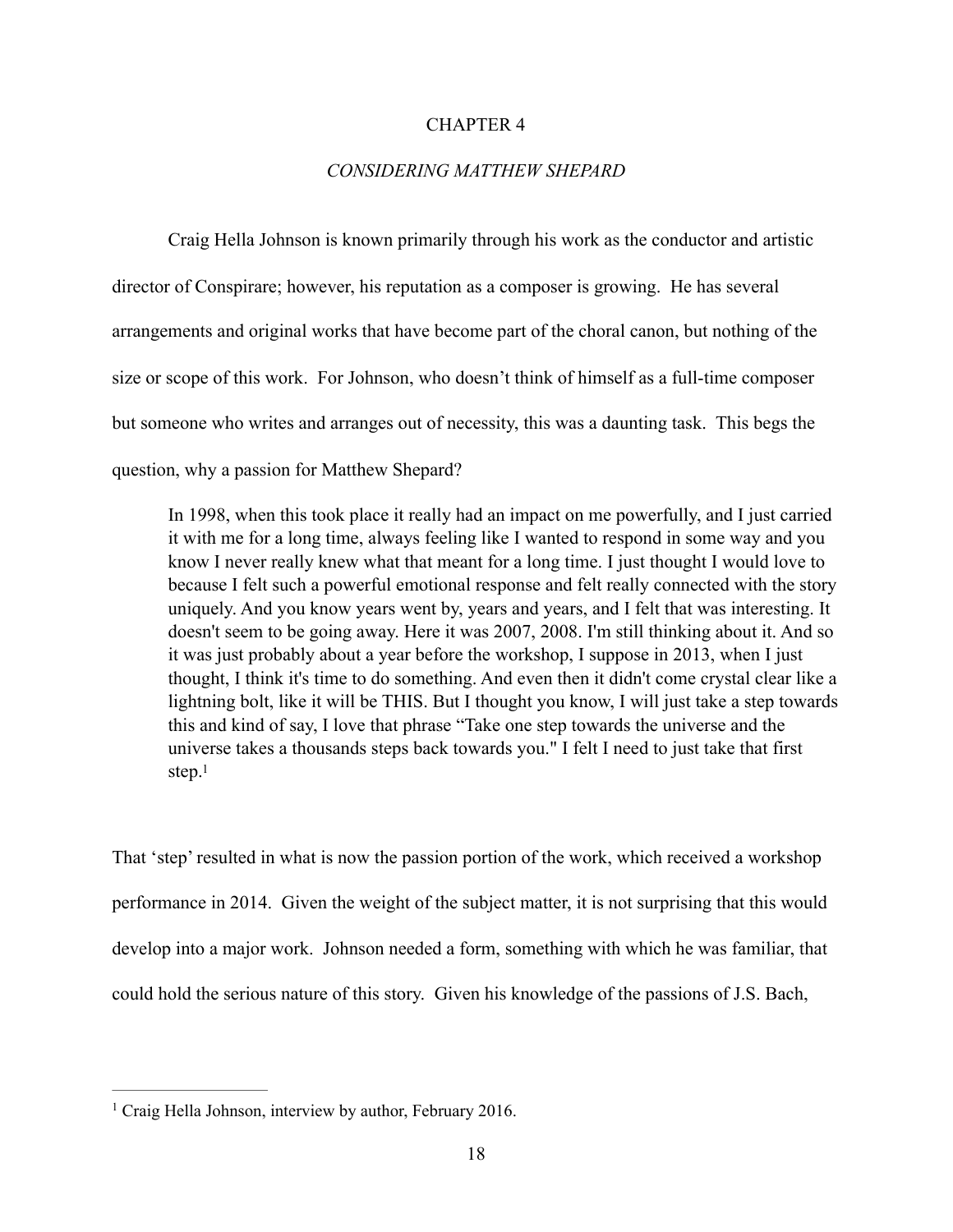Arvo Pärt, David Lange and others, the passion was a natural fit. It also fit his desire to represent the story fully; this was not something that could be done in a three- or four-minute work.

I think there's an aspect of oratorio when you leave passion out of it. Just this idea of story telling that I, for my whole life I've been as a choral musician and artistic director really committed to how can we keep the oratorio tradition alive in our repertoire and in our culture. It's really the attention span of the listener has just sort of decreased significantly in this time. You know two or three minutes is about what people are used to giving something attention-wise. And I was really eager to say, "how can we keep telling the longer stories," can we... I know I believe it is in us as human beings to be available to longer, a longer musical line, a longer story, a longer thread. So I feel very connected with the oratory tradition in that way. And one of my life journeys as a musician has always been, especially living in, right down here in the middle of America, how does our music, how can we help bring it to a broader audience and how can this stay relevant?<sup>2</sup>

<span id="page-26-3"></span><span id="page-26-2"></span>A work of this magnitude requires a substantial text. Unlike the traditional passion narrative that draws much [o](#page-26-1)f its text from the Bible, Johnson began creating a libretto<sup>[3](#page-26-1)</sup> from scratch comprised of the works of several poets, interspersed with his own words and ideas which he crafted with poet Michael Dennis Brown.

 The bulk of the poetry comes from the book *October Mourning* written by Lesléa Newman. Newman, an accomplished author and supporter of LGBT causes, is uniquely close to the Matthew Shepard story. She was scheduled to serve as the keynote speaker for an event being held by the University of Wyoming's LGBT Association the week following Matthew Shepard's murder. Though the organization's leaders offered to let her out of her obligations, Newman declined and made the trip to Laramie, Wyoming. The result of her connection to the

<span id="page-26-0"></span><sup>&</sup>lt;sup>[2](#page-26-2)</sup> Craig Hella Johnson, interview by author, February 2016.

<span id="page-26-1"></span><sup>&</sup>lt;sup>[3](#page-26-3)</sup> The full libretto can be found in the program booklet on the Conspirare website, http://conspirare.org/ wp-content/uploads/CMS-program-booklet.pdf.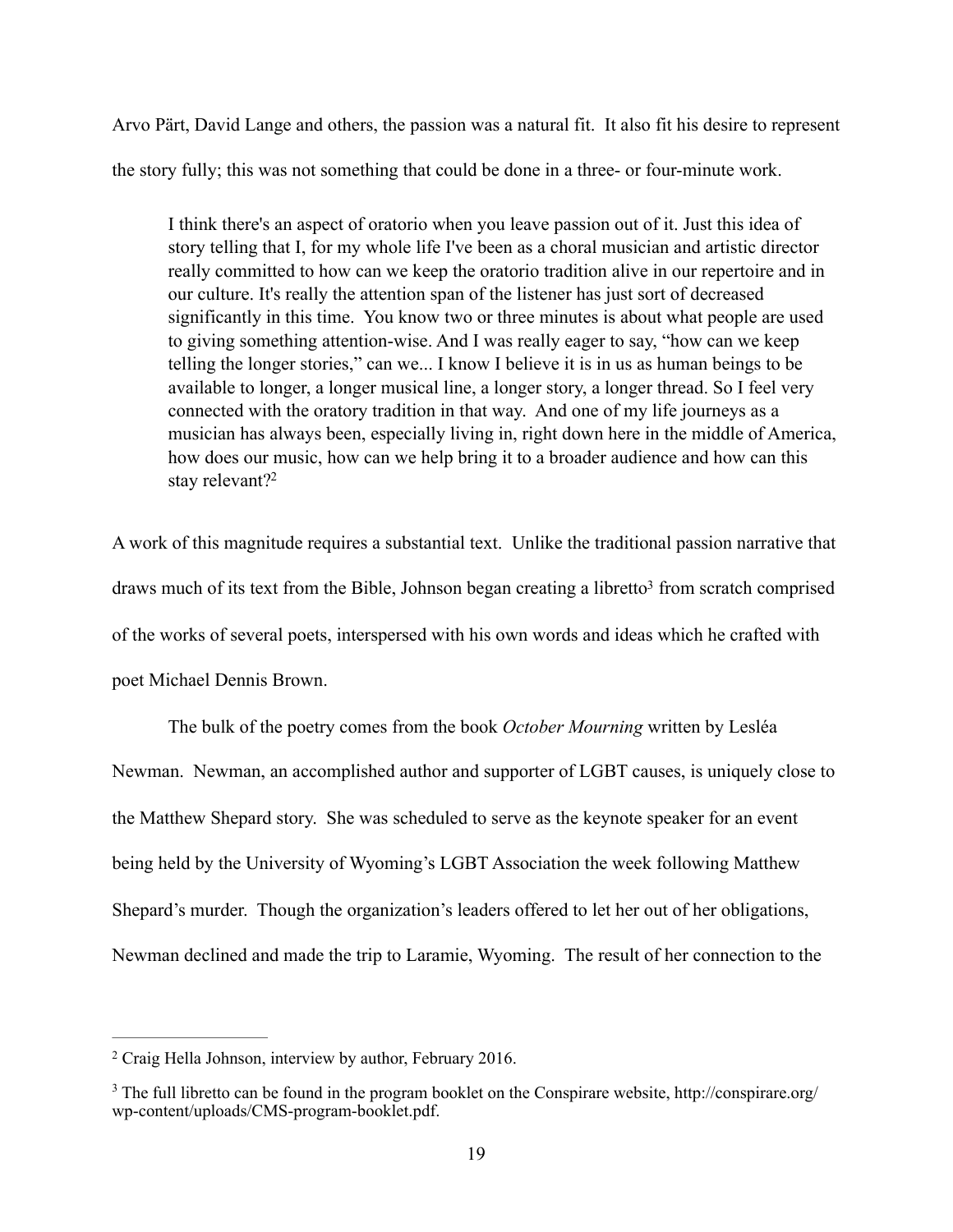events is the book of poetry from which Johnson builds the framework for *Considering Matthew* 

#### *Shepard.*

The structure comes from a group of poems about the fence to which Matthew Shepard was bound as his murderers beat him and then left him to die. The fence provides a structure for the librett[o](#page-27-0)<sup>[4](#page-27-0)</sup> and an iconic image for the story, in the way the cross is an image of the crucifixion of Jesus Christ.

<span id="page-27-1"></span> The Fence became, almost immediately after the crime and then over time, an iconic symbol, a symbol of destruction, a symbol of despair, a symbol of grief, a symbol of hope, a symbol of beauty. And to me when I was writing, the first fence poem I wrote actually is "The Fence (That Night)" and originally I just called it "The Fence" because I didn't know I'd be writing other poems from that point of view. So I realized at one point that the fence was just there being a fence and became an accessory to the crime unwillingly.

 And so that was very profound to me and then later on I realized, oh yes, the fence had a life before and the fence had a life after. So when I was structuring the book it seemed that that made a lot of sense to start and end with the fence. And before I wrote the epilogue which was Pilgrimage, which was my journey to the fence, I thought that the book would just end with the fence being torn down but I was really unhappy about that because it just left nothing, I mean literally left nothing, just empty space. And I really felt, especially when I decided to publish the book for teen readers, which was not my original intent, I needed to end the book with hope. And so I just knew intuitively that I needed a last poem; I had no idea what it would be but I knew I had to go back to Wyoming to find it.

 So I went back to Wyoming and I went back to the fence or the fence that's now there, it's not the original fence anymore. And I spent a long time there. I said Kaddish, which is the Jewish prayer for the dead. I just sat there. I looked back at Laramie, you know, to see the last thing that Matt would have seen before he lost consciousness even though I went during the day and that was at night. I touched the fence. I felt the ground. I felt the prairie wind. And then on the plane ride home I wrote that last poem Pilgrimage. And, you know, it was very important to me to end with a prayer, to end with

<span id="page-27-0"></span><sup>&</sup>lt;sup>[4](#page-27-1)</sup> The libretto can be found in the program booklet on the Conspirare website, http://conspirare.org/wpcontent/uploads/CMS-program-booklet.pdf.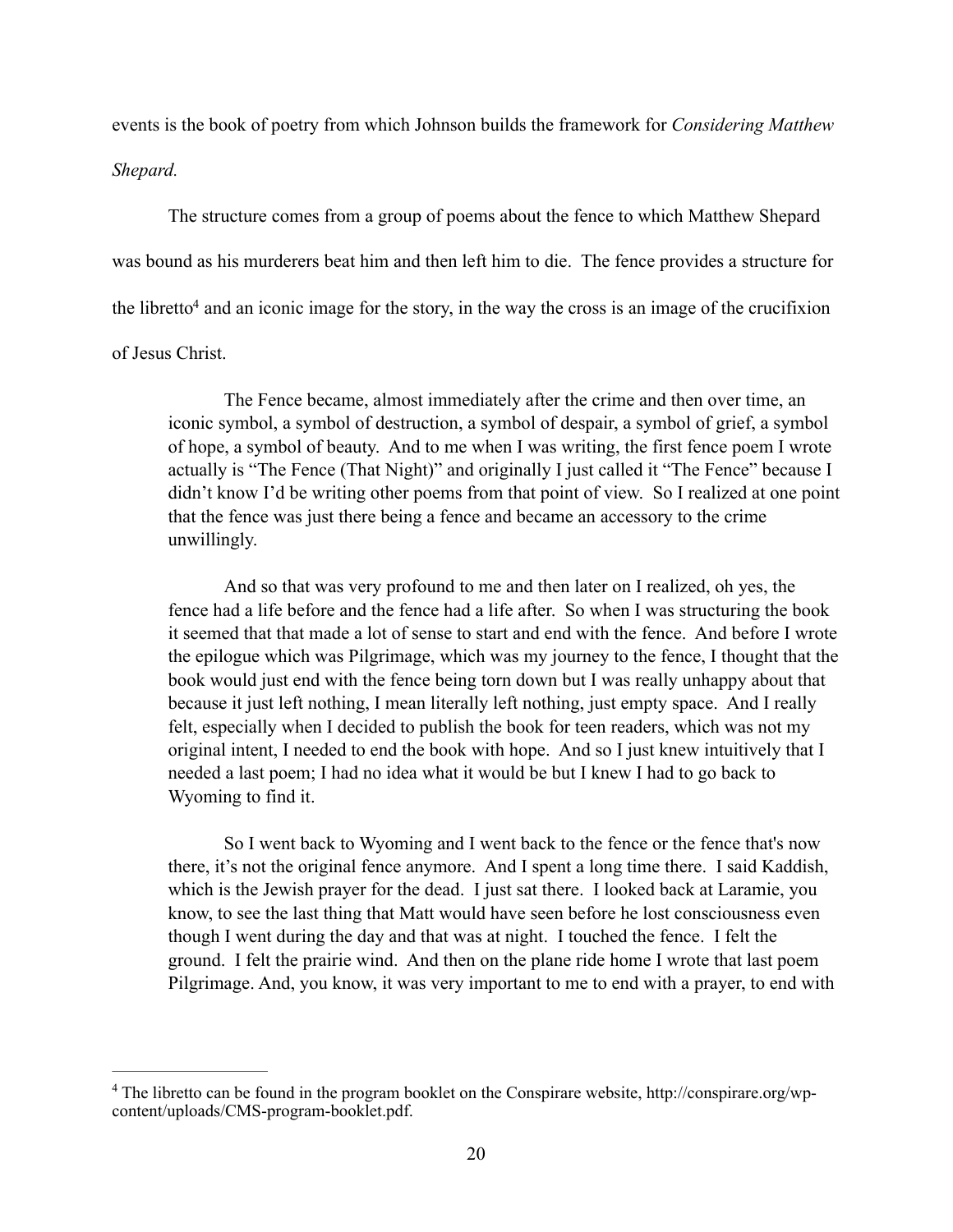<span id="page-28-2"></span>something that takes lines from a lot of different traditions so that it was unifying and to give some hope to the reader and some comfort.<sup>[5](#page-28-0)</sup>

Johnson uses these poems as the framework for the passion and as a place from which this tragedy can be observed. An inanimate object that bore witness to events that are unimaginable provides a detachment that allows the listener to imagine the sequence of events before, during, and after the murder. This serves as a parallel for giving consideration to the senseless crime and the transformation of thought regarding hate crimes before and after this tragedy.

The fence poems are so powerful. It was interesting because I had actually thought about the fence. Obviously, we all think about the fence and Matthew, it's one of the most powerful images. You know the sort of head references when one thinks about a cross and being tied to something. I know that's where a lot of the martyr stories come from too. It's big. It's really big. A wooden fence, a wooden cross. And to me, the piece that was so powerful from an early point in my process too was this fence that carried his body that came from these lodge pole pines (what they're called in Wyoming). Lodge pole pines are one of the most famous sort of natural, iconic elements in the American west, especially Wyoming. So these beautiful, noble, tall pine trees, these living things that became this functional thing, the fence - it also became this witness, this quiet observer of all the action. This fence is the only object in the sense as we think that saw everything. So they move me very deeply. It also was useful for me to think about the fences as structural points, not only as a fence of structural device itself physically, just technically speaking but it also provided a very useful place in terms of progression and for a passion setting, that seemed to be really, really important. So her poems were really critical at the beginning and foundational to where this all went.[6](#page-28-1)

<span id="page-28-3"></span>The fence serves as a character in this story, a witness to the events and a witness to the reaction to those events. The last stanza from "The Fence (One Week Later)" is, "I don't mind being a shrine, it's better than being the scene of a crime." This effectively captures the role of the fence in bearing witness to all that would transpire. "Pilgrimage" should also be seen as a fence poem as it represents humanity coming to terms with these events.

<span id="page-28-0"></span><sup>&</sup>lt;sup>[5](#page-28-2)</sup> Lesléa Newman, interview by author, February 2016.

<span id="page-28-1"></span> $6$  Craig Hella Johnson, interview by author, February 2016.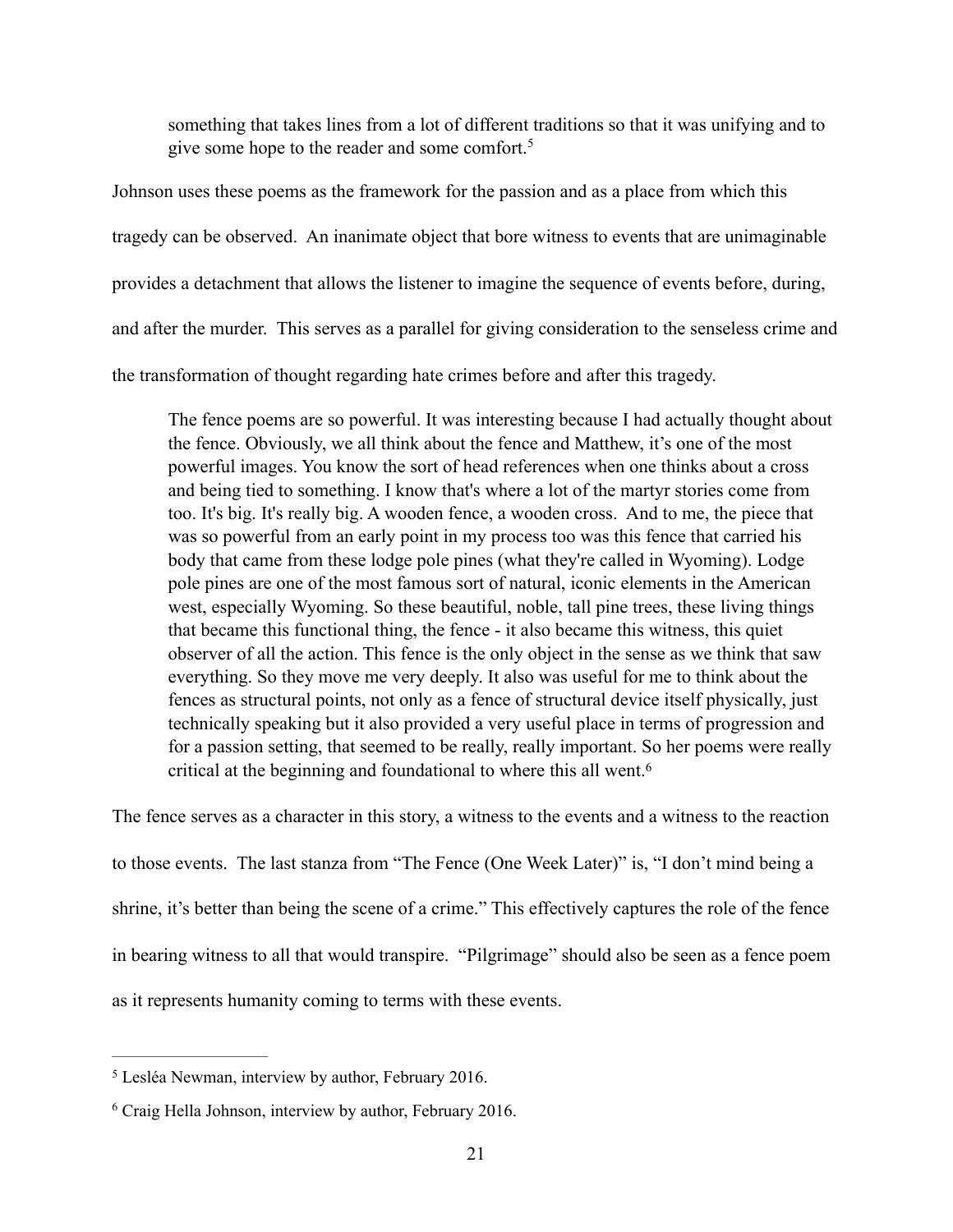I wanted the fence to be both kind of a character in this piece but I also wanted people to somehow be able to relate to it as an observer. The fence has a lot of rules. It's an observer. It carries emotion. It took action in terms of holding his body but it's always the silent observer to this, to the actions, to the actions that night, to the people who bring flowers and photos, various poems, to the procession. It was thousands and thousands and thousands of people that came to this fence and placed things. So this quiet observing presence that goes through and even when it's broken up, it still has qualities of being an observing presence. So what that means, in a way, is even after sort of the death of the fence its presence still exists. To me, this was relevant and very important in terms of kind of identifying all of us, you, me, any listener or any human being is a part of that living, listening presence in a way that's mystical and that we can't really articulate very well but that is really a part of my own core experience.<sup>[7](#page-29-0)</sup>

<span id="page-29-2"></span> The passion genre carries with it a number of traditional elements in terms of characters and structure. One vital character is that of the Evangelist, or narrator. Traditionally this role is sung by a tenor though it has taken many different forms in the last half century. In *Considering Matthew Shepard,* the Evangelist is treated more strictly as a narrator, telling the story between movements in recitations. This is an indication of Johnson's desire to write an oratorio in the vernacular. In our television and movie culture, it would be strange for the narrator to sing the story line, though traditionally it might make more sense. This makes the genre more approachableto a modern audience. The recitations are taken from the accounts of the story<sup>[8](#page-29-1)</sup> and efficiently propel the events setting up the musical responses.

<span id="page-29-3"></span> In the next piece, "In Need of Breath," a poem by Hafiz - the 14th century Sufi poet, Johnson seeks to capture the critical moment when Matt, the son of Dennis and Judy Shepard, becomes Matthew, the martyr.

<span id="page-29-0"></span>Craig Hella Johnson, interview by author, February 2016. [7](#page-29-2)

<span id="page-29-1"></span>Judy Shepard and Jon Barrett, *The Meaning of Matthew: My Son's Murder in Laramie, and a* [8](#page-29-3) *World Transformed* (New York: Hudson Street Press, 2009).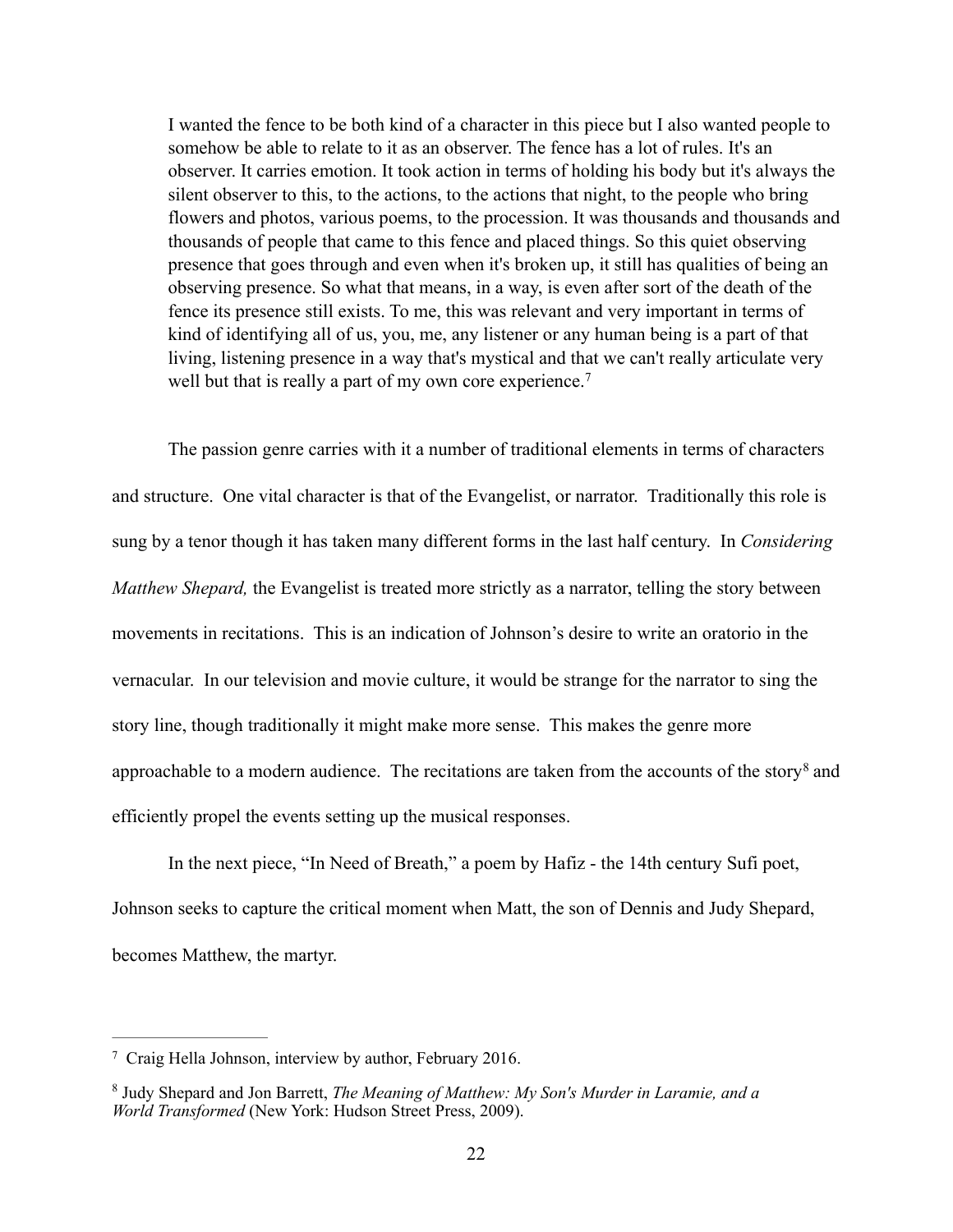<span id="page-30-1"></span>This isn't obvious but I also think of the Hafiz poem, "In Need of Breath," as also a kind of fence poem. It's really a Matthew poem. It's just a poem that takes place where the fence is central. It was kind of an evolution for me, especially as the piece progressed that the piece would evolve from Matt to Matthew. It's really in that poem, "In Need of Breath," where for me, Matt becomes Matthew. What I mean by that is he starts to, one starts to have a sense of this is where in this moment, in my own consideration, he starts to become this iconic figure that was a transformative catalyst. So for me, that's Matthew's singing from the fence where had he been able to kind of speak from not Matt's voice but from that place of the Matthew who is a part of a larger creation.<sup>9</sup>

This is the moment of ascension for Matthew, the moment when it becomes evident that this crime will not go unnoticed in the world. This is set up very carefully by Johnson, who added an epilogue and prologue to the passion following its workshop performance. Taking his queue from Bach who invites the congregation to hear the passion in his Exordium and comforts and challenges them in the Conclusio, Johnson introduces us to Matt and to Wyoming in the prologue and invites us to listen, to truly listen, to the story of Matthew Shepard.

 The Prologue opens with Bach's *C Major Prelude* from the *Well Tempered Clavier*. C major is representative of the openness one needs to grasp the story, the openness of the Wyoming landscape, and the openness one needs to change their way of thinking. Johnson's use of one of Bach's most familiar works pays tribute to the tradition of the passion and its most notable composer. The prelude invites us all to the table; the first word even is the word 'all' a proclamation that this story affects everyone. From the opening harmonies of the chorus emerges a solo voice, the voice of the soloist who sings the words of Matthew Shepard, and takes the listener to the scene, Wyoming, with a simple cowboy song where the choir paints the beautiful interaction of life and nature set to Sue Wallis' poem, "Cattle, Horses, Sky and Grass."

<span id="page-30-0"></span><sup>&</sup>lt;sup>[9](#page-30-1)</sup> Craig Hella Johnson, interview by author, February 2016.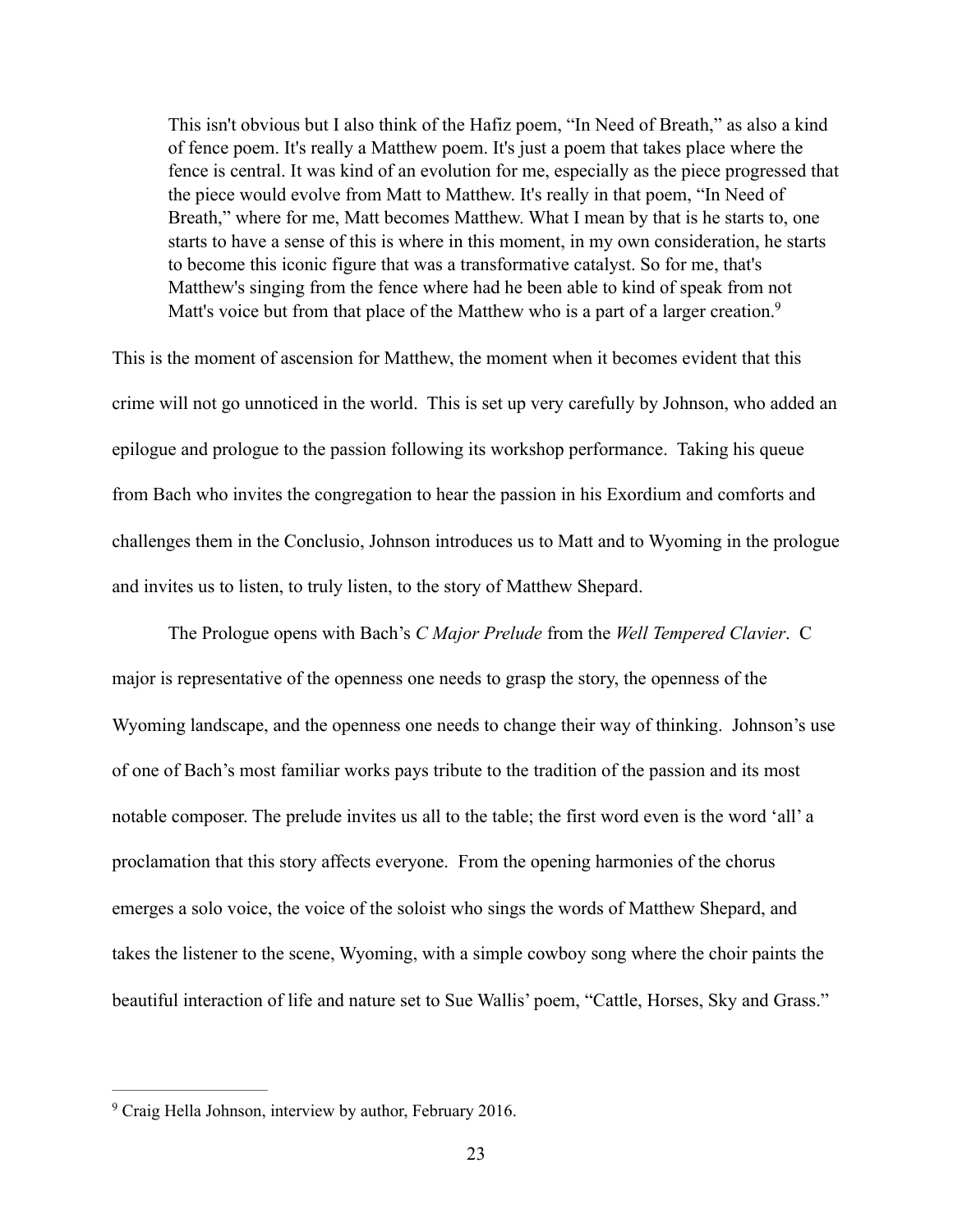

Ex. 1 From "Matt Sequence: Ordinary Boy" found in the prologue, Johnson combines the familiar children's songs Matthew's mother, Judy Shepard, recalls singing to him as a child.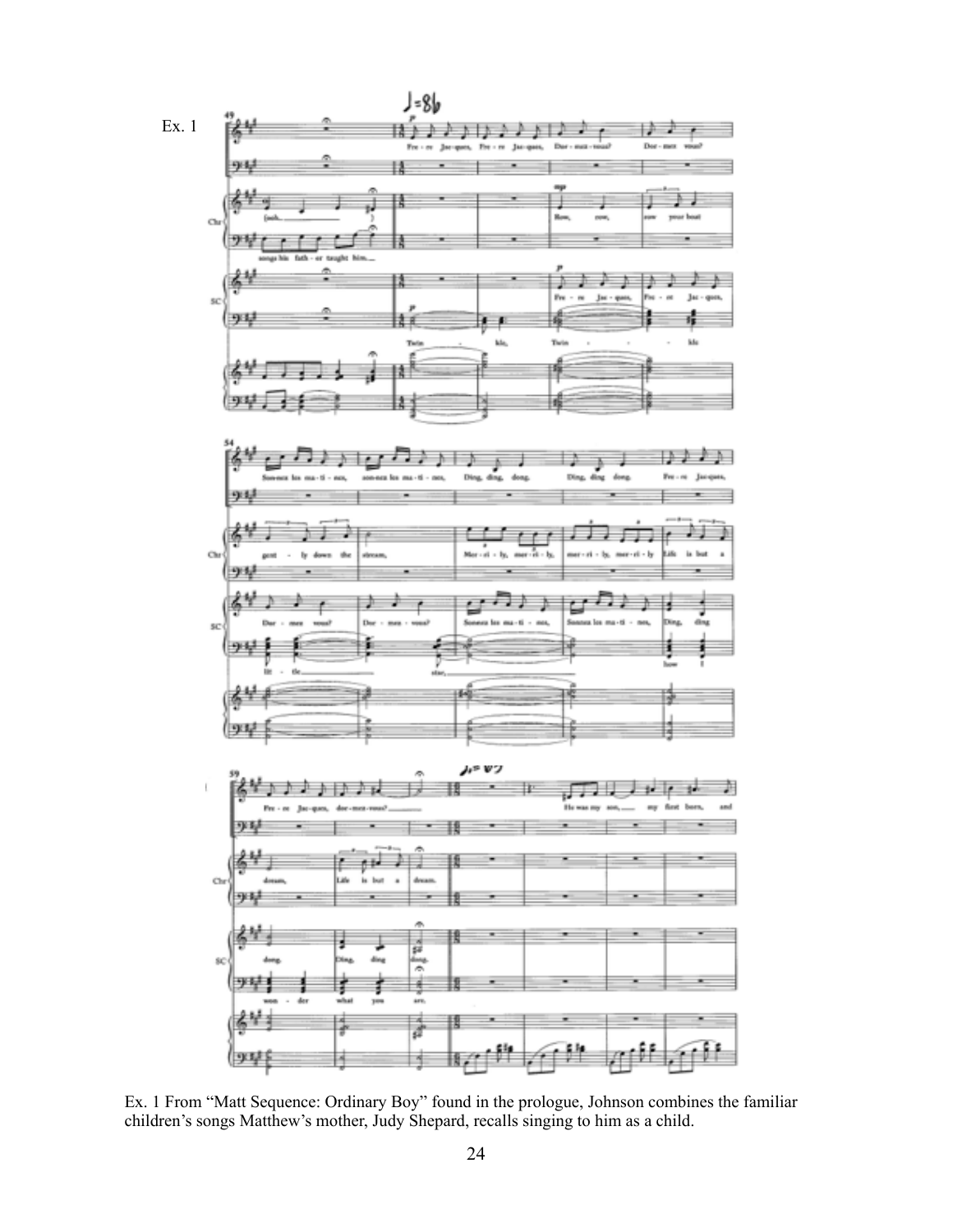The next movement introduces Matt Shepard first through his mother, Judy Shepard, and then through his own words as revealed in his diaries, shared with Johnson by the Shepard family. Johnson succeeds in giving the listener a picture of Matt in this movement titled "Ordinary Boy." A particularly interesting moment is a layering of the children's songs Matt liked to sing as taught to him by his Father (Ex.1). This is a wonderful example of Johnson's ability to weave songs from any genre into a piece of music. It was important for Johnson to recognize the person who became the icon, not only to bring balance to the story but also to portray Matt as his friends and family knew him.

Judy Shepard is a mother, first, last and always. She was a mother who lost her son Matt . To the world, he then became Matthew. Matthew Shepard to the world has been this iconic symbol, a catalyst for so much change and so much reflection and transformation in individuals and in the world. It's significant - his name Matthew Shepard - I think the family and also the foundation did not set out to make him a saint. He was just a young guy just struggling like everybody struggles to grow up. He was also very, very special from all reports, just an extraordinary being of light, very generous, very enthusiastic, a beautiful presence.<sup>[10](#page-32-0)</sup>

<span id="page-32-1"></span>Following the introduction of Matthew Shepard comes the invitation to the audience to be a part of the telling of this passion in "We Tell Each Other Stories." This is where Johnson sets himself apart from other composers, with his ability to engage an audience and carry them through a program. He has done this for years through his programming with Conspirare, but his care for the audience is even more present in this work.

 The passion begins with the first recitation and the first fence poem, "The Fence (Before)." The music is a country-western waltz, a solo for male voice, the perfect music for a scene on the Wyoming prairie. The second recitation recounts the events that led to the beating

<span id="page-32-0"></span> $10$  Craig Hella Johnson, interview by author, February 2016.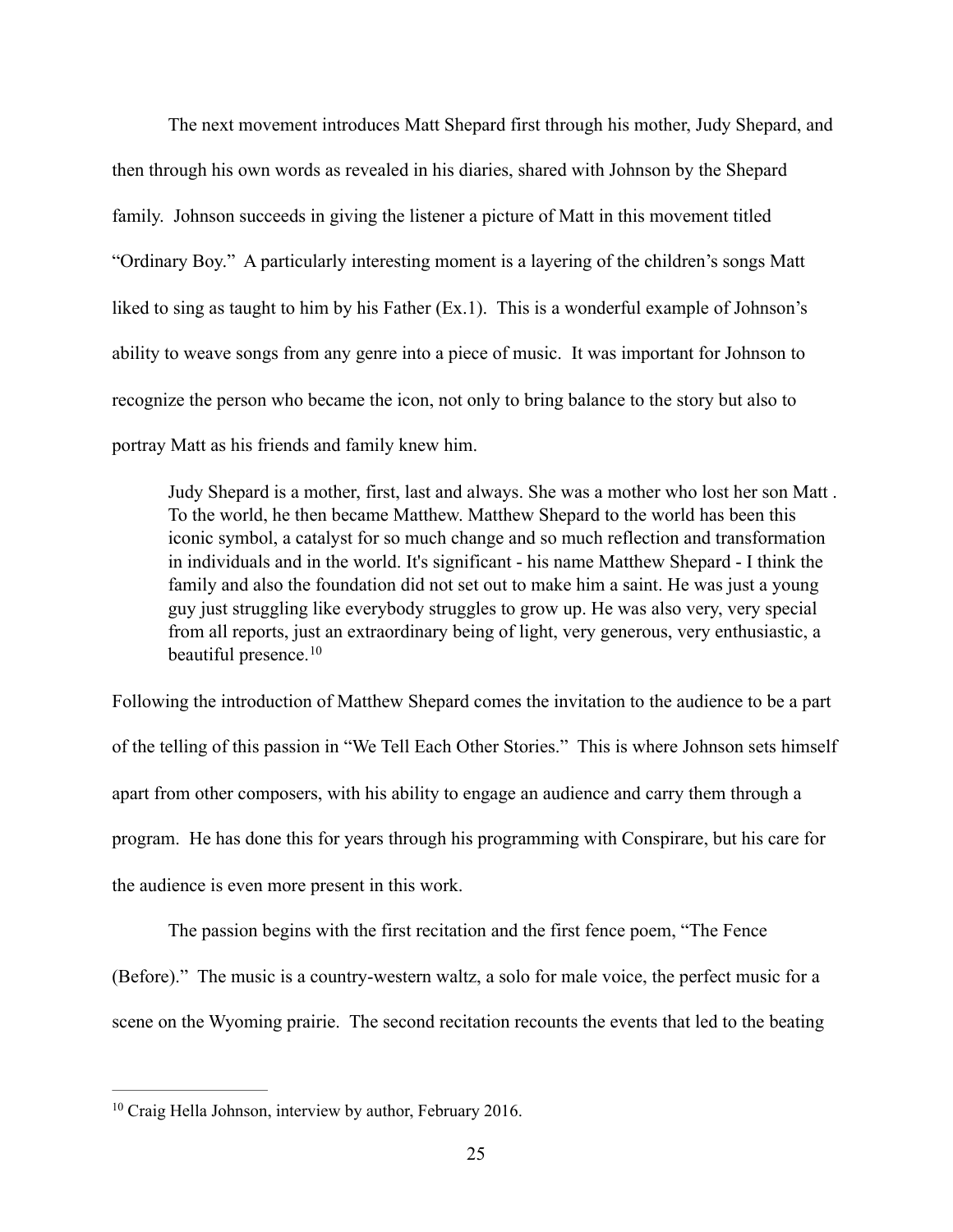of Matthew Shepard. "The Fence (That Night)" for bass soloist and chorus is filled with the rage and innate desire to protect the young man who had been so badly beaten. A small but not insignificant musical quote of Hildegard von Bingen appears toward the end of the movement. "Most noble evergreen" refers to the lodge pole pines from which the fence is built, an important connection for Johnson.

 Chronologically, the Matthew Shepard story differs from the traditional passion story at this point in that Shepard's death takes place before the trial. There was no trial for Matthew Shepard, only for his killers. The crowds who mocked him did so at his funeral and in the next movement, "A Protestor," Johnson brings to life the hatred of the mob. It begins with a small quote from Benjamin Britten's *This Little Babe,* yet another allusion to Jesus Christ.

It's some hard stuff to ask an audience to hear obviously. It had to be there…I was thinking from an audience perspective, we've got to say some of these things. We've got to kind of have some version of [this] terrible sentiment, because it was real. You may kind of have heard too, when I was in the middle of doing that, there was, of kind of creating the musical piece for that, I thought there was anger in the midst of my response. Yes, it sort of calls forth a hateful spirit. When there's that hate speech, I actually met Fred Phelps, which was a terrible experience, but yes, that was years and years ago. I don't know if you call it meeting him when he's screaming things at you but we did shake hands. But yes, so in the middle of that, I would sit at the piano, I'd think what is this? What, musically, what? There was sort of, frankly, a lot of pounding. I remember one day, I pounded down. I kept really close. It was strange. I needed black keys. This couldn't be a white keys kind of a thing, so E flat minor ended up being the key I really stuck with. Then, more and more I realized that there was kind of this organic connection that I had been sort of following with the pounding of Benjamin Britain and *This Little Babe*. [11](#page-33-0)

<span id="page-33-1"></span>If the turba chorus wasn't obvious enough in this setting, Johnson adds the chants of *Kreuzige,*  the German word for crucify, in the female voices above the hate filled singing of the men. This scene depicts the protestors from the Westboro Baptist Church in Kansas who had come to

<span id="page-33-0"></span> $<sup>11</sup>$  $<sup>11</sup>$  $<sup>11</sup>$  Craig Hella Johnson, interview by author, February 2016.</sup>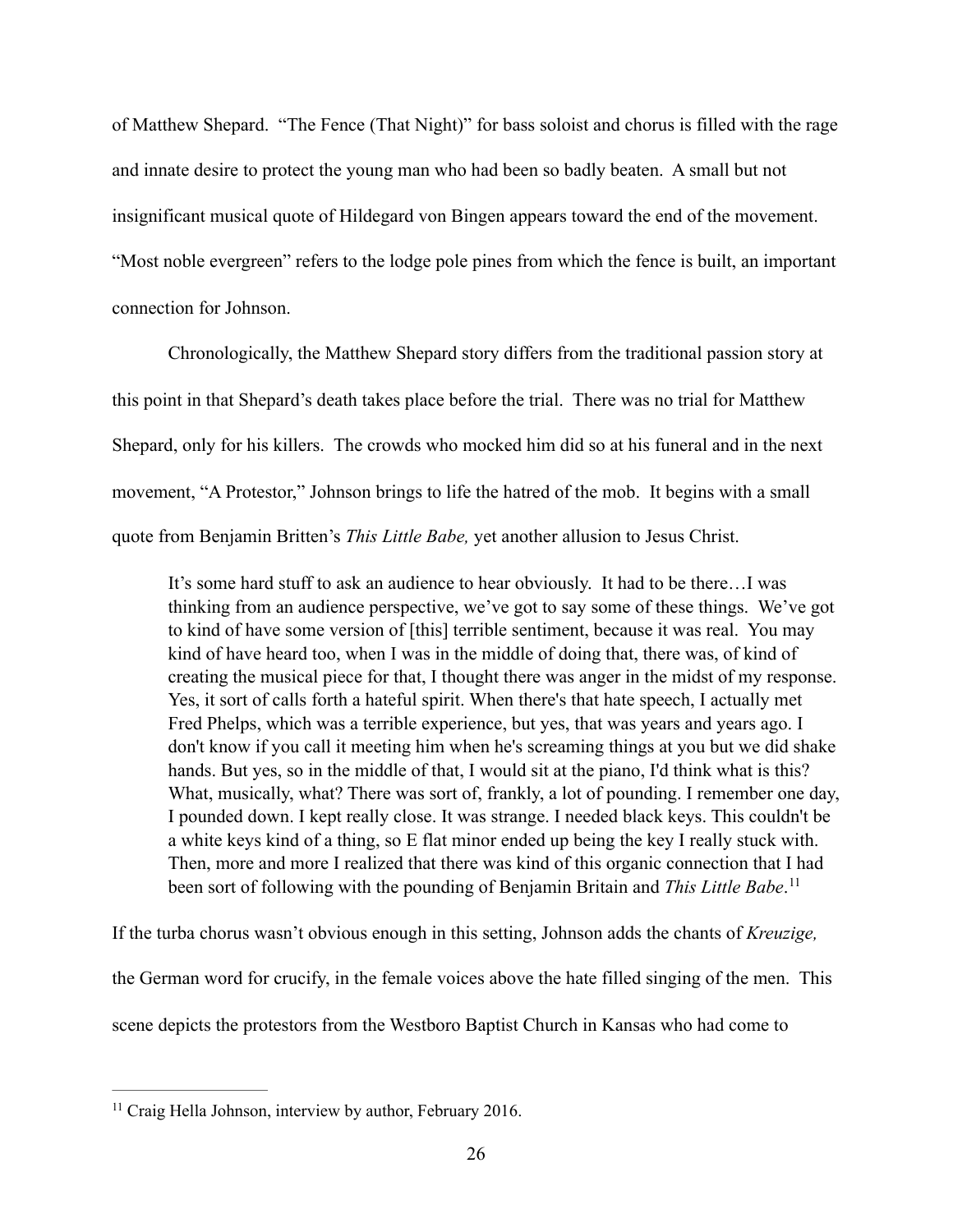Casper, Wyoming to protest Matthew's funeral service (Ex.2). This is one of the darkest moments of the work, but it speaks to Johnson's willingness and desire to represent all aspects of the story. Michael Dennis Brown, Johnson's collaborator in shaping the text, had this to say of Johnson, "Craig has persisted in engaging these very terrible elements of this story. It causes me to think of the phrase of the great German poet Rilke, 'The possibility of love in the climate of death.' He [Johnson] went into the climate of death, but he went into it with great, great love.<sup>12["](#page-34-0)</sup>

<span id="page-34-1"></span> With the tension building in the passion, Johnson takes a moment to respond to what has happened. "Keep It Away From Me (The Wound of Love)" cries out in a bluesy riff from the electric guitar before the mezzo soloist, complete with backup singers, sings a soulful denial of the feelings that have welled up inside them, as if it is easier to look away than to look into the fire. But a fire was raging. In print and on television, people were responding to what had happened. A national outcry against the injustice of these acts and a plea for hate crime legislation swept the country and resonated across the globe. Johnson captures this primal reaction in "Fire of the Ancient Heart*."* Part candlelight vigil, part drum circle, part ritual, the drums and the singing build like a bonfire, anger building inside and eventually erupting as a group. Each of these movements responds to the senseless events but in very different ways - the first looks away while the latter is moved to action.

 The next recitation and music addresses the trial and sentencing of Aaron McKinney and Russell Henderson. It was difficult for Johnson to think about the killers but necessary for the work to have balance.

<span id="page-34-0"></span><sup>&</sup>lt;sup>[12](#page-34-1)</sup> "'Considering Matthew Shepard' Post-Concert Talk," Accessed May 3, 2016. http://conspirare.org/ inspire/considering-matthew-shepard-post-concert-talk/.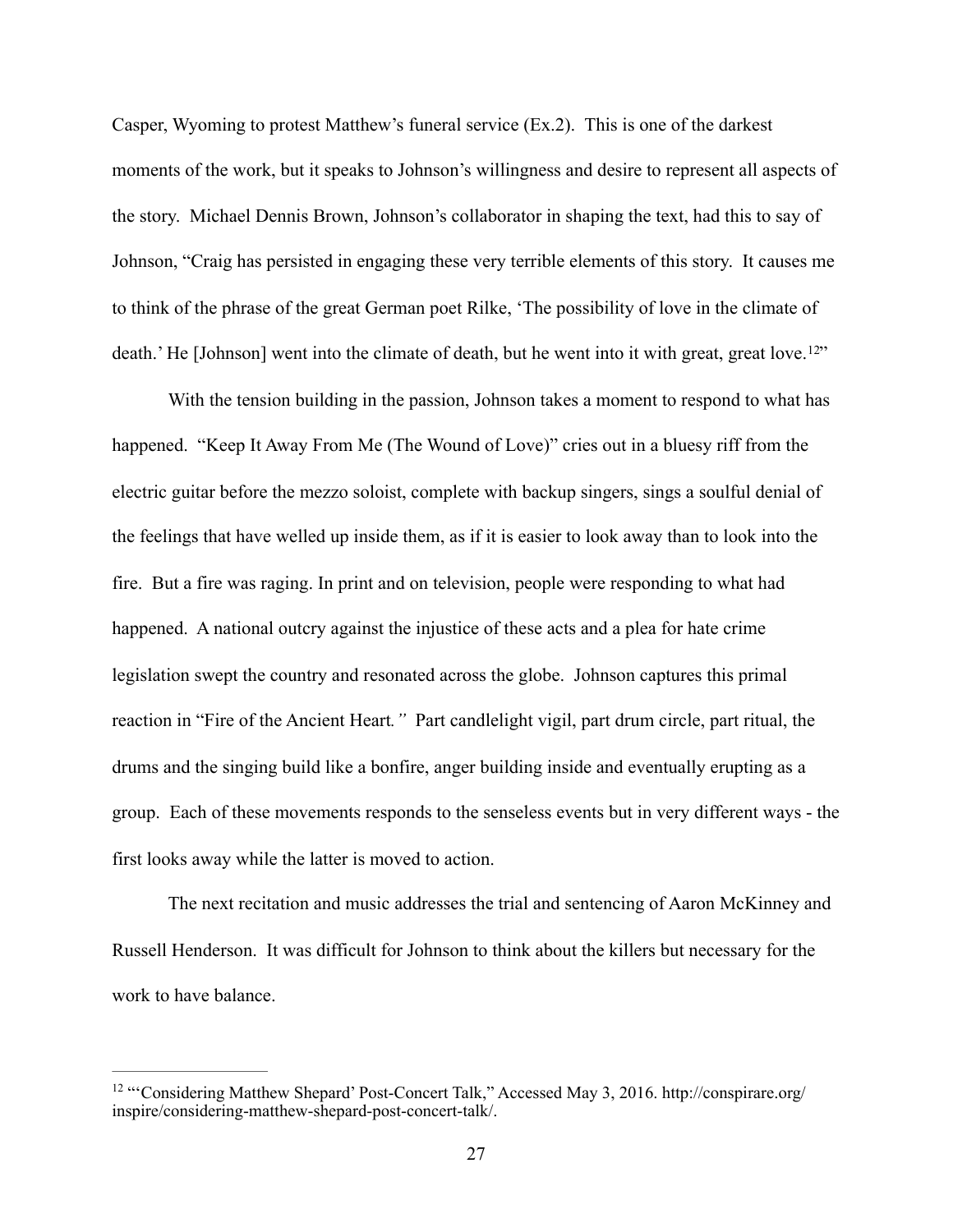A PROTESTOR words by music by -98 Lesléa New Craig Hella Johnson Gn Soprano/Alto 1 Soprano/Alto 2 Kreu - zi - ge, kreu vi. Soprano/Alto 3 Piano  $S/A1$  $S/I$ Kreu-zi-ge κĩ. zi-pe  $S/A$ 4 Keepsi-ge, kreu-zi-ge, Kreu-zi-ge  $T/B$ Where х ٨ takes com  $S/A$  $S/A$ ł Kreu-zi-gr. ge, kreu - zi - ge, ui.  $S/A$ Kro  $T/B$ He right from that's not po asked it. got that

Ex. 2 From "A Protestor" found in the passion, Johnson layers the shouts of the turba chorus crying Kreuzige over the hate filled cries of the protestors.

It was kind of deep into the process where I just felt challenged because I kept having a sense of discomfort that in the very many places I looked, it was very hard to find anything about Aaron and Russell. You'd see the pictures and you'd hear just the facts kind of how they were sentenced and they went to jail but no one in the poetry, no one in the arts no one in any of the responses seemed to be addressing them. I'm sure it's not true but I just didn't see their names mentioned. It was like, 'wow, they're phantoms.' It bothered me because they're clearly critical pieces in this story. I didn't want to think

Ex.2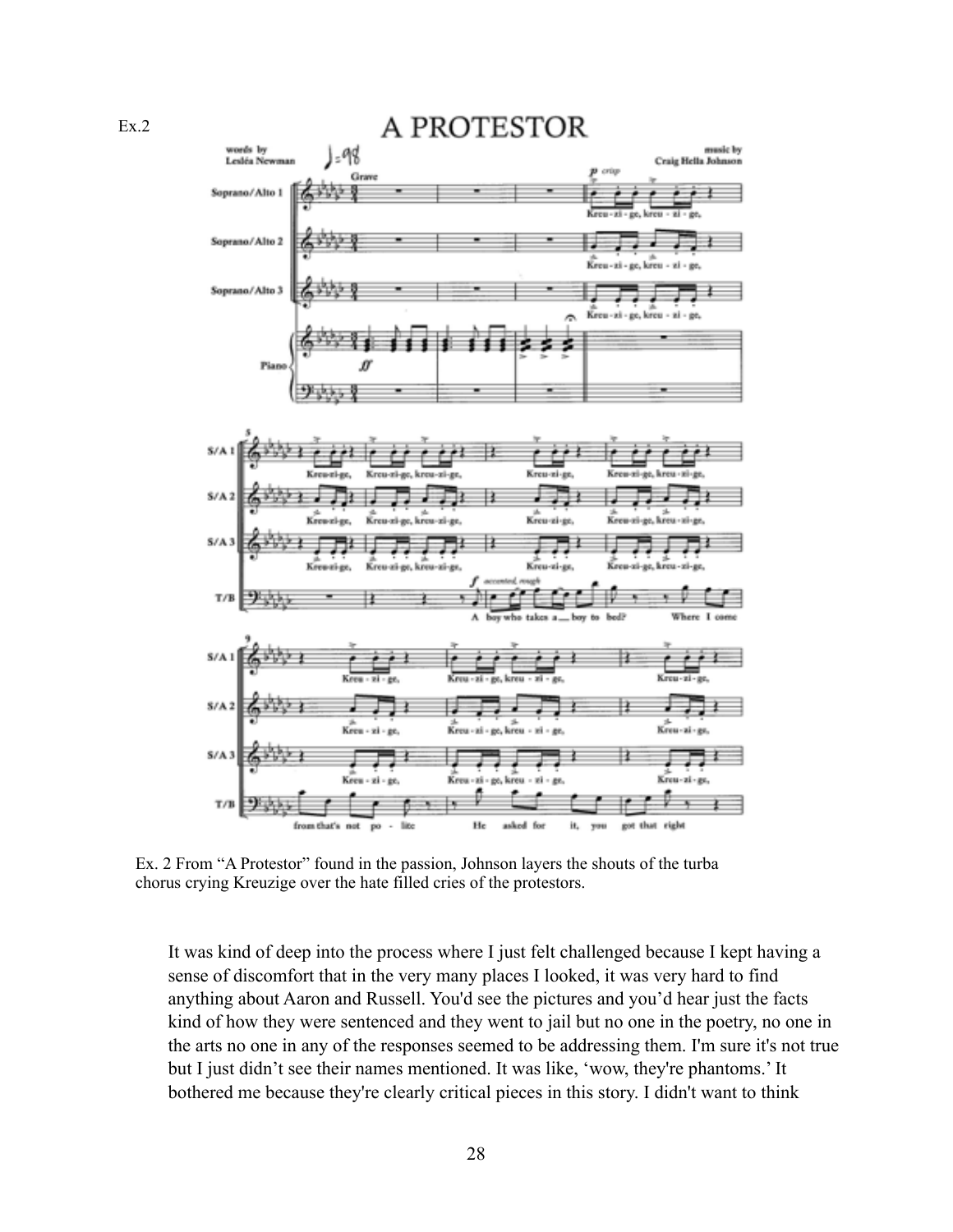<span id="page-36-3"></span>about them. I didn't want to include them into the piece but there is a place in which I thought if I'm going to write this sort of more with balance, I need to include them and also, in a way sort of everybody wants to focus on the martyr Mathew, kind of like you referenced earlier. There is that sort of potential tendency. It was challenging to sort of think about if I bring Aaron and Russell in this field it is kind of controversial. It feels sort of provocative in a way that feels a little scary, like I want people to like my piece. If I bring these bad guys into it, but I just knew I had to.<sup>13</sup>

The music of this section is some of the most complex. It begins with a chant-like melody set to

Rabindranath Tagore's poem *Stray Birds,* sung by the men. Tagore's words give way to Michael

Dennis Browne's as they sing "We Are All Sons," the title of this movement. This is followed by

an incredibly exposed moment where the composer questions, in what ways is he like the two

men who murdered Matt Shepard. "I Am Like You" is sung by a solo quartet, SATB, and is very

similar in musical style to the Evangelist quartet from Arvo Pärt's *Passio[.](#page-36-1)* <sup>14</sup>

This music is exposed, transparent, and asks maybe the most difficult question of the entire

work.

<span id="page-36-4"></span>I went looking for a text. I searched and searched and searched. Of course, found nothing and I thought this is not what I think this means. I'll have to write this text. So I had to come out kind of fully. I felt like it was a coming out in that moment, like I need to come out with just what has been on my heart for this. So I just wrote down in a notebook several pages, this is what I've been feeling and thinking. Those notes eventually became shaped, changed, edited, deleted and all that but re-written into what became "I Am Like You." I felt for this - I knew - this piece just needed to feel naked, a certain nakedness to it and a raw quality. I couldn't pretty it up. It couldn't be a pretty piece of music. I also knew that it needed to have space for people to take this in. Not through composed aria or something but the space was needed so that people could hear it, absorb it, maybe ask the question themselves. It's much more a question than it is a statement. Am I like you[?15](#page-36-2)

<span id="page-36-5"></span><span id="page-36-0"></span> $13$  Craig Hella Johnson, interview by author, February 2016.

<span id="page-36-1"></span><sup>&</sup>lt;sup>[14](#page-36-4)</sup> Arvo Pärt, *Passion Domini Nostri Jesu Christi Secundum Joannem* (Wien: Universal, 1985). Score.

<span id="page-36-2"></span> $15$  Craig Hella Johnson, interview by author, February 2016.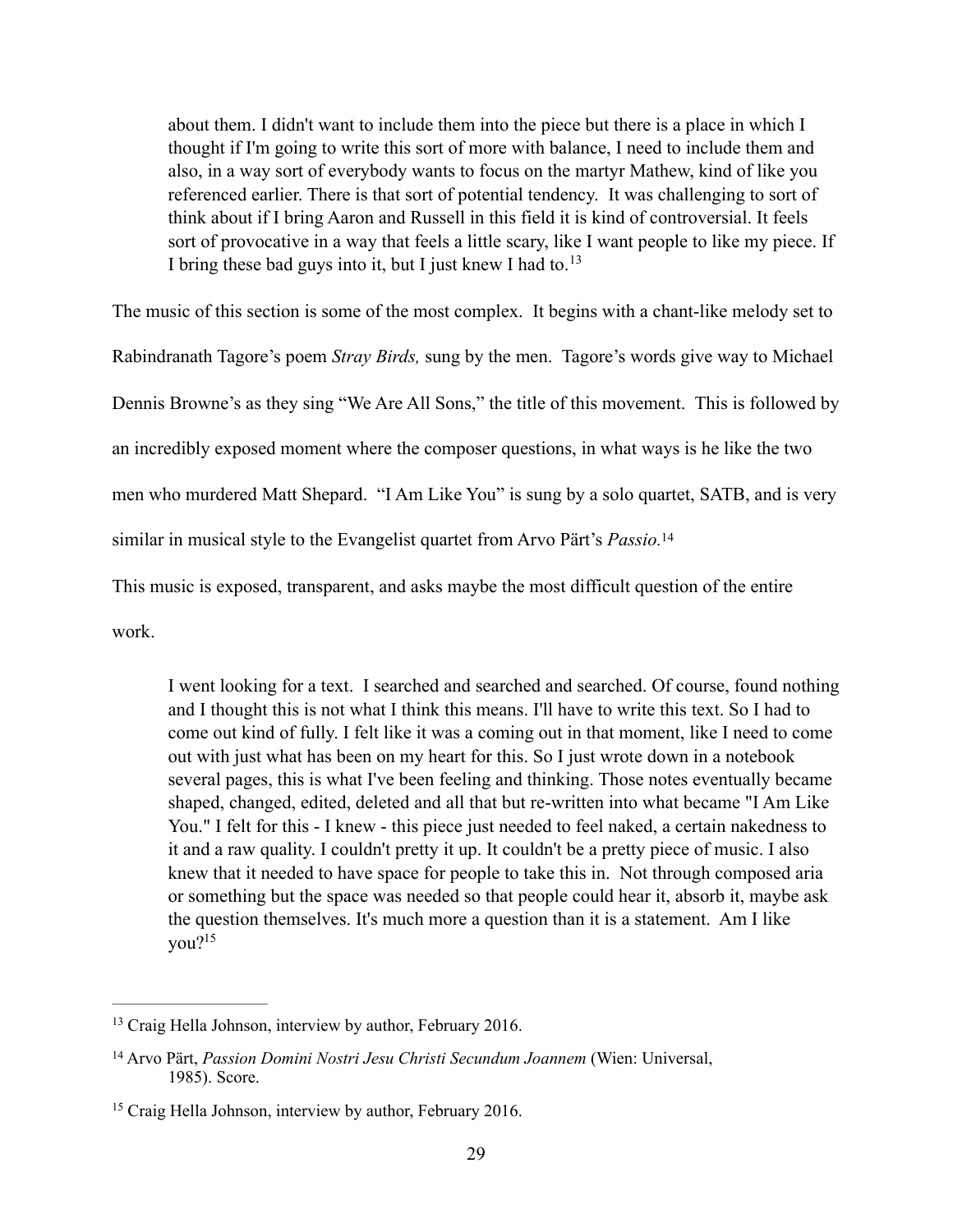Out of this very exposed moment comes a reprise of "We Are All Sons," an anthem that aligns all men- guilty and innocent, gay and straight, no matter their differences. This poignant moment is followed by one last reflection, a simple solo for male voice called "The Innocence," which reflects on a time when life was less complicated.

 After returning to the fence for "The Fence (One Week Later)" and before Matt's transformation into Matthew in "In Need of Breath," Dennis Shepard's statement to the court is readover a setting of Newman's poem "Stars."<sup>[16](#page-37-0)</sup> The poem is a concrete poem meaning that the

<span id="page-37-1"></span>

Ex.3 From "I Am Like You," reminiscent of the stark writing of the Evangelist from Pärt's *Passio.*

<span id="page-37-0"></span><sup>&</sup>lt;sup>[16](#page-37-1)</sup> Stars as published by Lesléa Newman can be seen in the program booklet on the Conspirare website, http://conspirare.org/wp-content/uploads/CMS-program-booklet.pdf.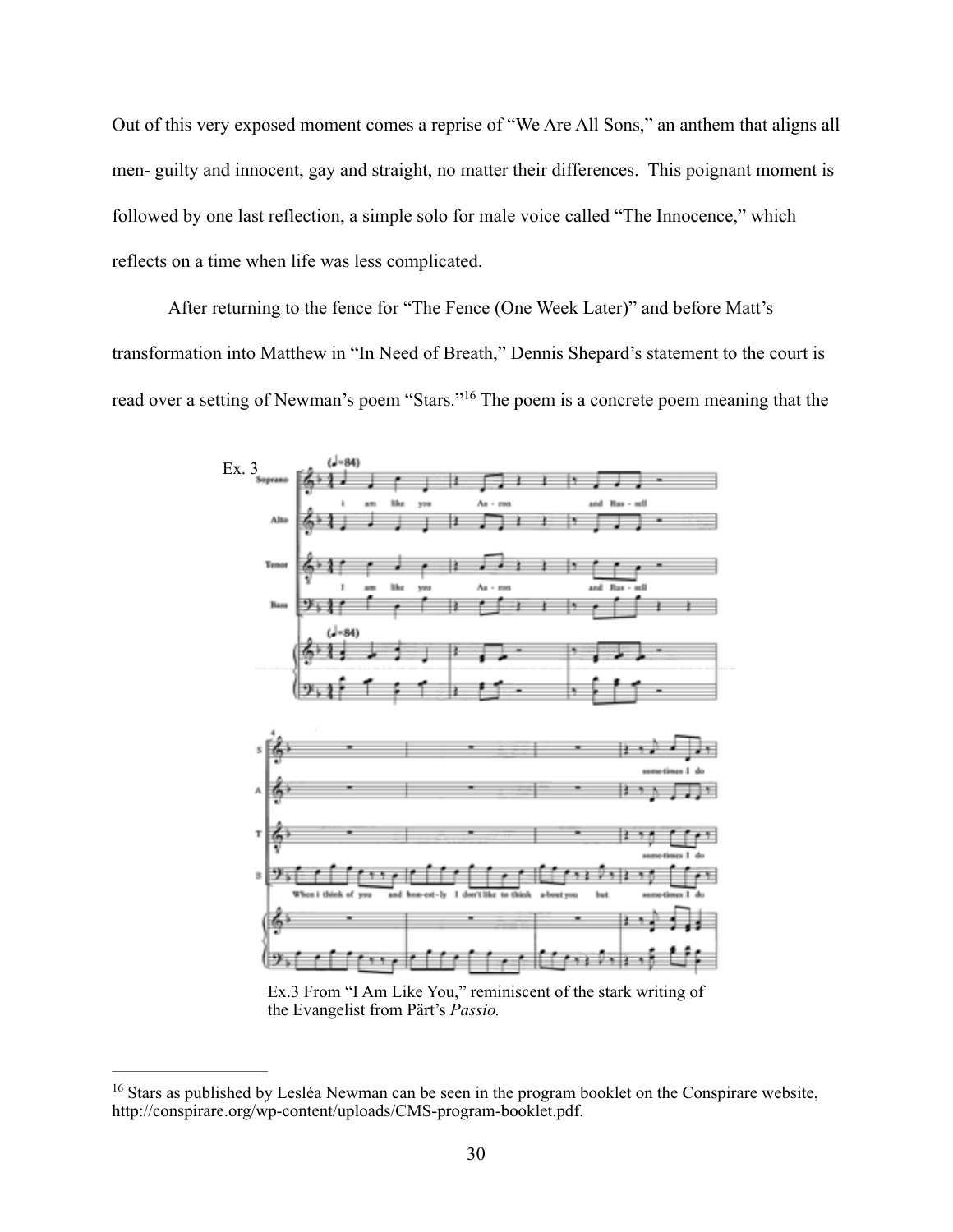<span id="page-38-1"></span>appearance of the poem — how it physically takes up space on the page — adds to its meaning. In this poem, the words are scattered across the page to represent stars scattered across the sky[.](#page-38-0)<sup>[17](#page-38-0)</sup> Johnson sets the poem in an aleatoric manner so that the poem very simply provides ambiance to the words of Dennis Shepard as if the words are being read at the fence under the stars, not in a courtroom.

 The sequence concludes with "Gently Rest (Deer Lullaby)," a comforting lullaby for Matthew as he lay tied to the fence, sung by the elements of nature around him. We find in the next recitation that a deer was near Matthew when the Sheriff's deputy arrived, as if it had stayed with him through the night. The next movement "Deer Song" embraces a creation element that extends beyond man and to nature, to the universe that we all occupy this world together and it is our charge to take care of one another. It is at this moment that Matt finally embraces his fate and finds comfort in that understanding.

 The passion concludes at the fence with the final two fence poems. The inclusion of Newman's poem *The Wind* carries a special significance in regard to the fence being torn down. In one respect, the wind carries Matthew Shepard to heaven, away from the pain at the fence. In another respect, though the fence has been torn down, all that has happened there must now be carried to the world - taken on the wind so that the story may continue though the fence had been torn down. The closing choral work, "Pilgrimage," grants permission for the listener, regardless of faith — as is made clear by the many traditions of prayer offered in the movement — to go to the fence with beauty. It's a call to not turn away from this story but to embrace it and turn it into something beautiful despite the difficult emotions and questions it raises.

<span id="page-38-0"></span><sup>&</sup>lt;sup>[17](#page-38-1)</sup> Lesléa Newman, *October Mourning: A Song for Matthew Shepard* (Somerville: Candlewick Press, 2012): 106.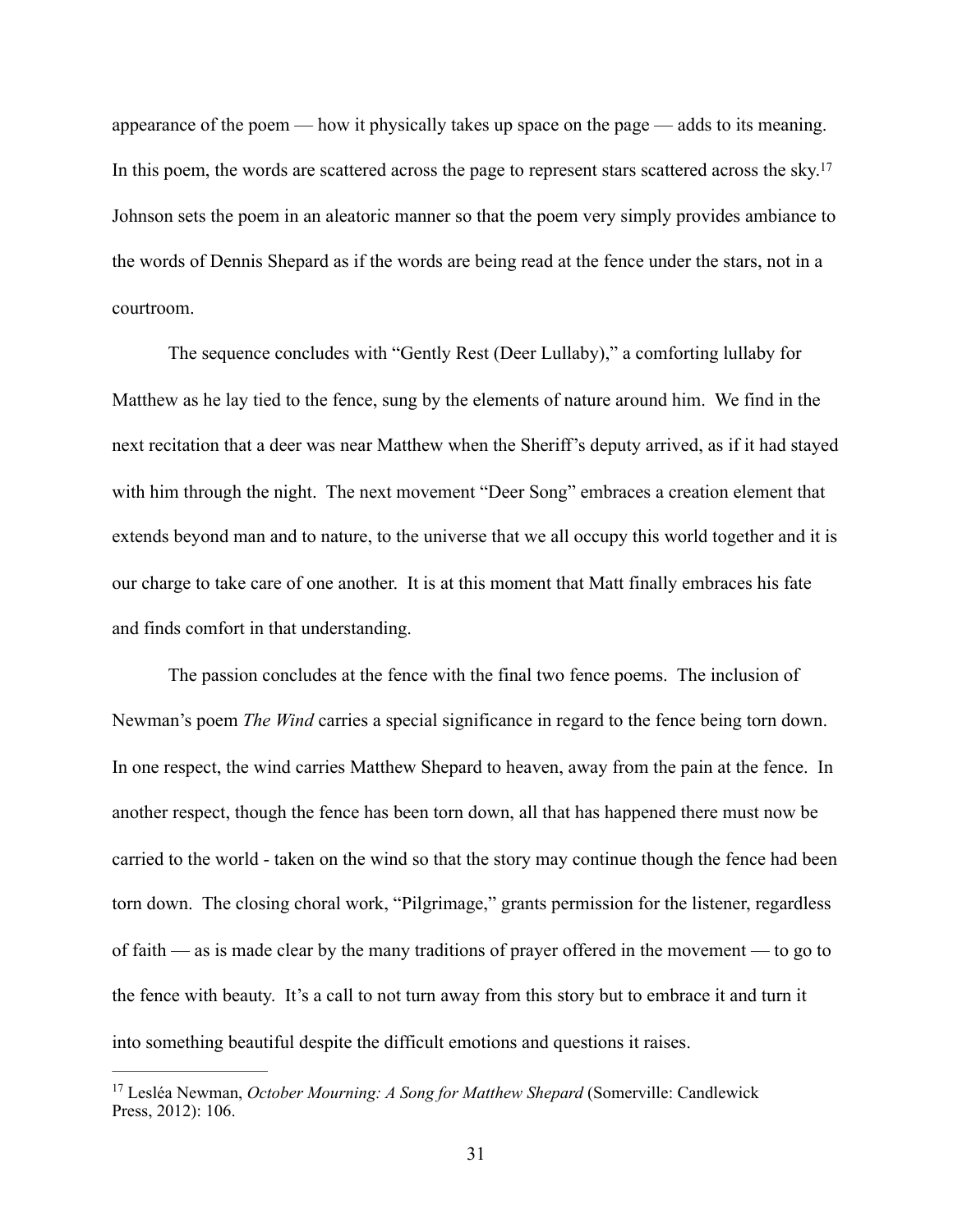<span id="page-39-1"></span> The Epilogue opens with a return to C major via unison C in the strings. It is a grounding moment to steady the listener after hearing the passion of Matthew Shepard. What follows, "Meet Me Here," a solo for treble voice, seems to come from an early American tune, part Appalachian, part Southern Harmony. This is another invitation but not to hear the story. This invitation summons us in the way one finds comfort in a gathering after a terrible tragedy. The music provokes a nostalgia that connects us to our past but provides comfort in the present and hope for the future. In the penultimate movement, "Thank You," there is a return of J.S. Bach's *C Major Prelude* that supports the chorus singing 'Thank You' in an almost improvisatory fashion and in two Native American dialects - Arapaho and Huron - as W.S. Merwin's poem "ThankYou" is recited.<sup>[18](#page-39-0)</sup> The poetry gives thanks, in a spiritual way, to all events and circumstances no matter the outcome, positive and negative. It brings to light that something good can come of bad, that one should find the lesson in all things and say thank you. Out of this arises a trio who is joined by the chorus in "All of Us*,"* a rousing, uplifting gospel movement. This genre, born out of the oppression of slavery and used as a rallying cry through the trials of the civil rights movement, is most appropriate here as the music calls us to overcome the hatred and fear that resulted in the crime against Matthew Shepard. In the middle of this gospel piece rises a chorale, as one would expect in a passion, but this displays Johnson's greatest gift as a composer: the ability to manipulate and combine genres so that it feels natural, so that it taps into our experience of being connected to many different forms and sounds. For Johnson, as a Minnesotan with a strong Lutheran background, the chorale was a natural

<span id="page-39-0"></span> $18$  W.S. Merwin's "Thank You" can be found in Appendix B pg. 56-57.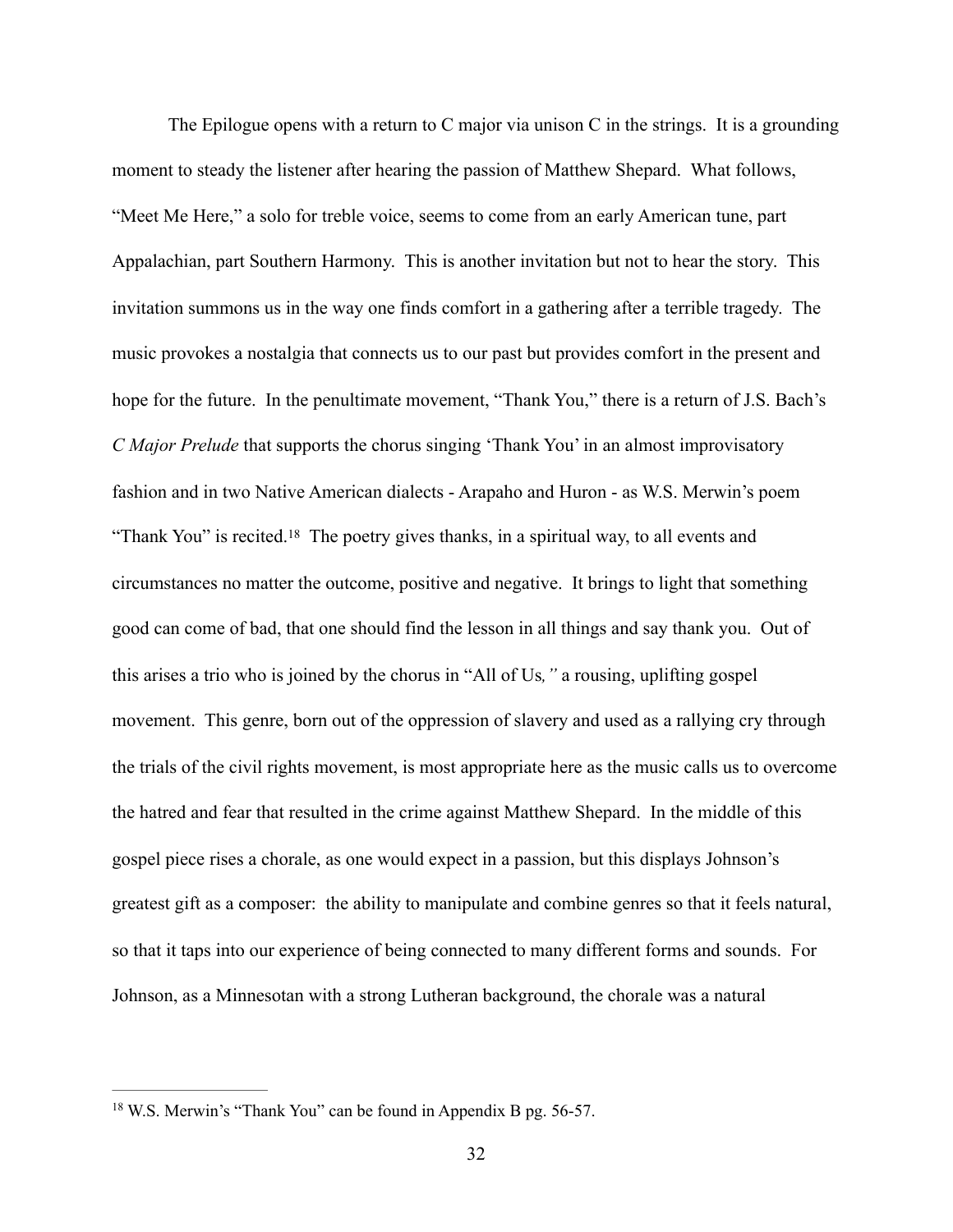expression of the strength garnered in the performance and perhaps from the experience of

having completed this composition that he had lived with for more than a decade.

I got kind of close to the end of the shaping of the libretto and the structure. I thought "oh my gosh, there's no chorale." I'm feeling this. I know it has to be there and why isn't it there. Yes, it's so important to me. I'll tell you for a lot of reasons. Obviously, sort of historically, chorales are a way that I know how to stand tall and I mean someone who grew up in the Bronx and wasn't Lutheran would have a very different sort of approach, but to me that says backbone, that's says stature, that says the oak tree has its roots. It's been through so much. I wanted the chorale to hold a lot at the end. I also felt it was incredibly important because this is a choral piece and as a piece, as a choral piece, the whole of it, the ninety minutes of it, has all kinds of different choral things. But I wanted something that just at the end said: "This is a choir. This is a choir speaking these truths in all of its myriad forms but we're coming home. We started there. We're ending here. We're a conduit for the story.<sup>[19](#page-40-0)</sup>"

<span id="page-40-1"></span>The piece creates a sense of involvement in the audience, as chorales and gospel numbers are wont to do, which powerfully echoes the title "All of Us." The piece ends with a short reprise of Sue Wallis' poem "Cattle, Horses, Sky and Grass" that brings into focus what may have been missed in the prologue. Johnson's creative spirit allowed him to represent the story fully; Matt Shepard before these events, Matthew Shepard the martyr, Aaron and Russell, the protestors, and all of us.

This chant of life cannot be heard It must be felt, there is no word To sing that could express the true Significance of how we wind Through all these hoops of Earth and mind Through horses, cattle, sky and grass And all these things that sway and pass - from *Cattle, Horses, Sky and Grass* by Sue Wallis

<span id="page-40-0"></span> $19$  Craig Hella Johnson, interview by author, February 2016.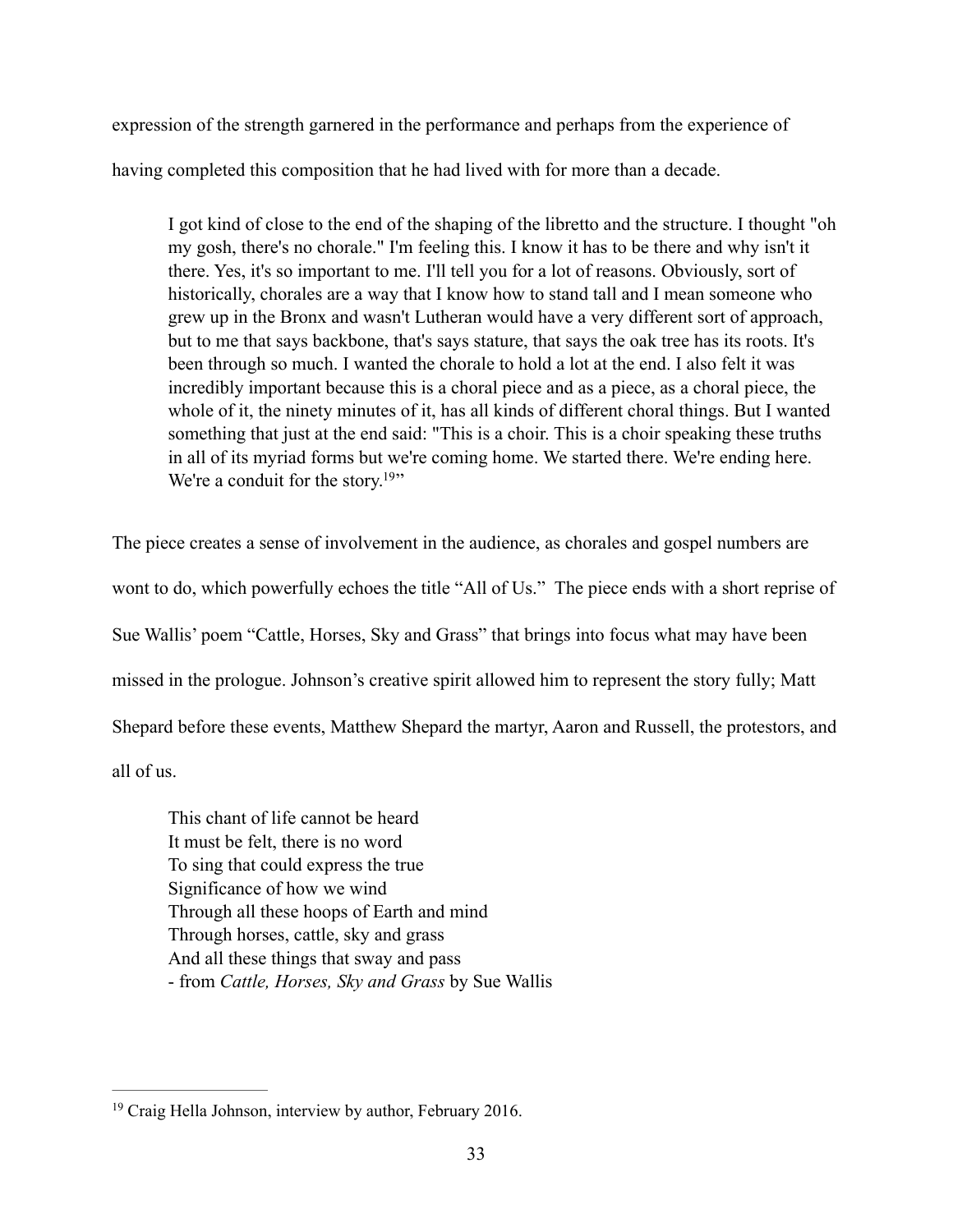### CHAPTER 5

### **CONCLUSION**

 When Craig Hella Johnson set out to memorialize Matthew Shepard, he turned to a genre he knew well and that he knew could support the strong emotional content in a large enough form to tell this story. He followed the model of Bach, whose charge was to tell the painful story of Christ's arrest, trial, and crucifixion, while making it approachable and palatable to his congregants by adding familiar chorales and musical moments of reflection.

My first St. Matthew Passion. You know, the gift for me in that was that sense of "oh my gosh I got it. I got exactly what Bach was trying to do", you know. Musically, theologically, spiritually in every way, you know that was a very transformative moment for me. All of these times, these moments where Bach takes the listener into consideration, telling the story with the Evangelist and then you have a moment for the listener to acknowledge something or to confess something or to pray something or to have one of the arias bring comfort or space. Because the story itself is so difficult that, it's like care for the listener in a sense throughout. Bach is my great master and teacher… I mean with my beautiful opportunity to do this humble project. That is something I kept strongly in mind. This is such a difficult story. I mean it's so brutal and unnecessary and tragic and sad. You know, so if listeners came and I noticed it for the workshop because we kind of did most of the hard hitting stuff for that workshop and I felt "wow" it was a beautiful experience but it also, it was such a punch. It's almost annihilating to a listener, and I thought "oh that was a good thing for me to notice because I need to really take care so that we as performers and audience can stay connected throughout this journey.["1](#page-41-0)

<span id="page-41-1"></span>Johnson also followed the 20th- and 21st-century models that paved the way to a passion setting such as *Considering Matthew Shepard*. Composer Robert Kyr, who has written two passions of his own, commented in the post concert talk following the premier, "I don't know another work that is able to blend classical tradition with the vernacular. There's so many American styles of music and they all flow so beautifully. It is incredibly moving to experience that together, as part

<span id="page-41-0"></span> $<sup>1</sup>$  $<sup>1</sup>$  $<sup>1</sup>$  Craig Hella Johnson, interview by author, February 2016.</sup>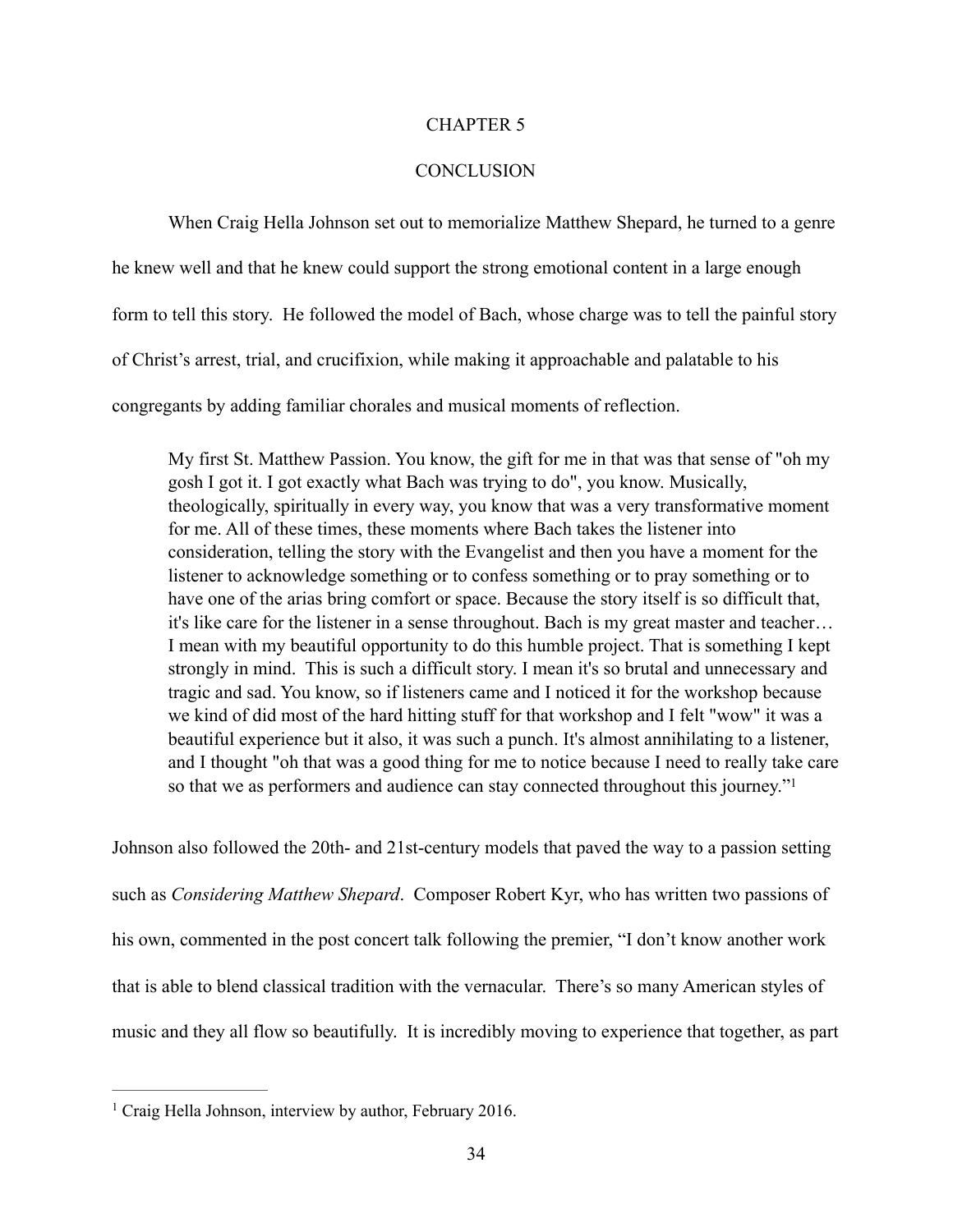<span id="page-42-1"></span>of this culture, that we're all a part of.<sup>[2](#page-42-0)</sup> Johnson's unique ability as a concert programmer, blending styles and cultures of music into one cohesive thought comes into full view in this work. What has been deemed a 'fusion' oratorio is a bricolage of musical styles, styles that are a part of the American vernacular which make *Considering Matthew Shepard* one of the most approachable major works in recent memory. As the genre continues to develop, it will be interesting to see how it further evolves now that a model exists which provides a direction away from the tradition of the story while maintaining the traditional aspects of the genre.

<span id="page-42-0"></span><sup>&</sup>lt;sup>[2](#page-42-1)</sup> "'Considering Matthew Shepard' Post-Concert Talk," Accessed May 3, 2016, http://conspirare.org/ inspire/considering-matthew-shepard-post-concert-talk/.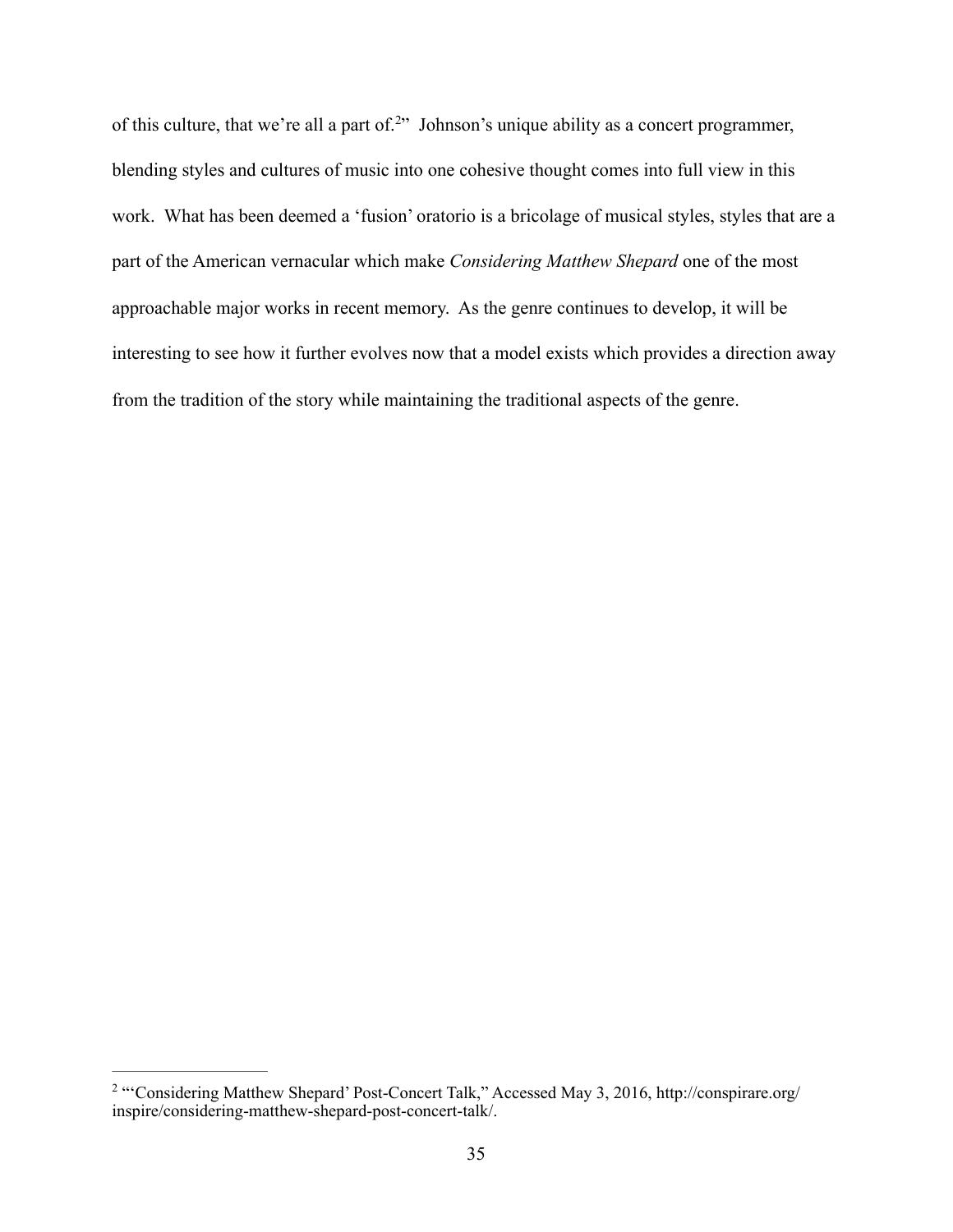APPENDIX A

# PASSION SETTINGS OF THE 20TH- AND 21ST-CENTURIES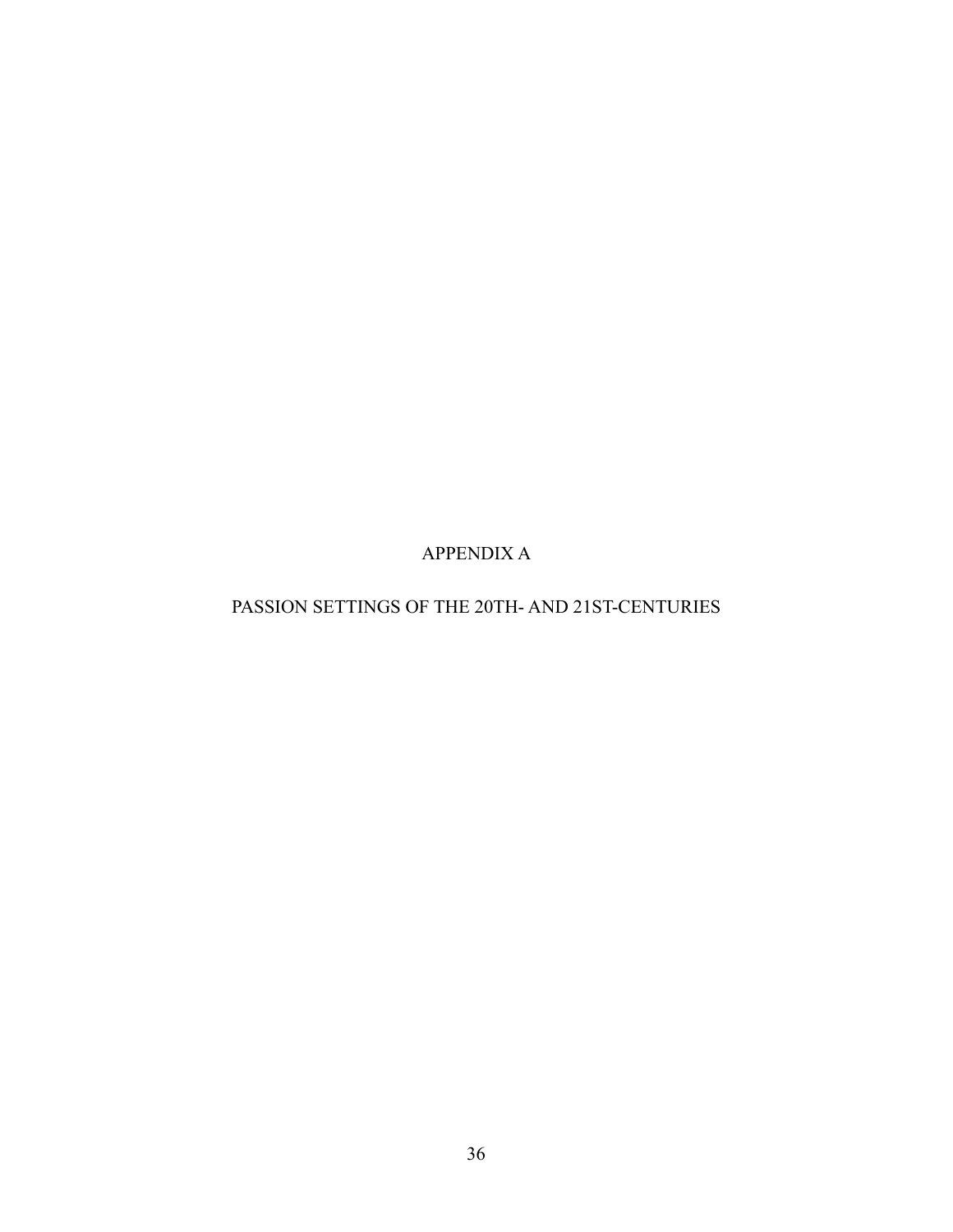# 20th Cantury Passion Settings

| ZUIII CUITUI Y FASSIOII SUITIILES |                                           |  |
|-----------------------------------|-------------------------------------------|--|
| 1920                              | <b>St. Mark Passion</b>                   |  |
| 1933                              | <b>Choral Passion</b>                     |  |
|                                   | 1942 The Passion                          |  |
|                                   | 1946 Golgotha                             |  |
| 1947                              | Passionsmusik nach dem Lukasevangelium    |  |
| 1950                              | St. Matthew's Passion                     |  |
| 1965                              | The Passion According to Saint Luke       |  |
| 1966                              | <b>St. Mark Passion</b>                   |  |
| 1966                              | <b>St. Luke Passion</b>                   |  |
| 1974                              | Turbo ad Passionem Gregorianam            |  |
| 1975                              | Markus-Passion                            |  |
| 1976                              | The Passion of Judas                      |  |
| 1979                              | Passio Aeterna                            |  |
| 1982                              | Passio (St. John Passion)                 |  |
| 1982                              | Sadduzäer-Passion                         |  |
| 1985                              | <b>Sankt Bach Passion</b>                 |  |
| 1986                              | <b>St. Matthew Passion</b>                |  |
| 1995                              | The Passion According to Four Evangelists |  |
| 1992                              | St. John Passion                          |  |
| 1996                              | Passion and Resurrection                  |  |
| 1997                              | The Passion According to St. Matthew      |  |
| 1997                              | Passió                                    |  |
|                                   |                                           |  |

21st Century Passion Settings

| 2000 | St. Matthew's Passion           |
|------|---------------------------------|
| 2000 | Pasión según San Marco          |
| 2000 | Deus Passus                     |
| 2000 | Johannespassion                 |
| 2000 | Passio et Résurrectio           |
| 2001 | Passia                          |
| 2004 | Passion and Resurrection        |
| 2004 | A Swedish St. Mark Passion      |
| 2005 | Passion and Resurrection        |
| 2006 | Passion and Death of Jesus Chri |
| 2006 | The Passion of Ramakrishna      |
| 2006 | La Passion de Simone            |
| 2007 | the little match girl passion   |
| 2008 | St. Luke's Passion              |
| 2008 | <b>St. John Passion</b>         |
|      |                                 |

Charles Wood (1866-1926) Hugo Distler  $(1908-42)$ Bernard Rogers (1893-1968) Frank Martin (1890-1974) Rudolf Mauersberger (1889-1971)  $Ernst$  Pepping  $(1901-1981)$ Randall Thompson (1899-1984) Daniel Pinkham (1923-2006) Krzysztof Penderecki (b.1933) Alberto Ginastera (1916-1983) Adolf Brunner (1901-1992) Daniel Pinkham (1923-2006) Kurt Rapf (1922-2007) Arvo Pärt (b.1935) Miki Theodorakis (b.1925) Mauricio Kagel (1931-2008) Trond Kverno (b.1945) Robert Kyr  $(b.1952)$ Kjell Karlsen (b.1947) Ivan Moody (b.1964) Mark Alburger (b.1957) Gyorgy Orban (b.1947)

Tan Dun (b.1957) Osvaldo Golijov (b.1960) Wolfgang Rihm (b.1957) Sofia Gubaidulina (b.1931) Sergio Rendine (b.1954) Halide Hallgrimsson (b.1941) Jonathan Harvey (1939-2012) Fredrik Sixten (b.1962) Eriks Esenvalds (b.1977)  $20000 \text{ scott R. King } ($ Philip Glass (b.1937) Kaija Saariaho (b.1952) David Lang (b. 1957) Calliope Tsoupaki (b.1963) James MacMillan (b.1959)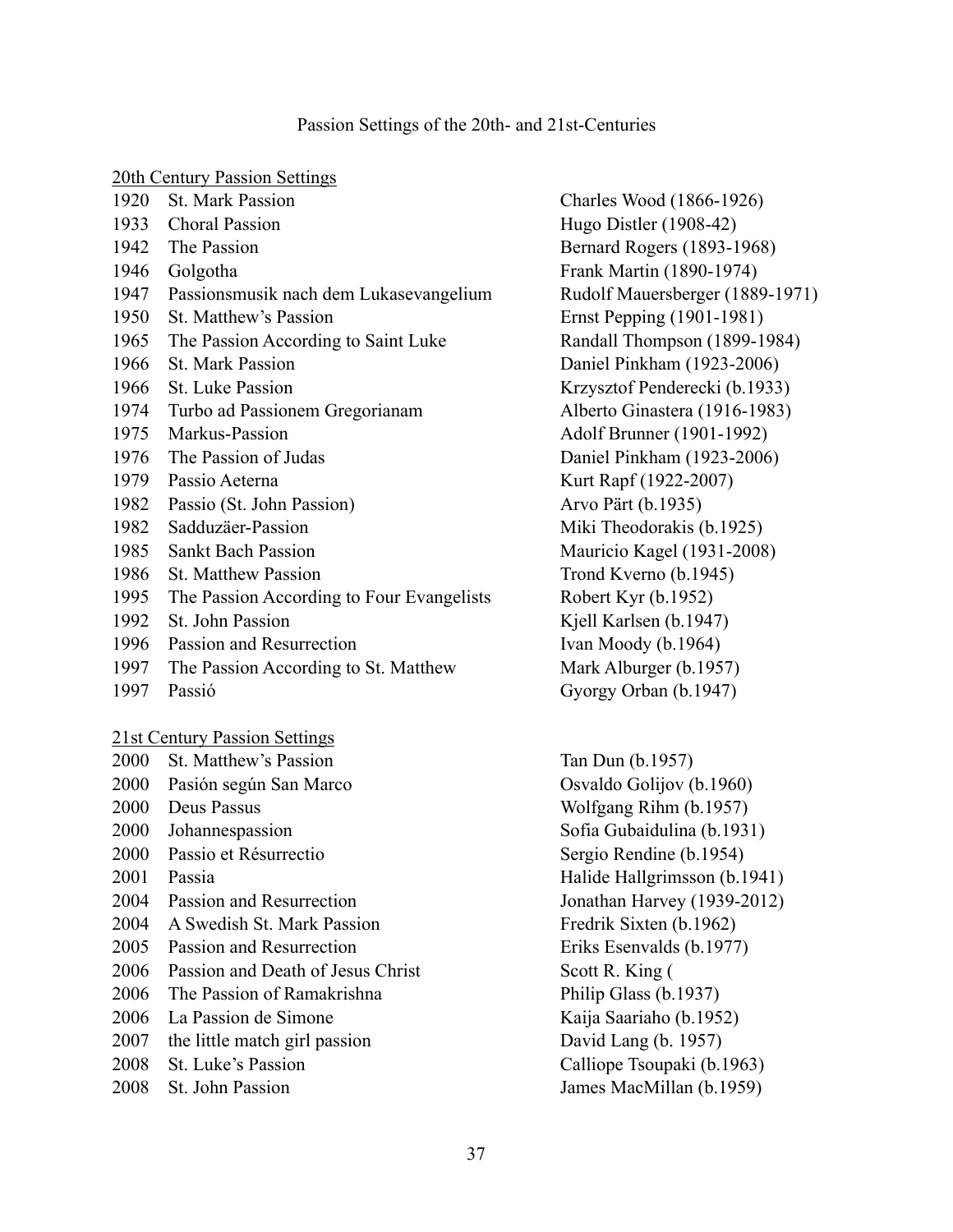- 
- 2009 Transylvanian Passion Music for Good Friday Hans Peter Turk (b.1940) after the Evangelist Matthew
- 2013 St. John Passion Bob Chilcott (b.1955)
- 
- 
- 
- 2014 Passion According to an Unknown Witness Robert Kyr (b.1952)
- 
- 2016 Considering Matthew Shepard Craig Hella Johnson (b.1962)
- 

2009 St. Luke Passion Kjell Karlsen (b.1947)

2014 St. Matthew Passion Sven-David Sandström (b.1942) 2014 Pietà John Muehleisen (b.1955) 2014 Gnostic Passion Brad Balliett (b.1982) Doug Balliett (b.1982) 2014 St. Luke Passion James MacMillan (b.1959) 2016 Kipling Passion John Meuhleisen (b.1955)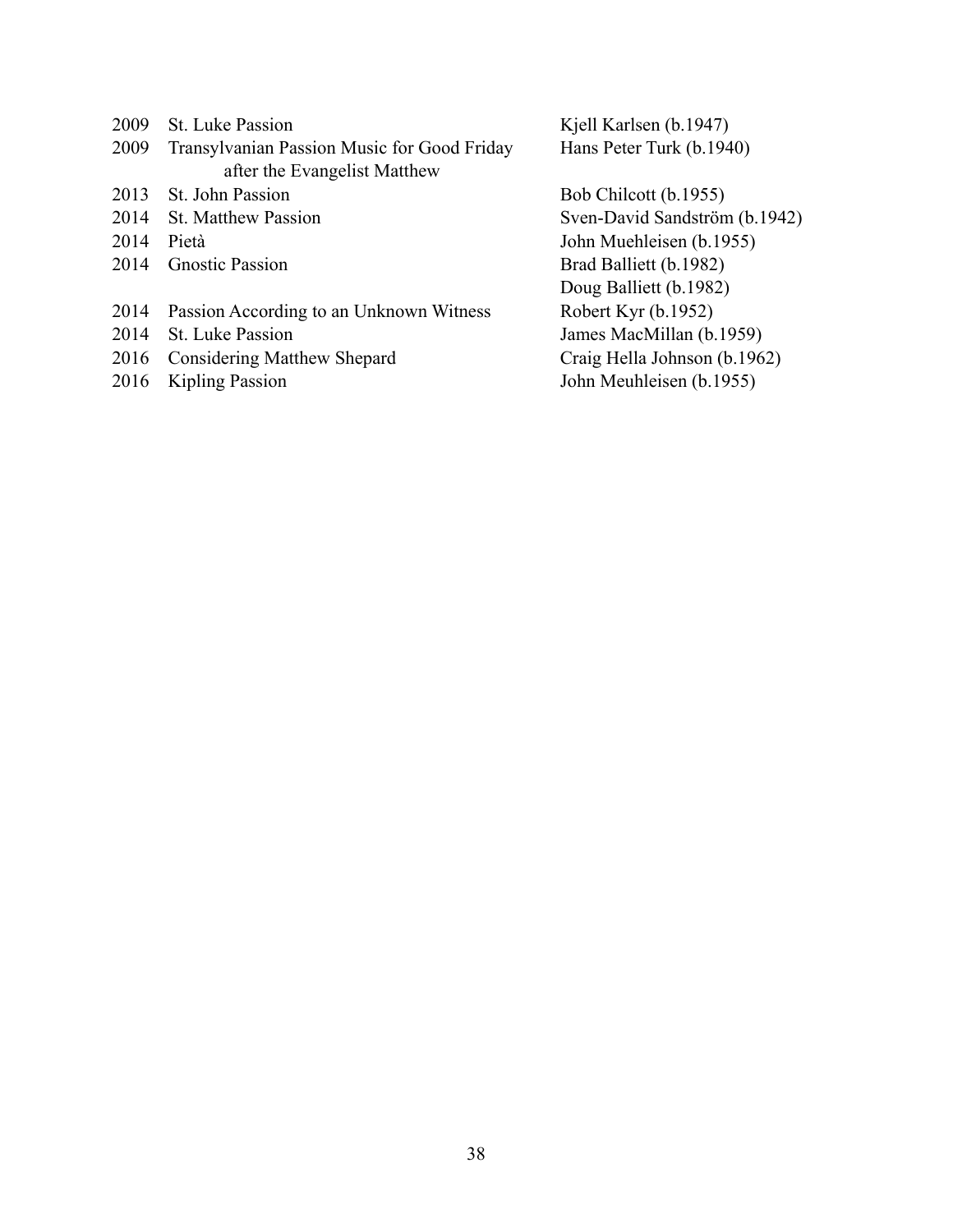APPENDIX B

# INTERVIEW TRANSCRIPTS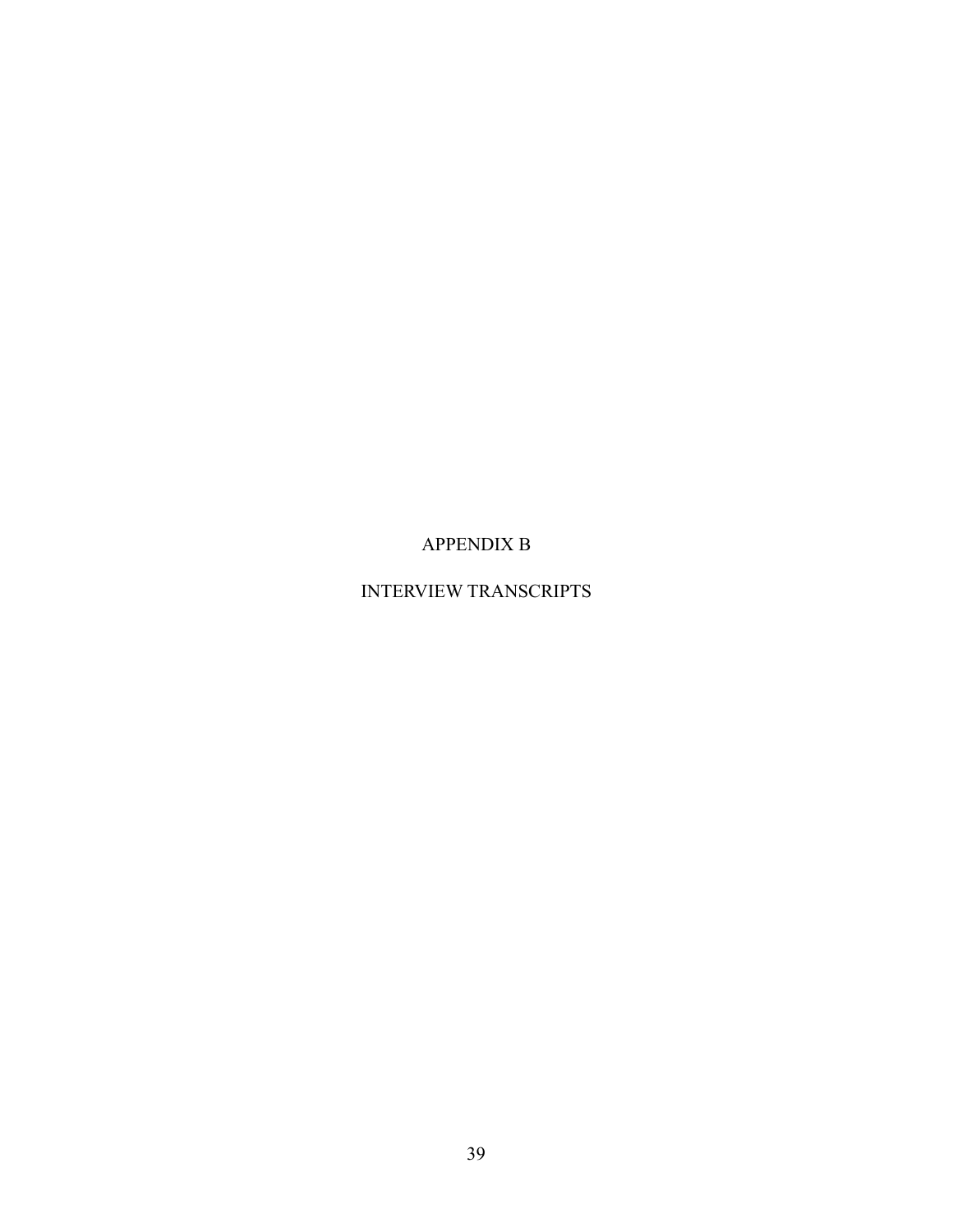B.1 Transcript of Interview with Craig Hella Johnson February 2016

Craig: How are you?

Robert: I'm doing well. I'm excited to have this chat with you today.

Craig: Oh, absolutely. I am too. It's so good to hear you. Yeah, I'm so happy you're doing this.

Robert: So I've just jotted down a list of questions, but if you feel like going any direction, please feel the liberty to talk about anything that comes to mind.

Craig: Okay.

Robert: Let's go back to 1998 and you hear the news of Matthew Shepard. What was your response and what you can remember from that time?

Craig: Yeah. Well, I was working with Chanticleer then as the artistic director. So it's in San Francisco. Yeah, I remember it so well. I've been telling that story a little bit recently. It was right before rehearsal and I don't know which day exactly it was. Maybe it was October 8th or probably the 8th because I think word didn't get out till then. But it was before our 10 o'clock rehearsal that day and one of our singers, the first singer I hired with Chanticleer. Actually, interestingly enough, his name was Matt and he had tears in his eyes and came up to me and I just said, "What's the matter?" And he just said to me, tears streaming down his face, he said his name was Matt. And then I said, "Tell me what you're crying about and I want to learn and what's going on." So he shared a little bit with me and then after the rehearsal, of course, I got to see in the news and other places, just that it began to seep out into the world and began to learn about this. And the more I learned, the more I felt the impact of it. So it's a powerful time. I mean, and I think it affected a great many people across the globe, of course, over the next period of those days and weeks.

Robert: Speaking a little bit to the media reaction, they had a role in creating a story that was mostly true we could say. And Judy in particular has gone to great lengths to bring levity to the events, to the story that was portrayed, to separate Matthew Shepard from Matt, her son. Can you speak to this, of how you wanted to respect that in the work?

Craig: Yeah. I mean, Judy and Dennis Shepard are just phenomenal. They're inspirational beings. And through the work of The Matthew Shepard Foundation, which is now based in Denver, they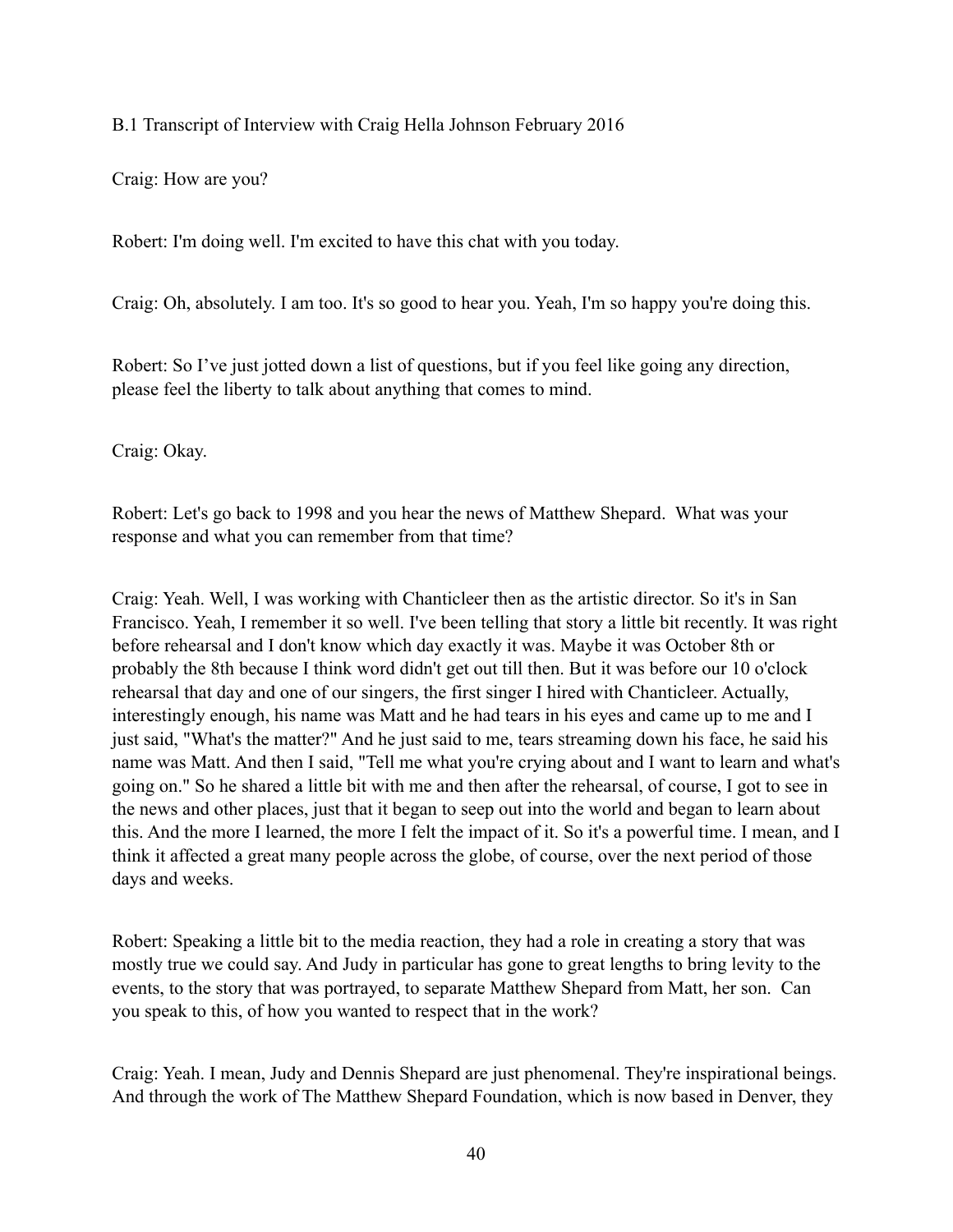have continued tirelessly to go around all over the globe, really. They were in Russia in the fall. They've been just all over the place just spreading the word of love, to erase hatred and replace it with love. So they have both been tremendous and she in particular has carried on his work very powerfully.

I think some of the facts of the story are indisputable, I mean what happened. Even Aaron when he confessed, he could have told the whole story of what had happened. So some of those events are just facts and I think the Jimenez book that came out a few years ago was a big deal. I don't know if you've seen that or read about it but he was sort of trying to portray this really as in that Matt actually knew... He claims that there was some kind of a meth shipment coming in and that Aaron really wanted to know that. Yada yada yada. I mean it's crazy. I will just sort of speak more anecdotally here than sort of listing a bunch of facts. One of the things that Jimenez was trying to -- this was not really a hate crime it was a drug crime. And to me it's kind of his argument is weightless to me because even if - I mean and I don't actually believe much of it for a second that - Matt knew exactly where it is, that he was into meth. I wasn't there so I can't speak to that and know that specifically. And I don't think really anyone can if he had some sort of a secret journey there. Regardless, we have it on record that Aaron said when he was beating him, he said faggot and gay and called him all kinds of names and he said, "I'm glad I did what I did because he was gay." So I mean regardless if drugs were involved in some way minimally or more, it was a crime of hate in that moment.

Robert: Not to stop you but I've read the Jimenez book and sort of disregarded it in the way that you are talking about. But the truth to the question that I was referring to had more to do with the way the mount biker described finding Matthew which resulted in this Vanity Fair article about the crucifixion of Matthew Shepard and Matthew being referred to as a martyr and those sorts of things. And so that took on a life of its own in this story and I think Judy and Dennis tried to separate that just a little bit. I'm just curious, that sort of gets us to the idea of writing a passion and a passion story. So my question is, why a passion? Why did you decide to pay tribute to Matthew with this genre?

Craig: Well I'll step back just a second here talking about Matthew because we hadn't mentioned anything about that. I think that Vanity Fair Article was really big about the martyr piece. Some of it is just practical. Judy Shepard is a mother, first, last and always. She was a mother who lost her son Matt and I've heard her say it too me, I've read it several times but this is significant. To the world he then became Matthew. I don't know that she feels that this is insignificant or not true and I certainly don't. Matthew Shepard to the world has been this iconic symbol where he has brought... has been a catalyst for so much change and so much reflection and transformation in individuals and in the world. It's significant, his name Matthew Shepard, I think the family and also the foundation did not set out to make him a saint. He was just a young guy just struggling like everybody struggles to grow up. He was also very, very special from all reports, just an extraordinary being of light, very generous, very enthusiastic, a beautiful presence. Always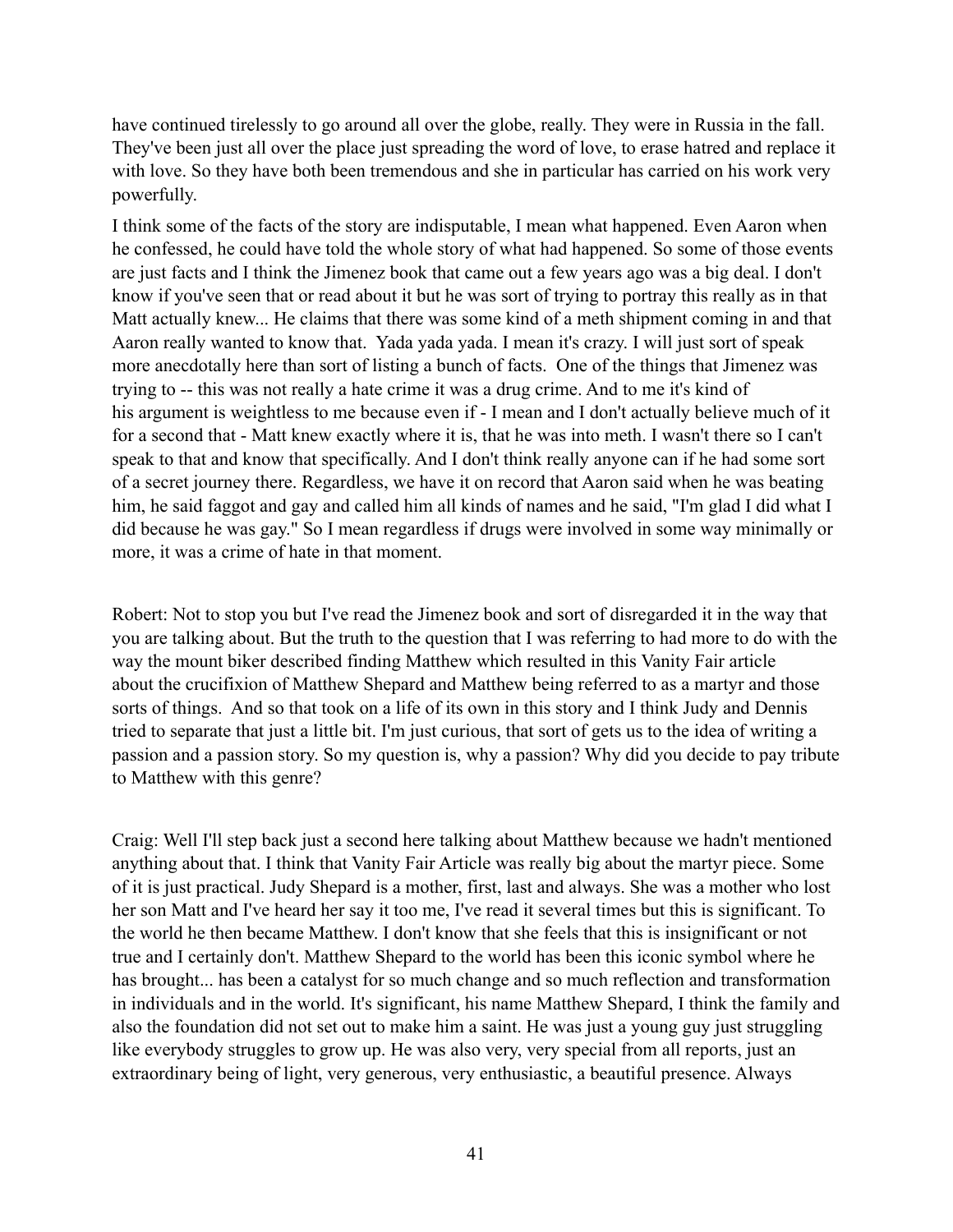thinking of others. They talk about his empathy so much as a young boy. That was kind of unusual for a kid in junior high that he would have this empathy for people.

Both are really significant and I think the distinctions are really important and they're really practical. When I talked to Judy about it. Judy calls him Matt and in my piece kind of shifting over to your next question about the passion, I guess first I will say that the Matt and Matthew piece is for me, there is for the first part of the piece he is Matt and it was important after writing the music for the workshop which took place in 2014, which was essentially thinking about it really as a passion and were released in that vain. Yeah. So I mean, I think all that passion, consideration was sort of with Matthew in mind in a way you might say. And then after that I really realized from much thinking myself and talking to others that I really wanted to include some pictures, snap shots of Matt, musically speaking and in the libretto, can we sort of help bring this balance as you say. And I wanted to do that in this piece because I think that's really one of the most powerful aspects. Matt was very regular. You know and that this regular guy has just caused such a world transformation.

They didn't do that because he was a perfect saint and because he was most beloved of all, to be worshiped. But he became iconic because of his ordinary status. Yeah so anyway, to your question about passion let's see. It's just always was kind of the framework that had been in my head. In 1998, when this took place and really had an impact on me powerfully and I just carried it with me for a long time, always feeling like I wanted to respond in some way and you know I never really knew what that meant for a long time. I just thought I would love to because I felt such a powerful emotional response and felt really connected with the story uniquely. And you know years went by, years and years and I felt that was interesting. It doesn't seem to be going away. Here it was 2007, 2008. I'm still thinking about it. And so it was just probably about a year before the workshop, I suppose in 2013 when I just thought I think it's time to do something. And even then it didn't come crystal clear like a lightning bolt, like it will be THIS. But I thought you know, I will just take a step towards this and kind of say, I love that phrase "Take one step towards the universe and the universe takes a thousands steps back towards you." I felt I need to just take that first step. And the way I could do that, because obviously, I'm not any kind of full time composer at all and I mean there are times in my life I don't even call myself a composer. You know I compose short pieces for functional purposes and arrangements. I have a composers spirit and I feel like my experience as a composer is even kind of composing programs or creating and shaping in that way but never have I stepped down and you know said I'm going to write a 90 minute work or something. So this was with great fear and trepidation. But just kind of put a stake in the ground, knowing with a busy schedule the only way that this would work is if I force myself with a deadline. So I just asked my colleagues, can we put this in our season as a workshop performance? And that will give me kind of a lot of freedom you know and we did it and then you maybe saw that we had a festival we called ComPassion.

Robert: A little COM.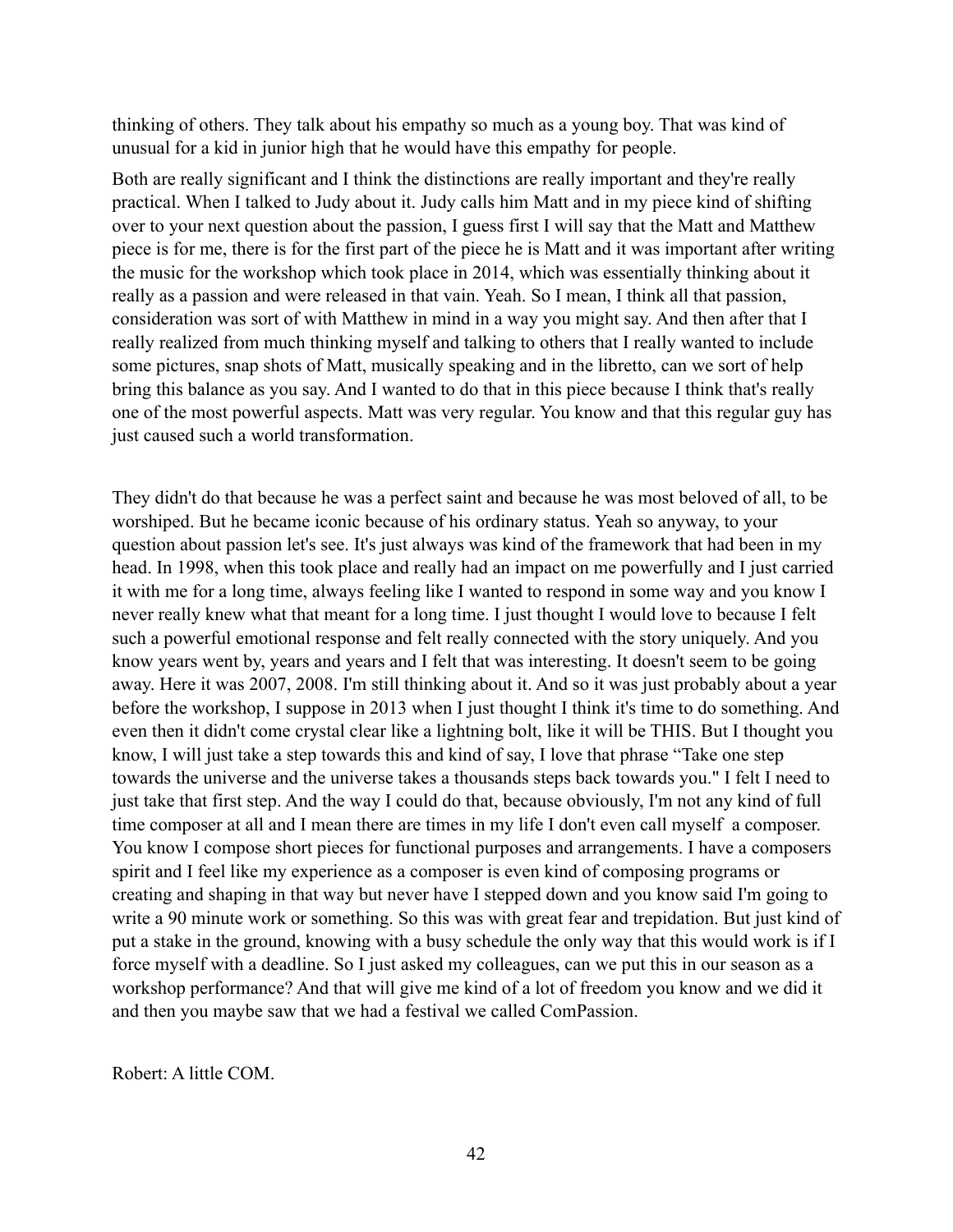Craig: Yeah. So it's basically a passion festival and it ended with St. Matthew passion of Bach, I am sure Julie told you all about that. We did a number of things. We did John Muelheissen's piece, Pietá and we did the, it's just leaving my brain. Anyway, what was that?

### Robert: The Gnostic Passion?

Craig: Yeah, right, exactly. They're fantastic. And you know we did that as kind of a short evening concert and some other things and then on Sunday night in the midst of this, we did this workshop performance, which was great too. I love the way it was sort first introduced, because to do it with the Conspirare singers felt like a real musical family. Yeah but you asked specifically about a passion and to me this was, this is what came to mind. I mean this was a way that I knew as a choral guy, obviously we choral people love the passions of Bach particularly but also you know Handle and Schütz and the tradition that goes way back.

Robert: Yes, so knowing your knowledge of the passion tradition I knew it might be intimidating to take on a genre that is steeped in history and to give it a modern treatment.

Craig: Yeah. My sense is I'll answer it in a peace today and then we'll just be talking again several times I am sure. Because it's you know, it's a large kind of layered answer I would imagine. I'll throw this out too, I think it's relevant. There's a man with whom I have worked a number of times. His name is Evans Marageas. He is the general director of the Cincinnati Opera and also the kind of the main musical administrator of the Atlanta symphony. Much more to the point, he's this kind of a wonderful musician. A really lovely man and sophisticated musician. I've been working with him and I shared some of the early passion part of this with him. Just for thoughts and comments because he knows drama and opera and kind of shaping things so well. You know, he was great in responding. I was a little scared to do it because he is sort of a big deal in terms of who he is generally dealing with composer-wise to him. But he was very, very moved and just thrilled and he's been a real advocate for it. He's really not experienced any of the stuff I've done since the workshop. So this was just the core of it. But at that time, he kind of gave it a little name. "You know I think I'll call this is a fusion oratorio" and I liked it because it's very much, as you've seen, from what you've seen, a number of styles kind of enter this piece. Held together by several common threads, but it's very stylistically diverse. It's also I would say very much, I mean I'll just say this personally, Evans commented on it too. It's very much an American piece. You know this is not a piece that would have been created in Europe. It's kind of a piece of its time too because I think there has been an evolution obviously between the partnerships between, for example, classical musicians and Indie musicians, has really been cracking wide open in the last fifteen years. I think of people like Sufjan Stevens and I mean many others on the Indie sort of side who have been playing with classical things. And then classical musicians kind of experimenting and exploring with sort of Indie roots kinds of things.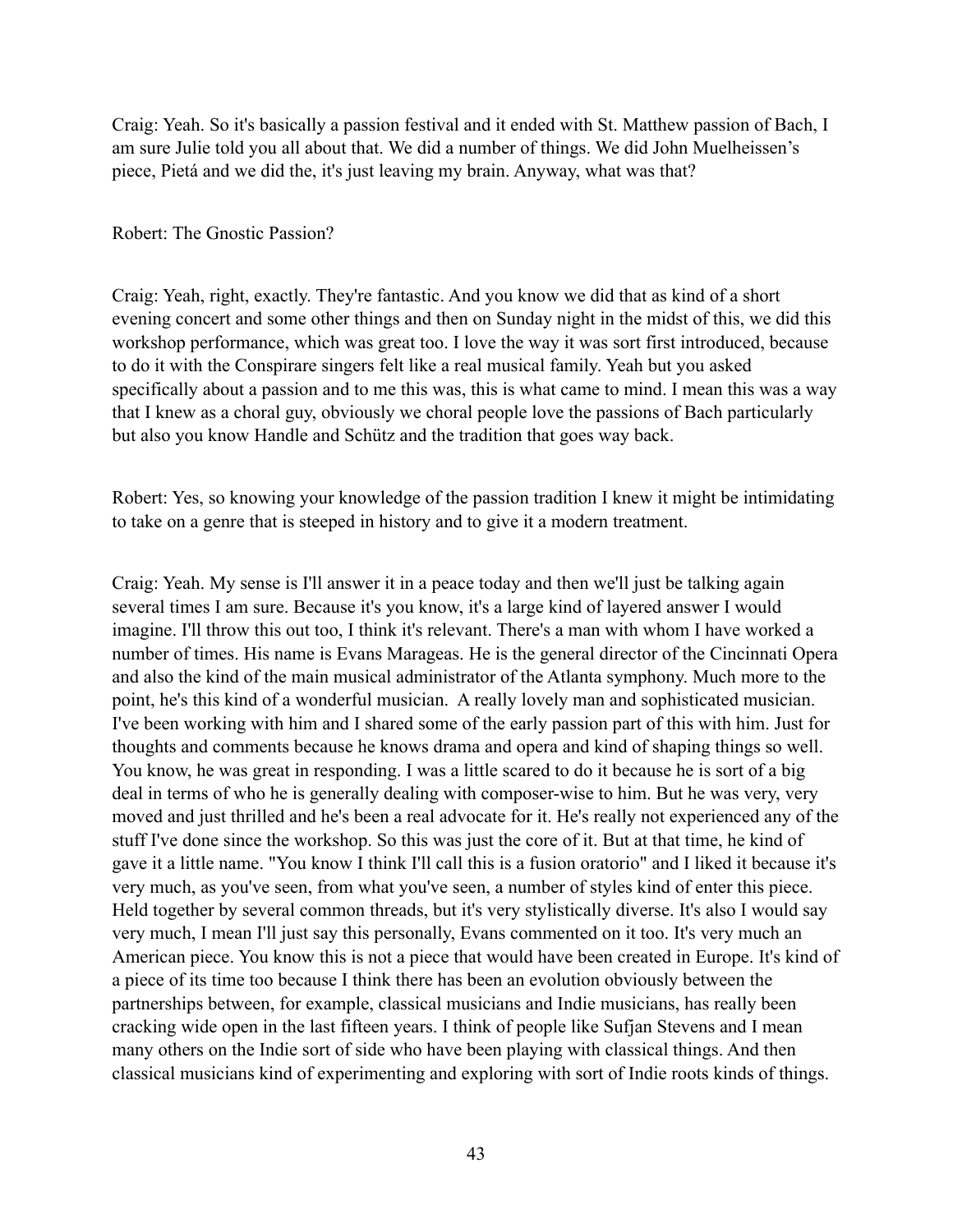So I think this is, I like the term, we used it a little bit, Fusion Oratorio and I think there's an aspect of oratorio when you leave passion out of it. Just this idea of story telling that I, for my whole life I've been as a choral musician and artistic director really committed to how can we keep the oratorio tradition alive in our repertoire and in our culture. It's really the attention span of the listener has just sort of decreased significantly in this time ... Ever since Ipod shuffle came along and you can have four hundred different things at your disposal and just "I'm not in that mood, I'm in this mood, I wanna hear that and now this." You know two or three minutes is about what people are used to giving something attention-wise. And I was really eager to say, "how can we keep telling the longer stories," can we... I know I believe it is in us as human beings to be available to longer, a longer musical line, a longer story, a longer thread.

So I feel very connected with sort of oratory tradition in that way. And one of my I think life journeys as a musician has always been, especially living in, right down here in the middle of America. How does our music, how can we help bring it to a broader audience and how can this stay relevant. You know can aspects of that larger form contain musical elements or story elements which can be entry points for people, for example, who are not necessarily everyday kinds of classical listeners. This is always important to me about making the connection with the listener. So in some of the collage programs certainly that I've explored with have obviously been a part of the soil that this was born in. It's different because I'm not using other people's music except for one, except for the Bach.

So in terms of passion, one of my most profound experience as a young guy was with the St. Matthew passion and I don't know you might have heard it somewhere because I share it a lot but I'll share it very briefly here. It was sort of as a freshmen at St. Olaf, I grew up in the boondocks and I grew up in a mining town, Virginia, Minnesota it was not sort of a high culture and then an amazing piano teacher, brilliant organ teacher that we drove seventy miles to Duluth for and .... But you know it was not the hot bed of classical music performance. So I feel like really far away from a lot, it wasn't even Minneapolis. So going to St. Olaf was big deal. I had some good training from individual teachers, but really felt like that kid coming from the Sticks a little bit. I remember at St. Olaf that first year, my freshman year in March there was a performance of the St. Matthew Passion that was going to take place with, with the chapel choir at St. Olaf. You know and it was a big deal. At St. Olaf which was pretty richly steeped in music. It was like every other person in the cafeteria, even the guys on the basketball team were, "Wow, St. Matthew Passion this weekend". It is unusual. I just for some reason I wasn't, I just had made up my mind that I wasn't gonna go.

I think I remember I was examining, kind of looking back - why was that, what's up with that. But I think I really had that sense of, like many listeners have, like I don't know enough. I'm not informed enough to really have that experience and so I felt intimidated by, perhaps like I should stay away because everyone else knows what this is and I really don't. And so I mean, it was like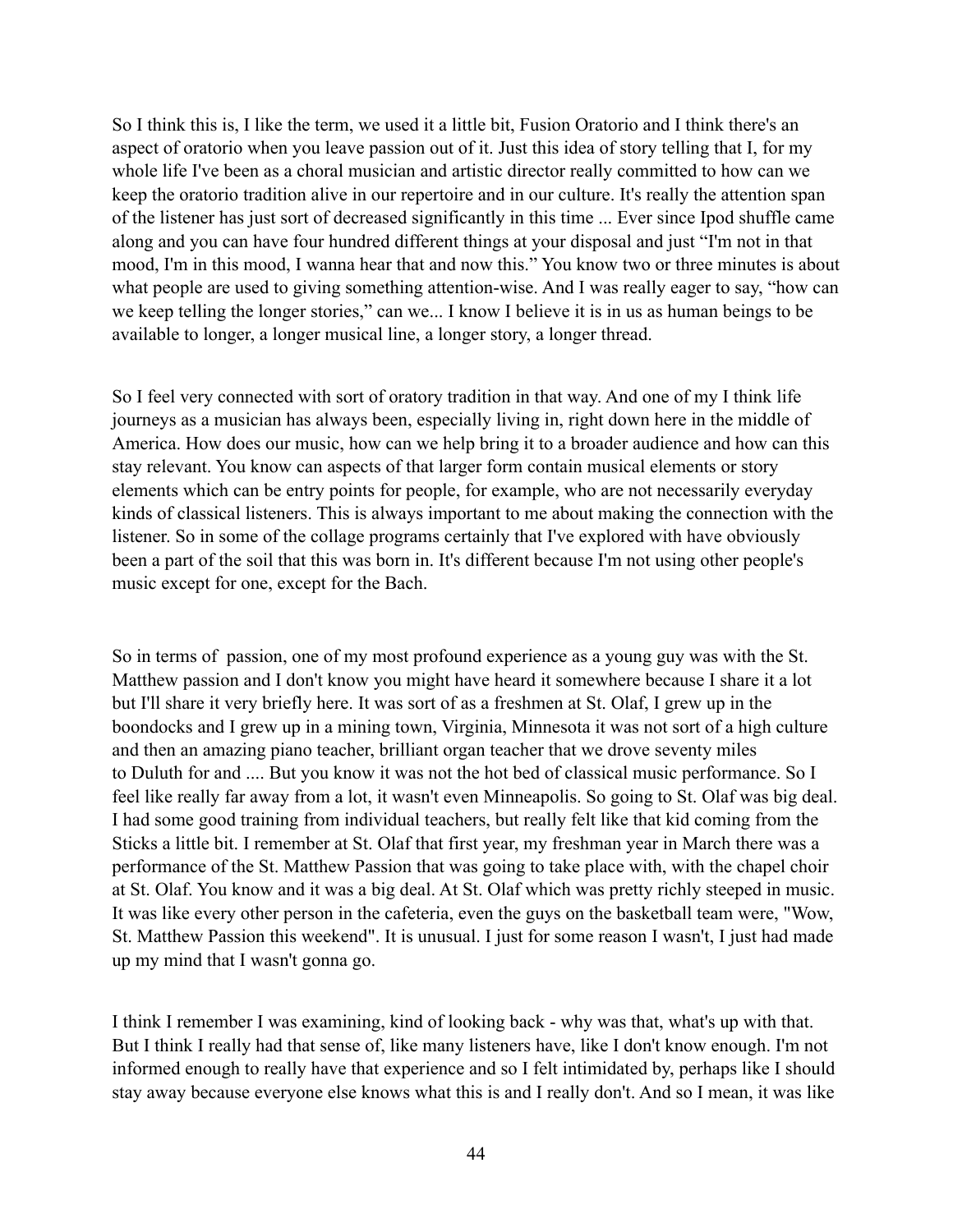Sunday night or something but I was sitting in my dorm room and they do a live broadcast of it on the St. Olaf classical station, so I thought everyone else is at this party, at least I can listen in I guess. So I am sitting in my dorm room and you know, turn it on and it comes on. CHJ begins playing and humming the opening bars of the passion… but I'll never forget just hearing the opening movement and I sort of made observations and I thought it sounds important and it sounds significant, there was a somber quality and nobleness that I heard. But you know it wasn't getting in and it was pretty amazing to me, though, because the moment the first chorale was sung... [music playing in the background] You know, I was so profoundly touched. You know this is a hey! I know this. You know I've sang that and I played it on the organ when I was organist there, "oh my gosh it was this." You know I got exactly what Bach wanted to do, which was to invite the listener in immediately and allow that listener to be part of this massive structure. You know, you too are a part of this grand universe, not just my piece but the whole... And a hundred levels there were lessons and so literally, I mean the tears were streaming down my face and I just ran across campus. I threw my sweat pants on. I just didn't think back, I heard the passion as it grew...

So I ran across campus and stood there in the back and heard the rest of the entire performance. My first St. Matthew Passion. You know, the gift for me in that was that sense of "oh my gosh I got it. I got exactly what Bach was trying to do", you know. Musically, theologically, spiritually in every way, you know that was very transformative moment for me. And so for me, you know when you talk about about relationships to passions, I mean from that moment, I felt very very connected with the passion and knowing what Bach was always trying to do, for example in his Oratorio Passions and you know. All of these times that these moments where Bach takes the listener into consideration, telling the story with the Evangelist and then you have a moment for the listener to acknowledge something or to confess something or to pray something or to have one of the arias bring comfort or space. Because the story itself is so difficult that, it's like care for the listener in a sense throughout.

So certainly that and Bach is my great master and teacher is in mind. I mean with my beautiful opportunity, to do this humble project. That is something I kept strongly in mind, is the story obviously and you're gonna live with this now a lot as well so you'll be experiencing this I'm sure too. Such a difficult story. I mean it's so brutal and unnecessary and tragic and sad. You know, so if listeners came and I noticed it for the workshop because we kind of did most the hard hitting stuff for that workshop and I felt "wow" it was a beautiful experience but it also, it was such a punch. It's almost annihilating to a listener, like wow and I thought "oh that was a good thing for me to notice because I need to really take care so that we as performers and audience can stay connected throughout this journey." So anyway, we can talk more about that in detail, but just in terms of passion I feel super connected with I would say the story telling aspect of it. And also drawing attention to sort of a story of suffering. My initial purpose, I think in my heart was really as the years went by to find a way that we could remember Matthew. Because it's so easy for something like that to happen, a major event like that and it's transformative on a large scale and then it can be forgotten and one of the ways we can remember is to memorialize that in music.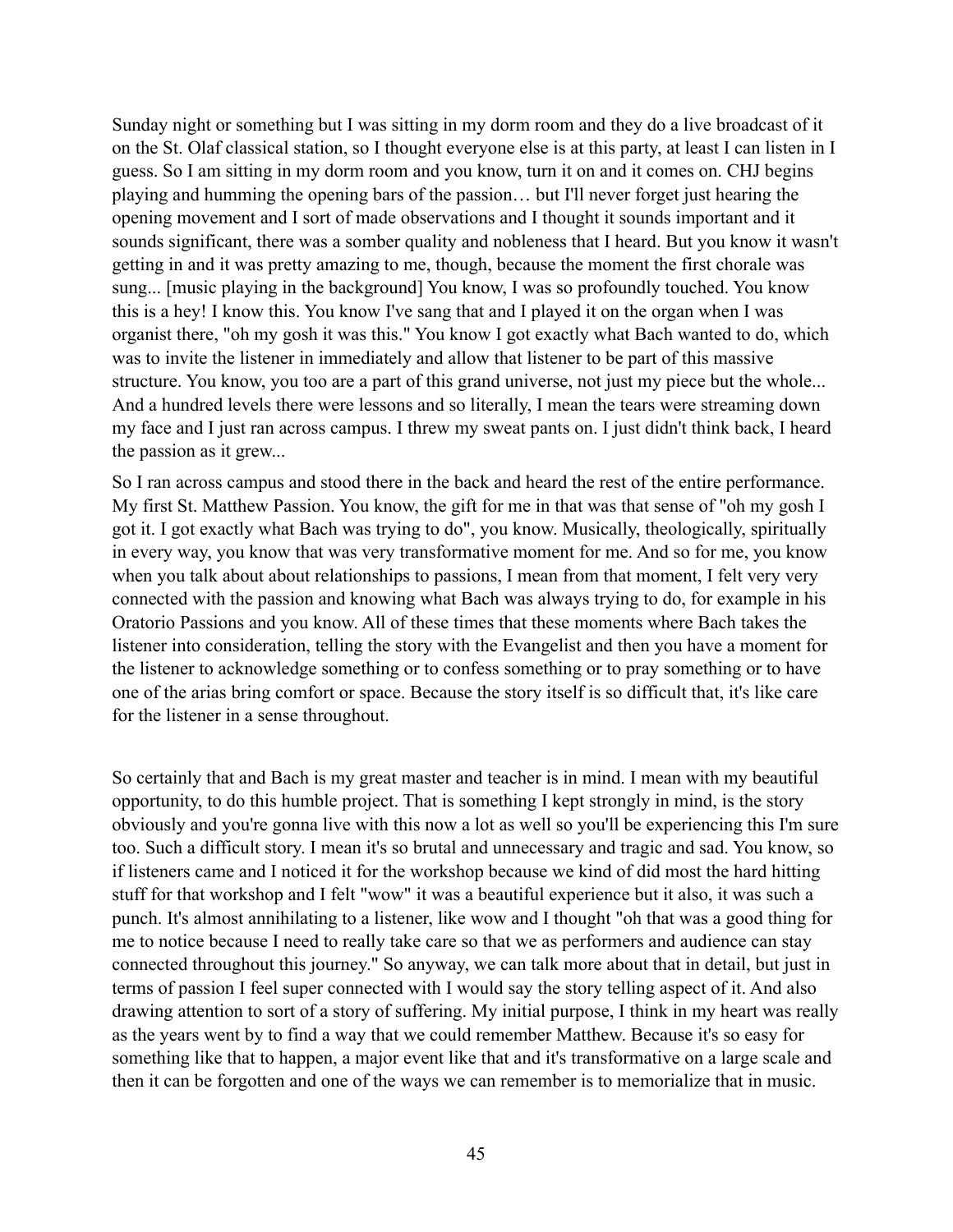And of course now, I would say the piece has sort of become much more than just a passion, so it's had its own evolution but we'll go from that for a moment.

Robert: Okay. Well, just relating to your experience when we agreed to do this project. I started reading everything I could get my hands on. My wife would come home at the end of the day and say: "What's the matter with you?" [crosstalk] this all day long is just such a heartbreaking story and to think that somebody would go through that. But in that, when I finally would get my hands on the whole piece and knowing your background, your Minnesotan-Lutheran background, I'm flipping through thinking well, there's got to be a chorale. There's got to be a chorale! Then there at the end, there it is, just the most comforting piece, it's the chorale but it's sort of inside a gospel piece. I don't know if you would characterize it differently. I'm curious about that connection of genre for you and the amount of comfort that that provides at the end of this work?

Craig: Yes. Well, good for you for knowing you needed to look for that one. It was me. Yes, I just knew it. I just knew it. It was weird because I got kind of close to the end of shaping of the libretto and the structure. I thought "oh my gosh, there's no chorale." I'm feeling this. I know it has to be there and why isn't it there. Yes, it's so important to me. I'll tell you for a lot of reasons. Obviously, sort of historically, chorales are a way that I know how to stand tall and I mean someone who grew up in the Bronx and wasn't Lutheran would have a very different sort of approach but to me, that says backbone, that's says stature, that says the oak tree has its roots. It's been through so much. I wanted the chorale to hold a lot at the end. I also felt it was incredibly important because this is a choral piece and as a piece, as a choral piece, the whole of it, the ninety minutes of it, has all kinds of different choral things. But I wanted something that just at the end said: "This is a choir. This is a choir speaking these truths in all of its myriad forms but we're coming home. We started there. We're ending here. We're a conduit for the story." So yes, it's so important to me. I worked really hard with Michael Dennis Brown.

Well, he and I, he's just been a beautiful colleague to work with me on this. I went back and forth many, many, many times with that text. With all the texts we did, he was such a prince but often, I would start with a long couple of paragraphs. This is kind of precisely what I want to say but I want to say it more beautifully. Here you go. Here's the clay. Then he'd send me something back. He's incredibly open to sort of the kind of feedback and dance that we eventually grew into. I could say "yes, I love this but these two words or this doesn't quite..." Sometimes, he would send me rewrites of a, b, c, d, e, f, g kind of thing that we get up to t, u, v, w. So it's been a great journey. So the chorale is very important to me. Yes. What will I say about that? Musically, it's just, it's very grounding. When you ask me about the chorale, it's interesting because the pine tree flashed into my mind with the chorale because the pine tree is also a very sort of, it's a visual element from the natural word which is really important just in this piece, that chorale is really the pine tree standing tall that Hildegard refers to. Most noble evergreen and then Michael found a way to kind of use a little bit of that translation even in reference that most noble light. So I'm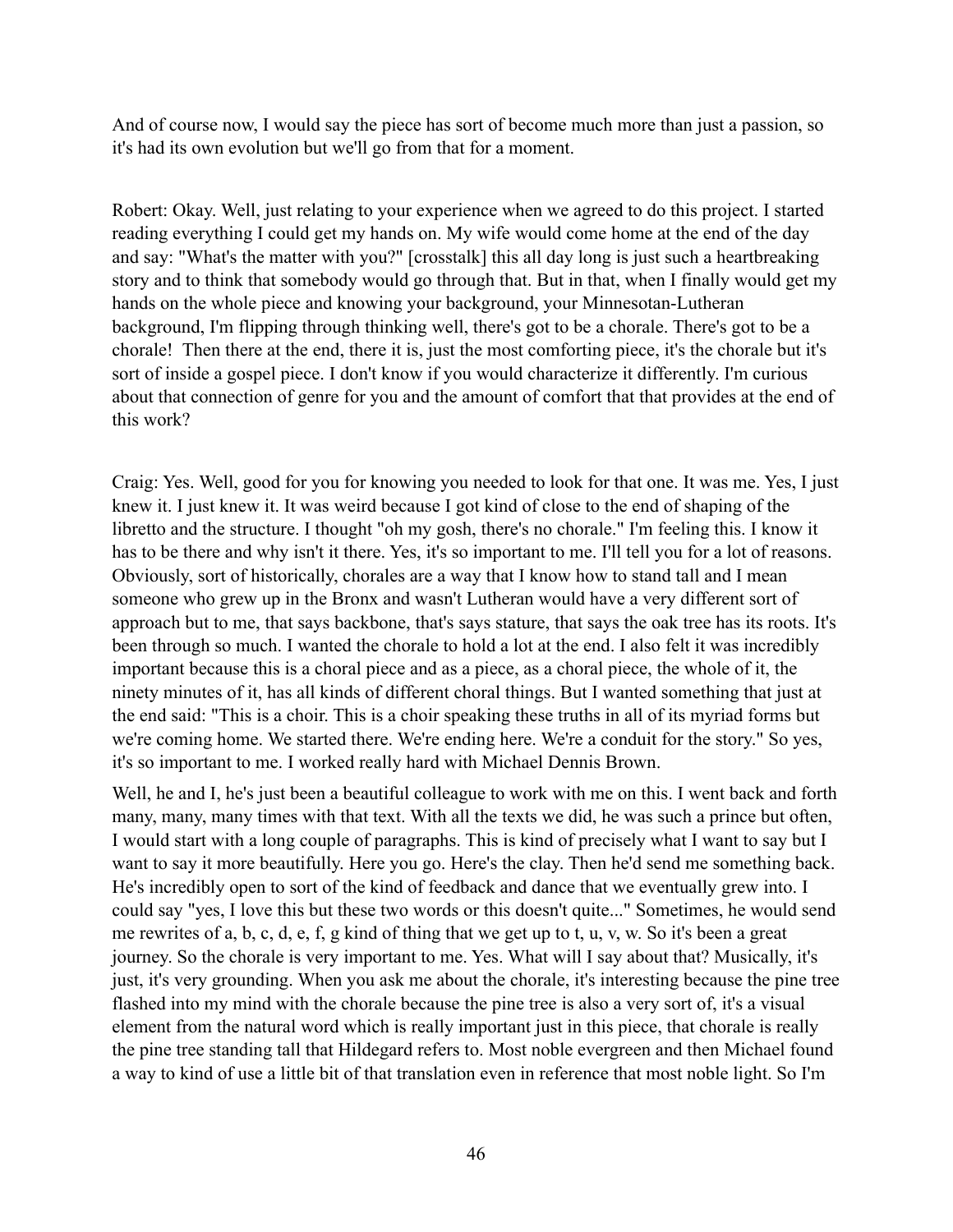really excited about it. Yes, I think the singers will be plenty worn out by the time we get there each night.

Robert: Right, but it will be a night fall I think just sort of corporately celebrate what has happened and find comfort in that.

Craig: I agree, I hope so.

Robert: So we talked a little bit about your working with Michael Dennis Brown but there's still one poem that is really all yours, I Am like You, which you've set to a solo quartet and to me musically, it stands out from everything else. There's sort of, I don't know how to describe it but a starkness to it, a stripped away musical essence to it. I don't want to put words in your mouth but I'm just curious. I think the poem speaks pretty clearly as to what the sentiment is, but how did you go about finding music to fit that poetry and your ideas behind it?

Craig: Yes. Well, it was kind of deep into that process, getting ready for that workshop where I just felt challenged because I kept having a sense of discomfort that in very many places I looked, it was very hard to find anything about Aaron and Russell. You'd see the pictures and you hear just the facts kind of the they got sentenced and they went to jail but no one in the poetry, no one in the arts no one in any of the responses seemed to be, I'm sure it's not true but I don't think it, but I just didn't see their names mentioned. It was like wow, they're phantoms. It bothered me because they're clearly critical pieces in this story. I didn't want to think about them. I didn't want to include them into the piece but there is a piece in which I thought if I'm going to write this sort of more with balance, I need to include them and also, in a way of sort of everybody wants to focus on the martyr Mathew, kind of like you referenced earlier. There is that sort of potential tendency.

One of the things that we haven't talked about but it was very important to me for the workshop not to call it the Passion of Matthew Shepherd or to call it anything too specific. That sort of ties things up in a little bow. I just thought all I'm going to say for this workshop is Considering Matthew Shepherd. So it feels like people can come and have their own experience with this. I want to create music that can allow people to have their own inner journey with the music and with the story and not dictate, here's how you need to feel. I didn't want to manipulate anything. I wanted to really be careful. Because some of this is so emotionally potent, it's easy to step into it and kind of paint it a little extra purple. I would just say: "How do I tell the story with feeling, with care, with thoughtfulness but not creating a dogma of mind for them, for the listeners." So Considering Matthew Shepherd is where it landed. Then afterwards, I wondered if then, it would become the Passion of Matthew Shepherd. I really lived with it. I just couldn't let go of Considering Matthew Shepherd. I got some good feedback too about how much people really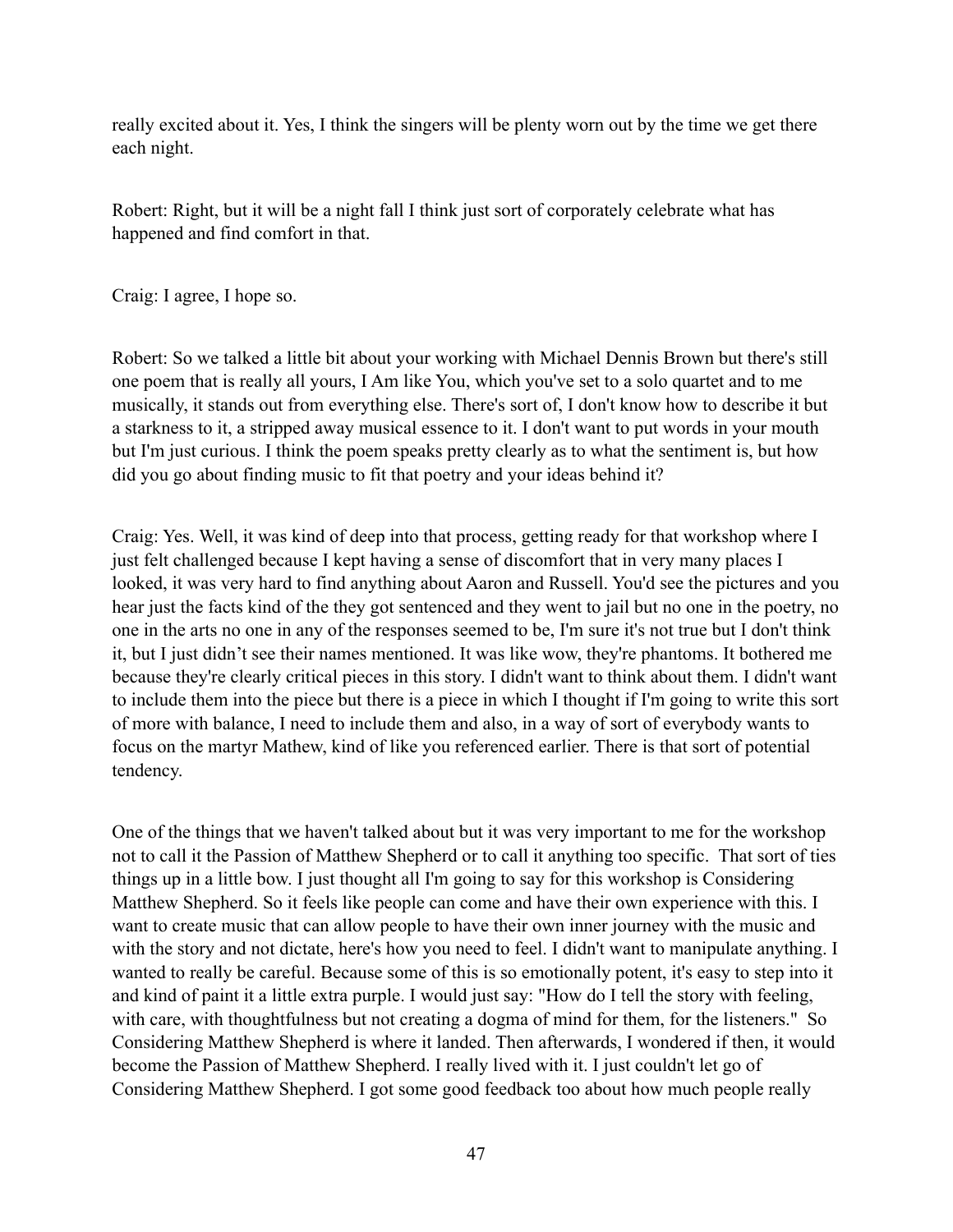loved that title because of the space that it allowed for people. So yes, with Aaron and Russell finally. I was afraid because Robert actually, what's relevant I think in this too is sort of for me, as a gay man, to be involved in the story too. A lot of, it's a tragic story for any of us but as a gay man, who's also experienced some really difficult things, not just hateful words but I've had people in a truck drive by me in Santa Fe and throw really huge rocks at me. I was injured. Many things, you grew up gay in this country and you've had hateful things happen to you and that's not the complete story even. So it was challenging in that way to sort of think about if I bring Aaron and Russell in this field it is kind of controversial. It feels sort of provocative in a way that feels a little scary, like I want people to like my piece. If I bring these bad guys into it, but I just knew I had to.

So then I kind of went looking for a text, what could be the perfect text. I searched and searched and searched. Of course, found nothing and I thought this is not what I think this means. I'll have to write this text. So I had to come out kind of fully. I felt like it was a coming out in that moment, like I need to come out with just what has been on my heart for this. So I just wrote down in a notebook several pages, this is what I've been feeling and thinking. Those notes eventually became shaped, changed, edited, deleted and all that but re-written into what became "I am like you." I felt for this. You kind of named it in some good ways already but for me, I knew this piece just needed to feel naked, a certain nakedness to it and a raw quality. I couldn't pretty it up. It couldn't be a pretty piece of music. I also knew that it needed to have space for people to take this in. So yes, not through composed aria or something but the space was needed so that people could hear it, absorb it, maybe ask the question themselves. It's much more a question than it is a statement. Am I like you? Then of course, musically, there's some wonderful composers who have already shown a path for creating space with [inaudible] and David Lang who became so influenced by Pärt, many others but for me, this kind of starkness and no instruments, no accompaniments, just a raw voice was what was needed.

Robert: Yes, right wonderful. (44:01) Well, I'm going to give you an opportunity to bail out of this conversation now if you'd like or we could keep going and stop another time.

Robert: So the next thing, continuing with the libretto, is Leslea Newman and October Mourning. While there are several poems, the ones that stand out, that really become a framework for the story are the ones regarding the fence. So I'm just curious what about those poems stood out to you?

Craig: The fence poems are so powerful. It was interesting because I had actually thought about the fence. Obviously, we all think about the fence and Matthew, it's one of the most powerful images. You know the sort of head references when one thinks about a cross and being tied to something. I know that's where a lot of the martyr stories come from too. It's big. It's really big. A wooden fence, a wooden cross. And to me, the piece that was so powerful from an early point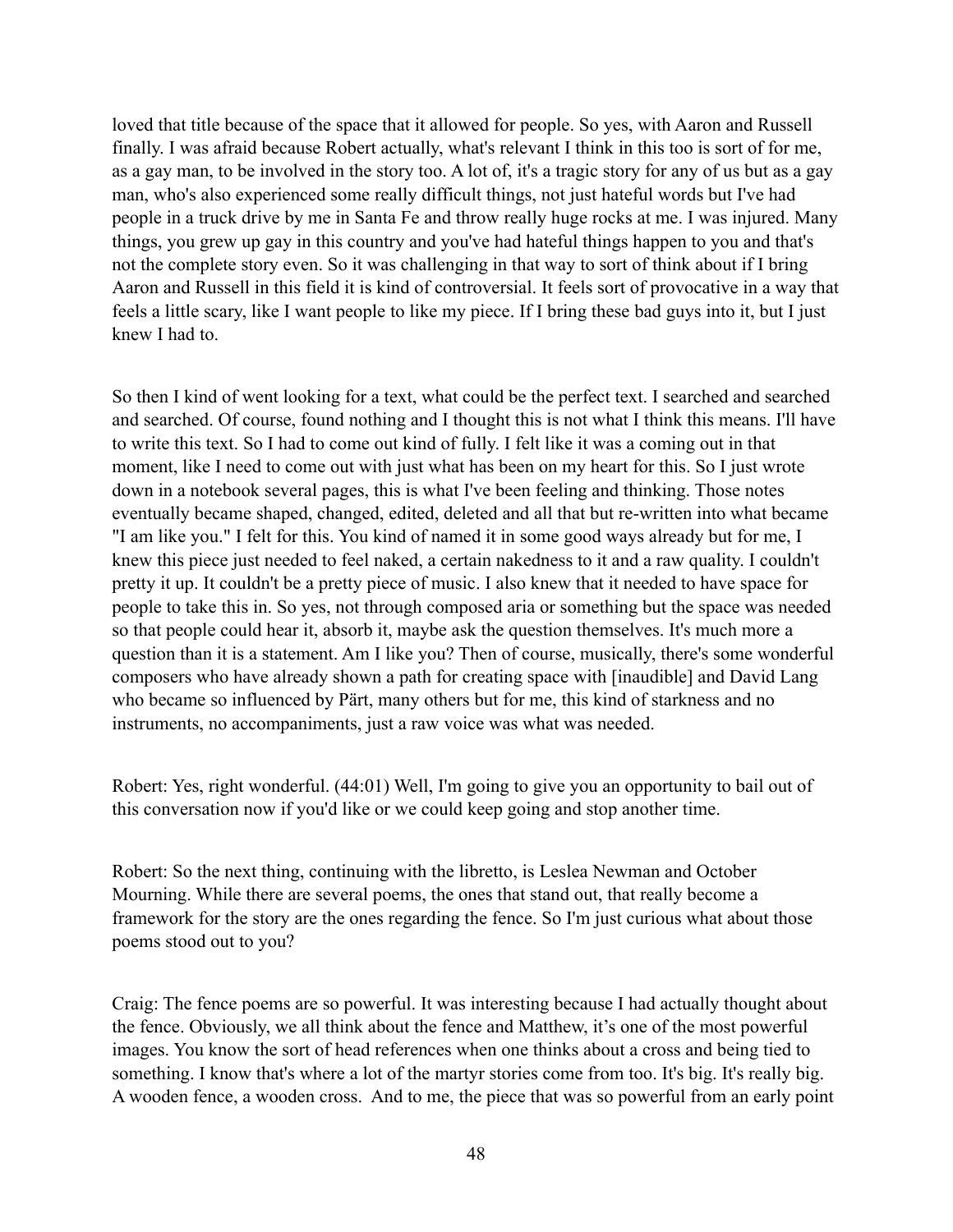in my process too was this fence that carried his body that came from these lodge pole pines. What they're called in Wyoming. Lodge pole pines are one of the most famous sort of natural iconic elements in the American west, especially Wyoming. So these beautiful noble tall pine trees, these living things that became this functional thing, the fence. It also became these witnesses, these quiet observer of all the action. This fence is the only object in the sense as we think that saw everything. So they move me very deeply. It also was useful for me to think about the fences as structural points, not only as a fence of structural device itself physically, just technically speaking but it also provided a very useful place in terms of progression and for a passion setting, that seemed to be really, really important. So her poems were really critical at the beginning and foundational to where this all went. I also found them, just they're great poems and she was so connected obviously with having been there that week, yes.

Robert: It must have been a real task to sort of separate out the ones you wanted to use as part of this and where the ones that stood out to you because the book as a whole was so powerful and well written and diverse and structured like your Fusion Oratorio her book is a fusion of poetic styles. I think it's really interesting.

Craig: You're right. It was really challenging Robert. It was a terrible task because I love the whole part. It has been set. The whole thing has been set musically. I forget what the guy's name is. I haven't heard it but I know I've seen a poster of it online a couple of times from people doing it. The whole thing's been set. Yes, it was a really terrible task to try and do that but I knew what I was looking for too so in the end, there were some things that just spoke so powerfully.

Robert: So back to the fence as character, it would be natural when you're setting these poems to keep it in the same voice part. If I'm right, the third fence poem is sung by a female and the first two by a male. Then the fourth, it's the whole chorus but the idea of the fence having been scattered and broken apart, that's shared among the ensemble so I still almost view that as a single character. It's just that it needs to be told from having been broken apart. So I'm just curious if you could comment on that at all.

Craig: Sure. Yes, yes, it felt really important. I would say just this isn't obvious but I also think of the Hafiz poem In Need of Breath as also a kind of fence poem. It's really a Matthew poem. It's just a poem that takes place really with the fence is central. It was kind of, I'll get back to your question in a moment, an evolution for me, especially as the piece progressed that the piece would evolve from Matt to Matthew. It's really in that poem in need of breath where for me, Matt becomes Matthew. What I mean by that is he starts to, one starts to have a sense of this is where in this moment, in my own consideration, he starts to become this iconic figure that was a transformative catalyst. So for me, that's Matthew's singing from the fence where had he been able to kind of speak from not Matt's voice but from that place of the Matthew who is a part of a larger creation.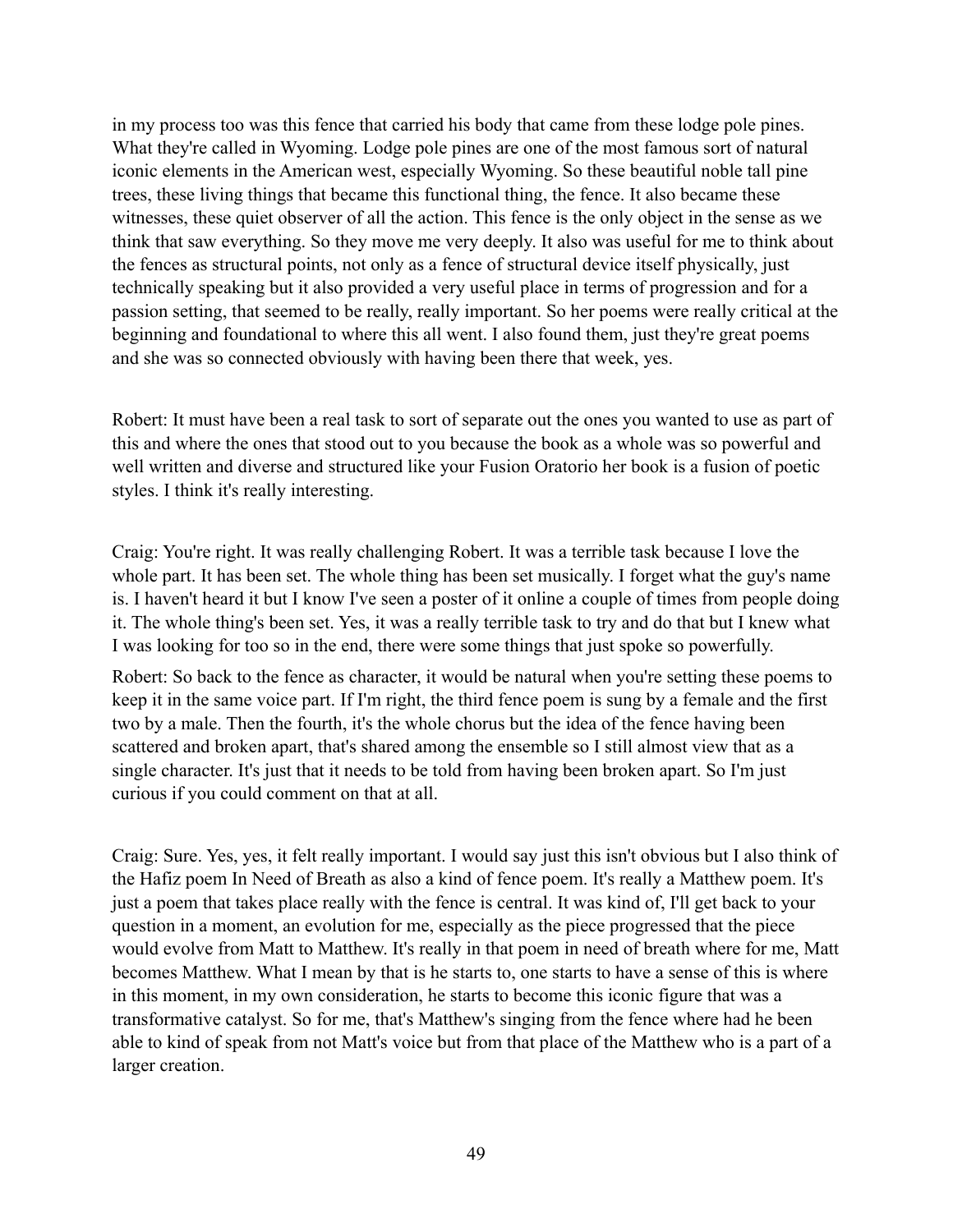He must speak from a greater divine source. To me, yes, you can put a note. I'll tell you the story about that text sometime too, just it was really the way it came in. But anyway, back to the fence, yes I wanted the fence to be both kind of a character in this piece but I also wanted people to somehow be able to relate to it as an observer. The fence has a lot of rules. It's an observer. It carries emotion. It took action in terms of holding his body but it's always the silent observer to this, to the actions, to the actions that night, to the people who bring flowers and photos, various poems, to the procession. It was thousands and thousands and thousands of people that came to this fence and placed things. So this quiet observing presence that goes through and even when it's broken up, it still has qualities of being an observing presence. So what that means in a way is even after sort of the death of the fence it's presence still exists. To me, this was relevant and very important in terms of kind of identifying all of us, you, me, any listener or any human being is a part of that living listening presence in a way that's mystical and that we can't really articulate very well but that is really a part of my own core experience. Yes, so it felt important also that different voice parts sing it. So that it can start to be seen as universal, a universal symbol but also, a universal kind of lynch pin that connects us, a kind of connector.

Robert: Well, before we jump off, I'll just ask you about one more portion of the work and that's the poem The Protester, which has a very specific poetic structure. So I'm curious, as far as working with Leslea, if you felt the need to get her approval to do a change of structure and then when you're reading a poem and there are certain lines from a poem, particularly, one as powerful as the Protester that jumped out of you. What was the process of working with a poet and adopting the poems but making them into this thing that you needed to say.

Craig: Yes. Well, in such as the work of any libretto, it is always taking text and making them work in a musical context. So some of those decisions were just musical ones. I did not actually, I've spoken with her certainly in generally but I haven't spoken with her at all about the text choices, right. They have all been licensed and approved, literally it's a long process. Money is involved and all that but yes, but there's no, not for any reason that I wouldn't have enjoyed that. It's just not the way it worked.

I sort of entered this, loving this. I got an initial permission. Can I use these poems and maybe some slight changes? So the permission of course initially was to use them, yes, within reason if there were changes, okay, but then what the request was, could we just print the poems in their entirety for that workshop, which we were so happy to do. Then we sold some books there as well but obviously, for a libretto, we didn't want to have complete poems where certain words weren't being sung and certain were. So then we had this licensing process and all that. But yes, for me, musically, there were just some decisions, maybe some words weren't words that felt right in the certain voice type or a certain type of fitting but also, I needed to have a musical form also. What I was conceiving musically for a certain particular place in the piece was not necessarily always the form of Leslea's poems. So I would say maybe some of that form, it just needed to be in collaboration. It kind of, it was sort of a consultation with what's needed here musically. I really wanted to keep the essence of her words super clear. Certainly, in the case of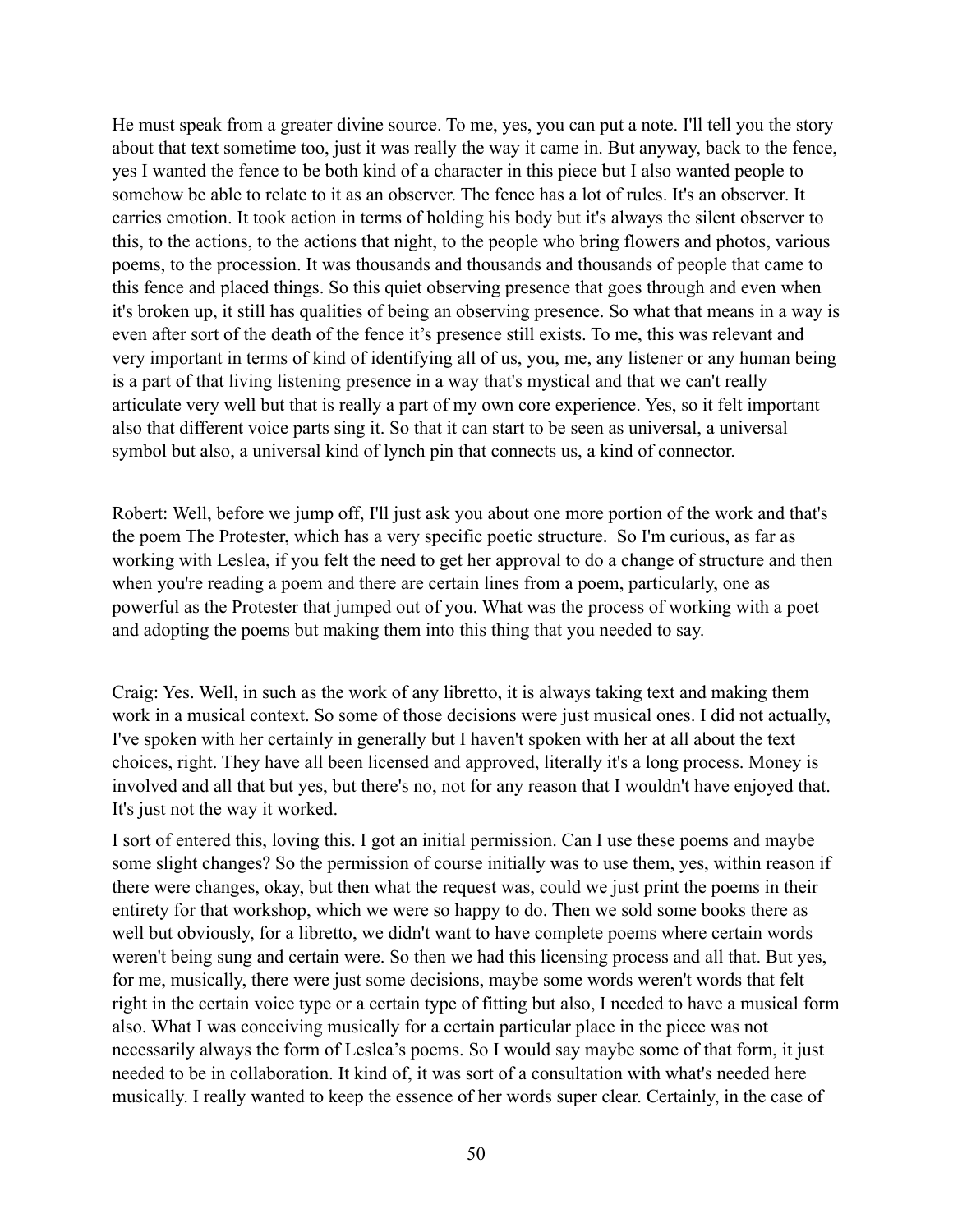The Protester, I would say and there was an initial consideration like wow, this is some hard stuff to ask singers to sing.

## Robert: Absolutely.

Craig: It's some hard stuff to ask an audience to hear obviously. It had to be there but it was yes, so some of it had to do with links and structures. Some of it had to do with I think we've said that already, I was thinking from an audience perspective, we've got to say some of these things. We've got to kind of have some version of that fags burn in hell, sort of terrible sentiment because it was, that was real. It was like the crucify, crucify. Does it need to be said another four times in different ways? So those are just choices that I made in that process. You may kind of have heard too, when I was in the middle of doing that, there was, of kind of creating the musical piece for that, I thought there was anger in the midst of my response. Yes, it sort of calls forth a hateful spirit. When there's that hate speech, I actually met Fred Phelps, which was a terrible experience, but yes, that was years and years ago. I don't know if you call it meeting him when he's screaming things at you but we did shake hands. But yes, so in the middle of that, I would sit at the piano, I'd think what is this, what musically, what. There were sort of frankly, a lot of pounding. I remember one day, I pounded down. I kept really close. It was strange. I needed black keys. This couldn't be white keys kind of a thing, so E flat minor ended up being the key I really stuck with. The more and more I realized that there was kind of this organic connection that I had been sort of following with the pounding of Benjamin Britain and *This Little Babe*.

Robert: Tell me about that little reference?

Craig: Yes. Well, those were one of those kind of moments in the creative process where I thought, of course because that's a piece you and I and all of us choral guys, it's in our hearts. It's in our minds. I just remembered just kind of being in that pounding road [playing piano]. Then just as like wow, this is kind of the gestures I was playing and were coming from that. It's just the way it is. We're shaped by our influences. I thought: "Well, how amazing is this. Of course, it is." This little babe so few days old has come to rifle, Satan's fold, and so there was a way in which for me this very much was... of the inclusion of this and the reference isn't, it's strong but it's not literal, except for those first three bars. But it was my own kind of way in the midst of this to sort of stand up for Matt and say in the midst of all this, although this happened at the funeral. It wasn't chronological in that sense but even so, there was plenty of brutal stuff that Matt heard. Obviously, the event itself... But there are these moments where I feel like I sort of stand up for my friend Matt and say, even if we're going to reveal this and this piece of music, in the middle of this, you're going to know it has come to rifle Satan's fold. Damn it, this will not prevail. There was kind of a protective instinct that I really felt with that, that felt very important to me. So it's significant to me. I don't know if it reads to the average listener but it's important to me.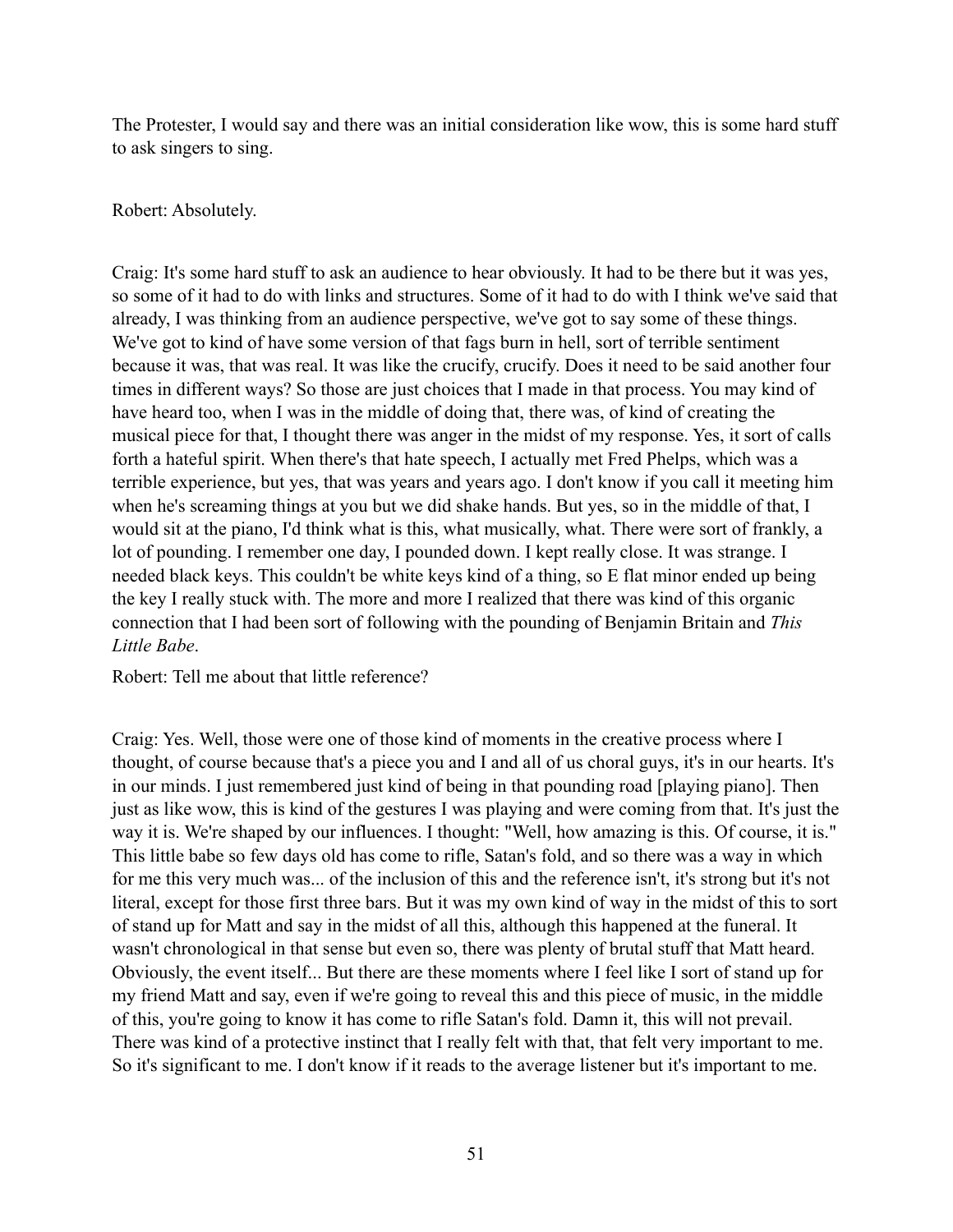Robert: It makes perfect sense. I think that a lot of us are attracted to Britten's tune because it goes against the sort of let's read a lullaby and talk about the significance of Christ in this world from the power and influence that he would have long after he's gone and I think that parallel is pretty strong.

Craig: Yes, yes, yes, yes. The little babe part of it too was that the sense of innocence. That we think that we are started in such innocence and have innocence and the purity in a way through our lifetime, of course, but that's what's challenging the power of hate. There is the sense of Matt Shepherd was only five two. He was always kind of a frail guy. He was lots of things. He was sober and opinionated and all of that but he was also kind of tender and fragile and so he wore braces from age thirteen to twenty one or fourteen maybe. I forget. So there's this sort of tenderness also and innocence that now, Matthew Shepherd, his stories stand in the face of hate also.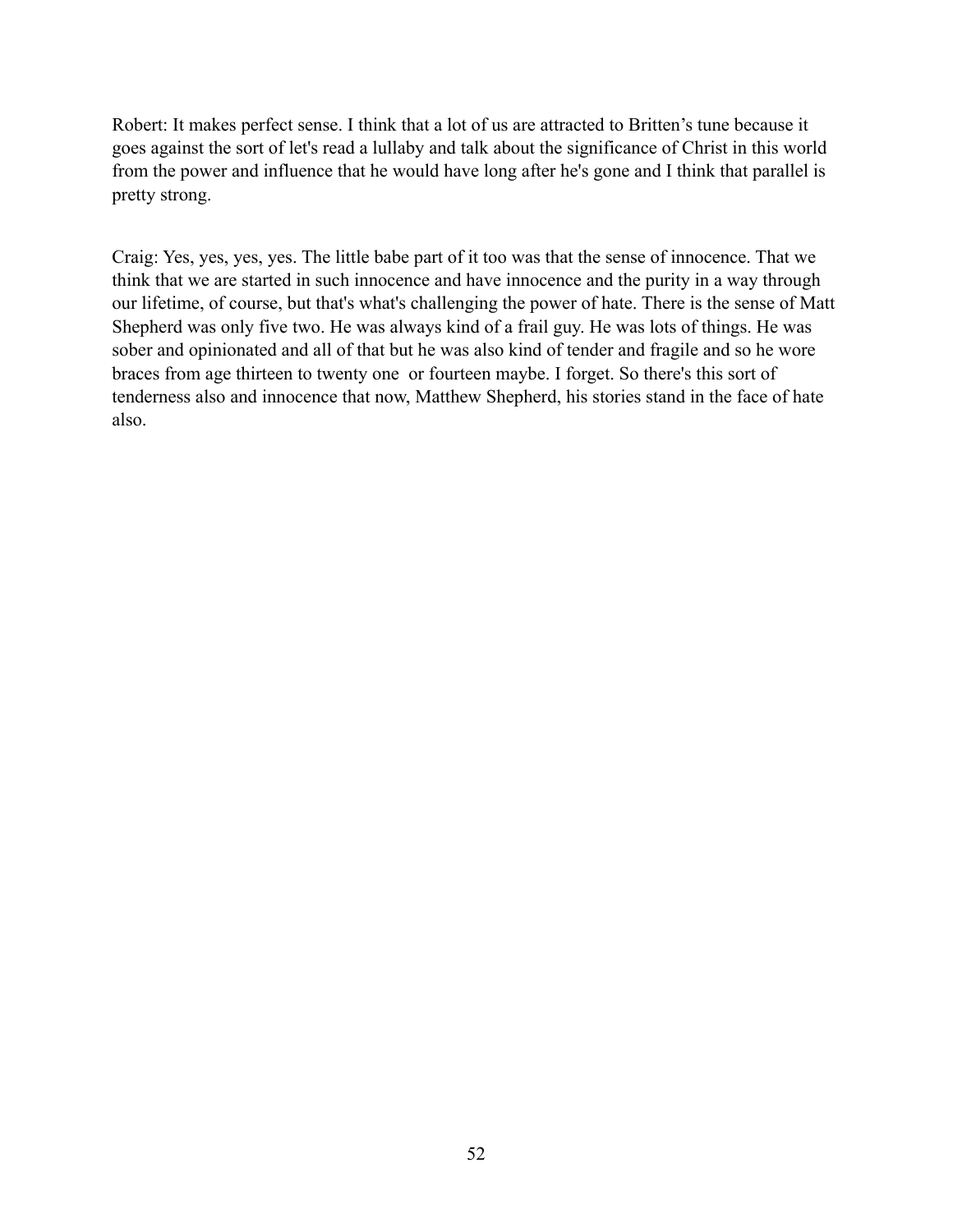## B.2 Transcript of Interview with Craig Hella Johnson June 2016

Robert: So tell me a little bit about growing up in Minnesota.

Craig: Yeah. I was born in Brainerd, Minnesota and just lived there until the first two weeks of kindergarten. And then moved to Virginia, Minnesota and this is a town in the mining region, iron ore, and so it was called the Iron Range. And yeah, pretty small town at the time, I think it was about 14,000. And so I went to K-12 there.

### Robert: Was your father a Lutheran minister?

Craig: Yes. Yeah, he's a Lutheran minister and was senior pastor there for many years at Our Savior's Lutheran Church. I had the good fortune of having a really wonderful piano teacher there in Virginia. It was far away from any major cultural centers and it's like 3.5 hours to Minneapolis and probably an hour and ten minutes to Duluth. But she was an incredibly wonderful teacher, I felt lucky that she got planted there with her dentist husband. She had a teacher who comes from a line of great teachers. A lineage through Levitzki and Dohnányi. She was interestingly really a strong teacher of technique, particularly finger technique, it was just a really fascinating approach she took. I think one of the things that I always credit her for, was this idea of a singing tone in the piano which is always how can you invite the piano to sing. And so the physical approach was always about listening for this tone that was singing from this percussion instrument, and yeah she was really special. Her name was Margaret Damberg. So I studied with her lots and then I was probably starting--I don't know how old I was, but sort of 7th grade or so--I started to go down to Duluth at the University of Minnesota-Duluth, where I studied organ for six years. And, probably by the end of whatever age, that was my 8th grade, I was the churchw organist for the last four years. Yeah, so I was always playing a lot and I think improvising a lot. This is a silly side note but occasionally I would have friends who would put a little kitty on the organ in a box or in a hat or something and if I would try to incorporate something into the prelude or postlude, so that got to be kind of a game over the years. Whether it was just a movie they'd seen like Star Wars or something else that was on the radio and they'd say: "You know what, incorporate this." It got to be kind of a running joke, we did a lot of that. And I think that the piece that was important for me there was having the freedom to just let it be almost a play space. I felt very at home in the congregation and the church. There were probably some people who felt a reluctance to criticize the pastors son. So there was maybe a little less of editorial review from the parishioners maybe but however, it worked, it really was a happy place. A place with a lot of freedom, so I could really explore. Yeah, a lot of improvisation. Anyway, that was kind of Northern Minnesota.

It ended up being kind of an interesting place to grow up. We had gorgeous auditoriums up there. It was fascinating. Because of the mining companies, there had been glory days at the mining companies and maybe some 40, 50, 60 years before we were there. So there was quite a lot of money, at that time, to put into schools. Every school had it's own swimming pool which I found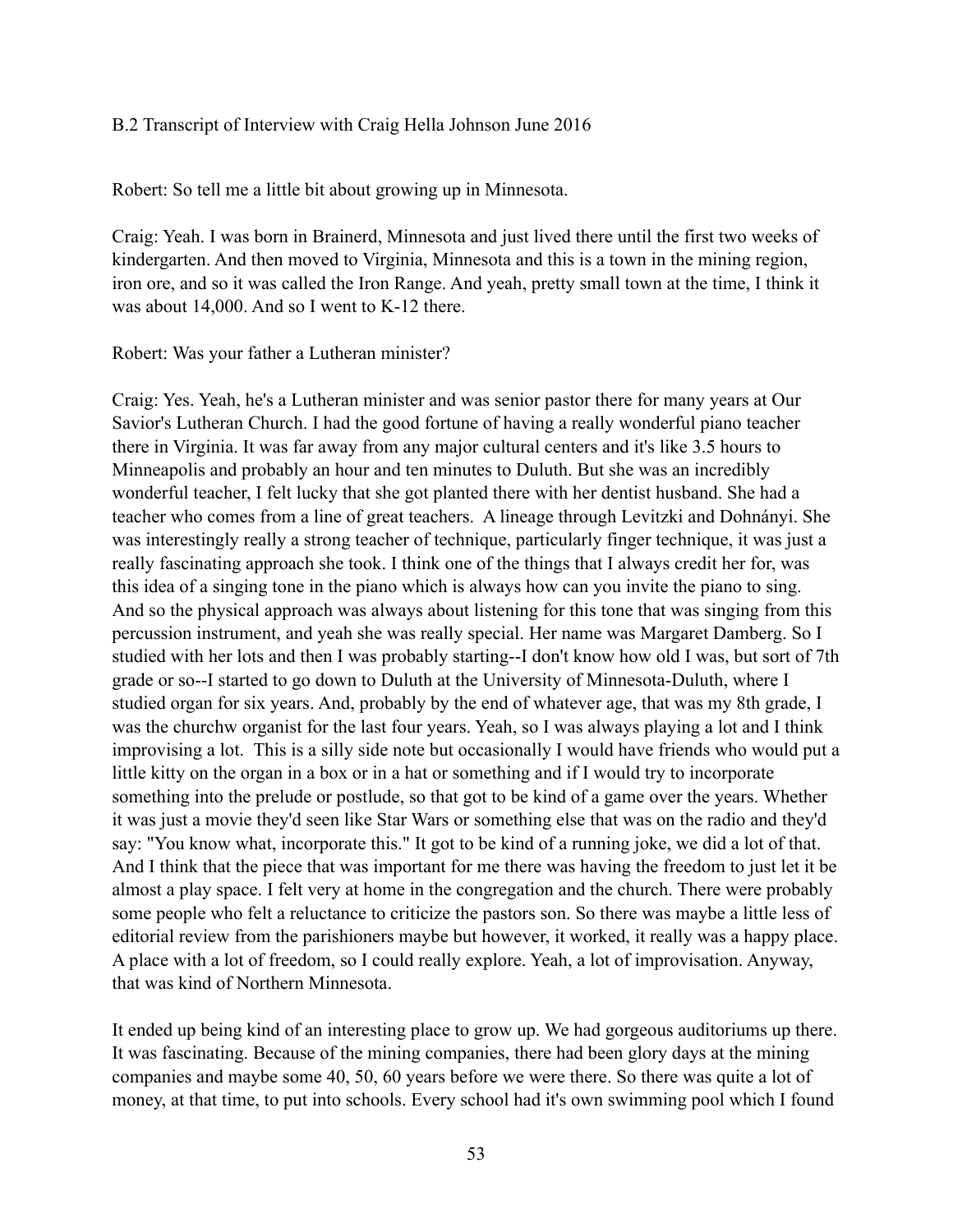out later was kind of unusual. The junior highs and high schools had these gorgeous auditoriums and ours was called "Goodman Auditorium". So I did a lot of playing there and I actually started to explore there. My mom and I had sort of a little road show but I would put together these little performances of singing and playing. And then I would have basically a slide show, a visual kind of treatment with it. And I was creating those always and trying to tell stories with music and still images. I was interested in that sort of thing for a long time. They had this thing that was called The Mountain Iron talent contest. So I think I was in maybe 7th grade, I won that. Mountain Iron is a little town that's close to Virginia, Minnesota, another little mining town. It was a little talent contest that had been going on for something like 30 or 40 years by the time I was around, it was a famous thing in the region. They had this kind of big talent festival that's in a gym. The main reason I lovingly remember that is, it's nice to win of course but it was more just the--I think years ago, Judy Garland had been the winner in that talent contest. That was kind of that claim to fame. It was fun 'cause she grew up in Grand Rapids, Minnesota. They open it up and say: "This is a festival. Judy Garland was the winner of."

Robert: I find it really interesting that you were crafting these programs back then.

Craig: Yeah. It's kind of wild. There is some of kind of service element to it. We used to bring things out to the nursing homes and I'd go with my dad, we'd do performances and there were just a lot of community interacting stuff. There was always a sense, I think growing up in the church, that music wasn't isolated but it was connected with people and with community and service.

Robert: Did it always just feel like something you wanted to be involved with? I think sometimes--my dad was a church choir director, sometimes I felt like I was being drug along.

Craig: [laugh] Yeah. That might have been the case if my parents were actually the musicians. It felt like I was doing something new, in a way. The church part, maybe not. I think for me, the drag along was actually having to learn to read music. That was painful for me. In the first couple of years, my mom--I played by ear and I was playing by ear since I was very young. So what I would do for my lessons with Ms. Damberg was always to just have my mom play my piece. And I had her play once in the beginning of the week, maybe once at the end of the week just as a refresher then I would just go and play it for her, for my teacher. That worked great until that very dark day when my mother said: "I think this piece is too hard for me. I can't play this one for you."

Robert: [Laughter]

Craig: I was like: "Oh no. This is not good news." Yeah. I remember that day very vividly in my body still. It's just like the fraud has been revealed. I had to kind of start from scratch there. That was a bit of a challenge.

Robert: Obviously, you studied piano at Saint Olaf. Tracking your bio, it's hard to see where the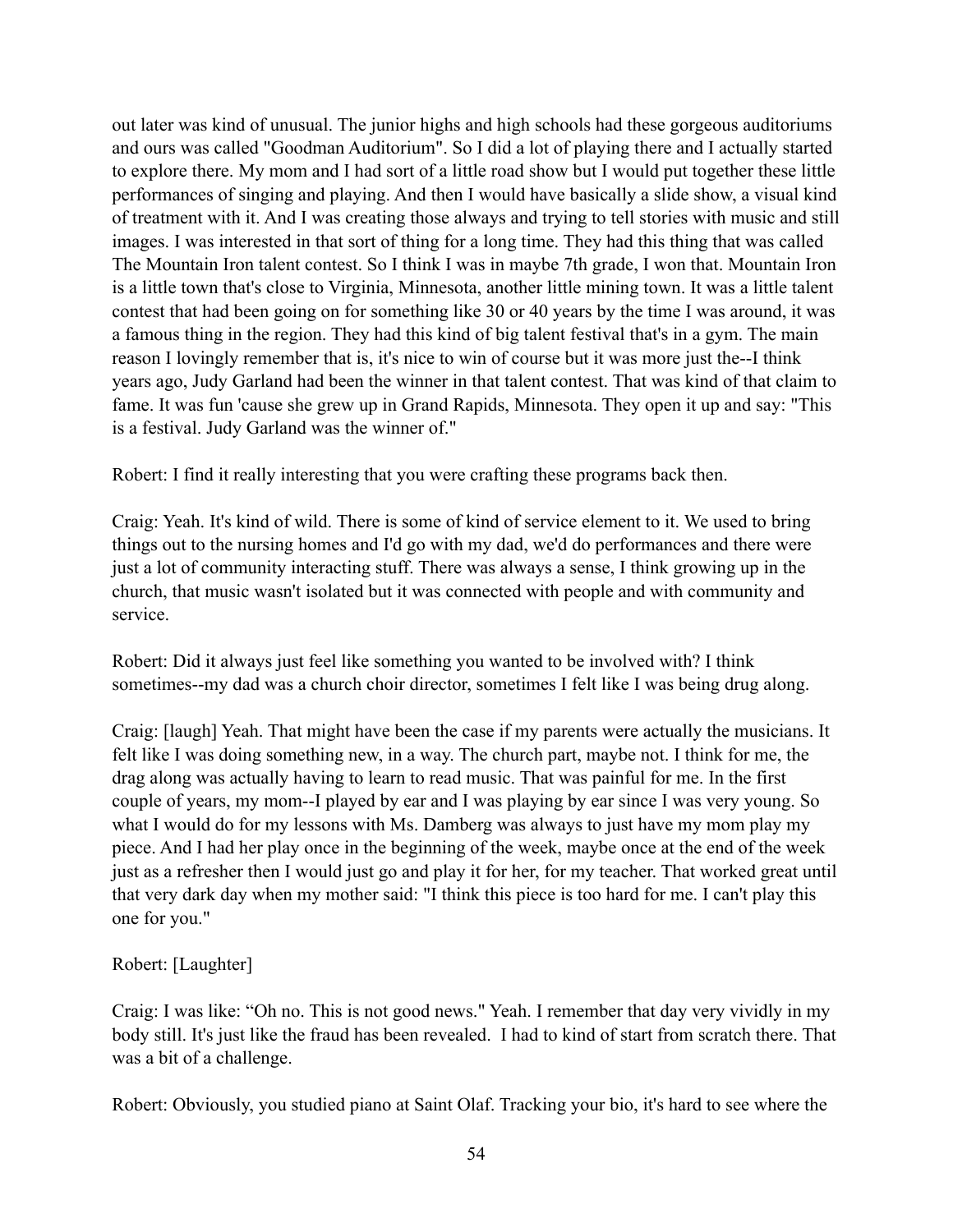transition occurred from piano performance to choral conducting. How did that transition happen for you?

Craig: Yeah. I was always singing at Saint Olaf. In my freshman year, I sang in the Viking chorus and then for sophomore, junior, and senior years singing in the St. Olaf choir. Piano was my major but I had always anticipated initially that I would maybe just follow through with a career in piano performance. It never really occurred to me, that you would go into choral music as a career because it just seemed like something you just do. You wake up in the morning, you brush your teeth, you're involved with a choir.

## Robert: [Laughter]

Craig: It's just the way that rolls. I hadn't put my mind there even though I loved it very much. For a lot of us and for our little kids growing up, way up in Northern Minnesota, to have some of these extraordinary touring choirs come through like The Concordia Choir, the St. Olaf Choir, the Auxburg Choir. These are very disciplined, beautiful ensembles. The likes of which I still often inspire to their goal and their musical ethics, if you will. I remember being so moved, for example, by the Concordia Choir coming through our hometown every other year or so. Just this amazing sound the young singers were producing. It was phenomenal. Then I felt the same way at Saint Olaf. When I sat in at a rehearsal in my senior year high school, it was extraordinary. Choir was shown in those places for the very, very special medium that it is. I mean, that was just something I did, naturally was always going to do. My real interest was orchestral conducting. I had a wonderful teacher, Steven Amundson. I was very moved when I first heard the principle guest conductor of the Minnesota orchestra. I had a moment in my freshman year in a symphony class. It was called The Symphony. It was just a history/lit class for the January interim term. We sat in rehearsals for the minister of orchestra and that was my "a ha!" moment for conducting. He lifted up his arms to conduct the Overture to Ruslan and Ludmilla by Glinka and my life was changed. I just said: "Oh my gosh, to see this!" 'Cause he walked up to the podium, he looked very frail and small and then I saw when he was on the podium ready to begin this breath and life just filled him. His arms went out wide and all of the sudden it was electric for me. That was a moment that I will never forget, that was my real dream and my love. It felt very grateful to be studying with Steven Amundson, whose still there, he's the orchestral director. He had just come from winning the Mozart--the big conducting prize in Salzburg. So he was probably 25 at the time, 26. This young conductor coming and just ready to take the musical world by a storm and he said, "I am going to devote it to students." It was incredible. Did lots of great ear training things with him, he was somebody who really asked my ear to stretch and all kinds of ear training games that I still use today, came right from him and all those fancy conductor classes that he had just been a part of. I did some work with some Minnesota opera. There was some sense that maybe I was going to opera conducting since I was a pianist, I could be a coach. So I did a couple of little touring shows with Minnesota opera. Going around doing regional things we did opera improvisation. I used to go around all over the place to schools and do it with a few singers and that was called: "Opera without elephants." That was quite a fun time. I just kept pushing that, in fact, my senior year in college, I was looking into orchestral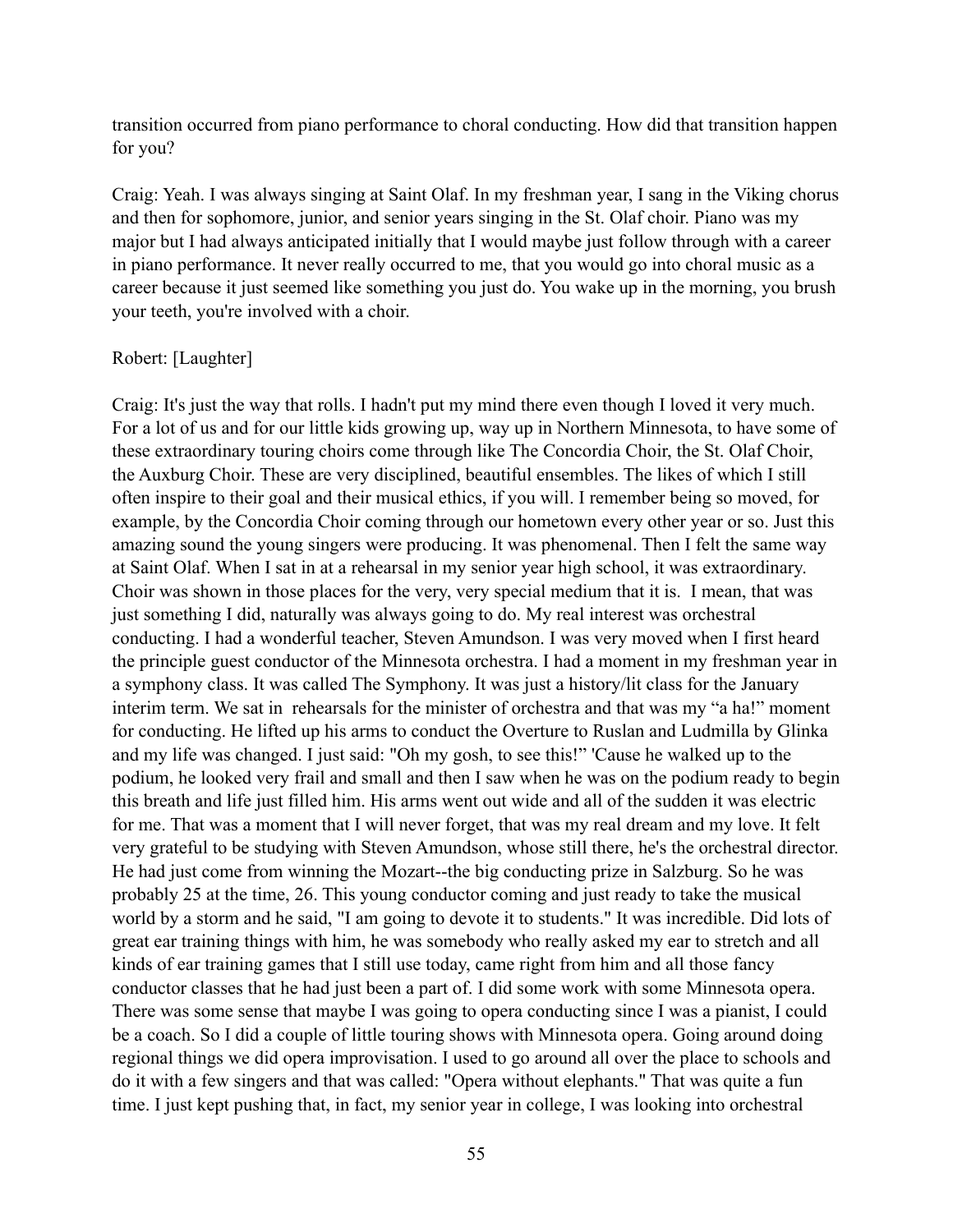programs and one of the places I was actually looking to consider studying with it at Peabody. It was an interesting experience 'cause I was really torn between the orchestral experience, that love of wanting to do that and the piano that I always felt so natural and home to me. I just loved sitting at the piano and being there. Starting that last year in college for maybe 3, 4 years after, I was always back and forth with a dilemma about what it was I was going to be doing. When I went to audition at Peabody--I applied for the conducting program but I also knew of course that Leon Fleisher the great pianist was there. It had been a dream to meet him but to also to study with him. He was a pianist I just revered. So I got an audition with him and he had said something very interesting to me. I don't know if you know much about Fleisher but this is a point in his career, I mean brilliant dazzling career as a pianist where he had started to have some difficulties with his right hand. He had actually just gone into conducting himself. He was doing a little bit of some of the left-hand repertoire like the Ravel concerto and such but he was really starting to go into conducting some. So it was unusual when I played for him that--he listened, I played a couple of pieces for him in his studio in Baltimore. He said, "I would be willing to consider taking you as a student." which was very exciting to me, but he said, "but I need to ask you--I understand you have a mistress." And I said: "What? What are we talking about here?"

## Robert: [Laughter]

Craig: He said: "I understand you're applying for the conducting program?" I said; "Ah. Yes, I did." He said: "If you were wanting to consider coming and studying here, you need to focus on piano and have to be in primary focus." I was thrilled to be accepted into his studio and challenged by the fact that I was feeling this tug to conduct. All this was happening in the last part of my senior year in college. I shared this with my beautiful choral conducting teacher Kenneth Jennings, I think of him as being really responsible for forming me, for my formation as a choral conductor. He influenced me so hugely, in every way. So I just went and visited with him about all of this. He said: "Well, have you ever considered choral music as a path?" I said, "What?" I really hadn't. Then in a moment, I thought: "Well, this is something I really love. This is something I know. Maybe I could make a contribution." It wasn't at all sort of my plan and then he had talked to some folks at the University of Illinois to see was it too late to apply. It was pretty late in the year. Anyway, one thing led to another and I did apply and I was offered a, whatever it is, a fellowship, tuition would get covered and there would be a stipend and everything, Yeah, and then I went to my Masters there for the next year in choral music. So that's where that began and yeah, long answer to your beautiful concise question.

Robert: If I skip over anything you think influential please go back to it but I am curious about your time with Rilling and going to Stuttgart for the Bach program.

Craig: Yeah. Sure. I guess I'll say just as a stepping stone there. I spent a year in Illinois and I was able to do my Masters in a year there since I had a lot of things that i could--like prerequisite things that I had already had background in. I was really grateful to work there with Chester Alwes and Louis Halsey who brought me really new perspectives to me there. I had a job in a Lutheran church there and did a Bach cantata, a little miniseries there. But that whole time I was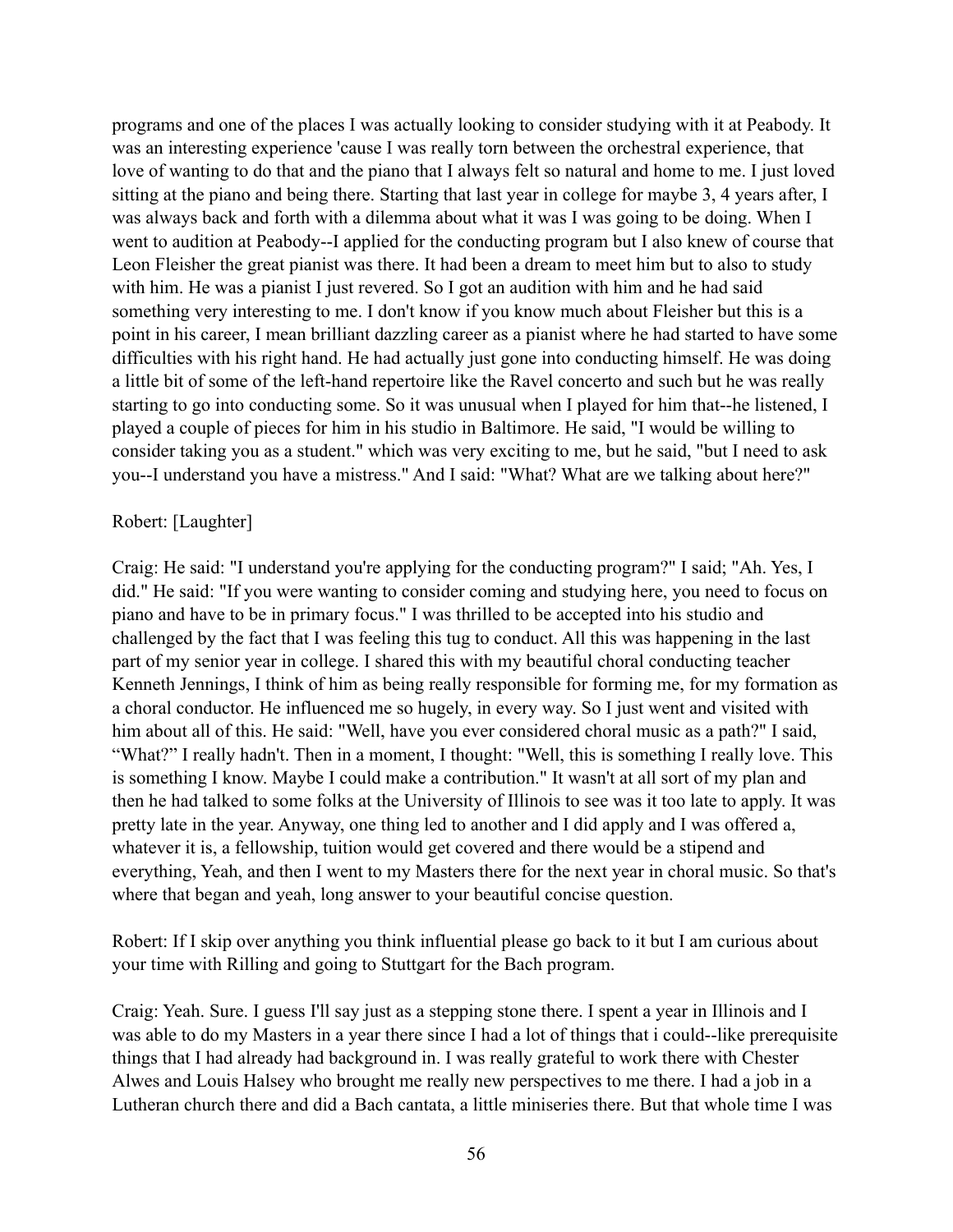still new to this. I was still sort of trying this on, of being a choral conductor as a profession. I was still studying when I was at Illinois, I studied with Ian Hobson and he was a beautiful pianist another young hotshot at the time who was just landing there at the faculty at the time. He'd just won the Leed's competition and really brilliant pianist. I was really fortunate to be able to work with him. I was still playing and not giving that up and studying voice also. So I got a fellowship that year called the national arts fellowship. This could be used to further my study in my chosen field, and I though "well what's my chosen field?" At the time I made the pitch to this, to study with Eric Ericson and the Swedish radio choir and go work with them a bit. He had initially--this is just background information, you probably shouldn't reference it--initially he said: "Yes. You can come and observe and be here." But the more I engaged with him, the less I--I mean, he wasn't in a position at that time to really communicate with me much. I think it was a terribly busy time for him. I just wasn't hearing from him very much. And so I though well I have this fellowship. I had just recently been accepted into Juilliard as a pianist. So I always had wanted to be a part of that New York piano scene and so I had the great good fortune to study with William Masellus who is--talk about another singing pianist. I mean, just his beautiful tone. By the time I got to be with him, he was pretty deep into his struggle with Parkinson's disease. So he wasn't performing anymore but it was very moving to witness the challenges in his body during our lessons. But the second his hands would drop on the piano, it would be this extraordinary sound. Anyway, all I have to say is, it was a very great good fortune that I got to be with Sellus there. Prior to my going there, I was--that was the fall of '85 but I was still stuck wondering what am I going to do with this fellowship? I didn't want it to go to waste and I happened to be a part of the master class at the Oregon Bach Festival. I think I was, let's see, 22 or 23 at the time. So I went and remember hearing the first performance of the B Minor Mass at the opening concert there before the master class had begun. So many things just fell into place for me. I had a touch of love for Bach. I played a lot of the Bach organ works growing up and I had come through that Lutheran tradition. The quality was so high there of the performance. I was just very, very moved by that performance and felt a sense of, this is where I belong right here. So I did the master class, I had maybe been up in front of Rilling maybe once as conductor for very short piece or something and I asked him if I could audition for him, to come to Stuttgart. I think he was a bit hesitant because I was young but he agreed to hear me, I mean to meet with me and he said, "Let's meet on the stage of the big hall there." And he said, "Why don't you bring something to sing as well?" So I brought a Handel aria and a Schubert song. There was a woman who came with him, I think she was probably one of the contractors for getting your Gächinger Kantorei. I know I was very foolish at the time, I just wasn't really thinking. I didn't think to bring an accompanyist or anything. They didn't say anything. So we were sitting on the stage and there is the big grand piano. He said: "Why don't you sing first?" I said, "Okay, let's see. Sure." He said, "Do you have a pianist?" I said, "No." So I sat down and just played through my Handel aria while I sang, just banging at the piano [laugh]. And in the Schubert song, the same thing. I think that was actually very helpful at the end of my audition because he could see I have the piano sensitivity and could make chamber music with myself there. I think he was so much--He said, "Well, it's a very lovely audition. " But he said, "I really don't necessarily take people unless they have their master's degree." I said: "I've got my master's degree." He said, "Well, you're very young." I said, "It's no problem." Eventually, he said, "Okay. Well, come to Stuttgart." I learned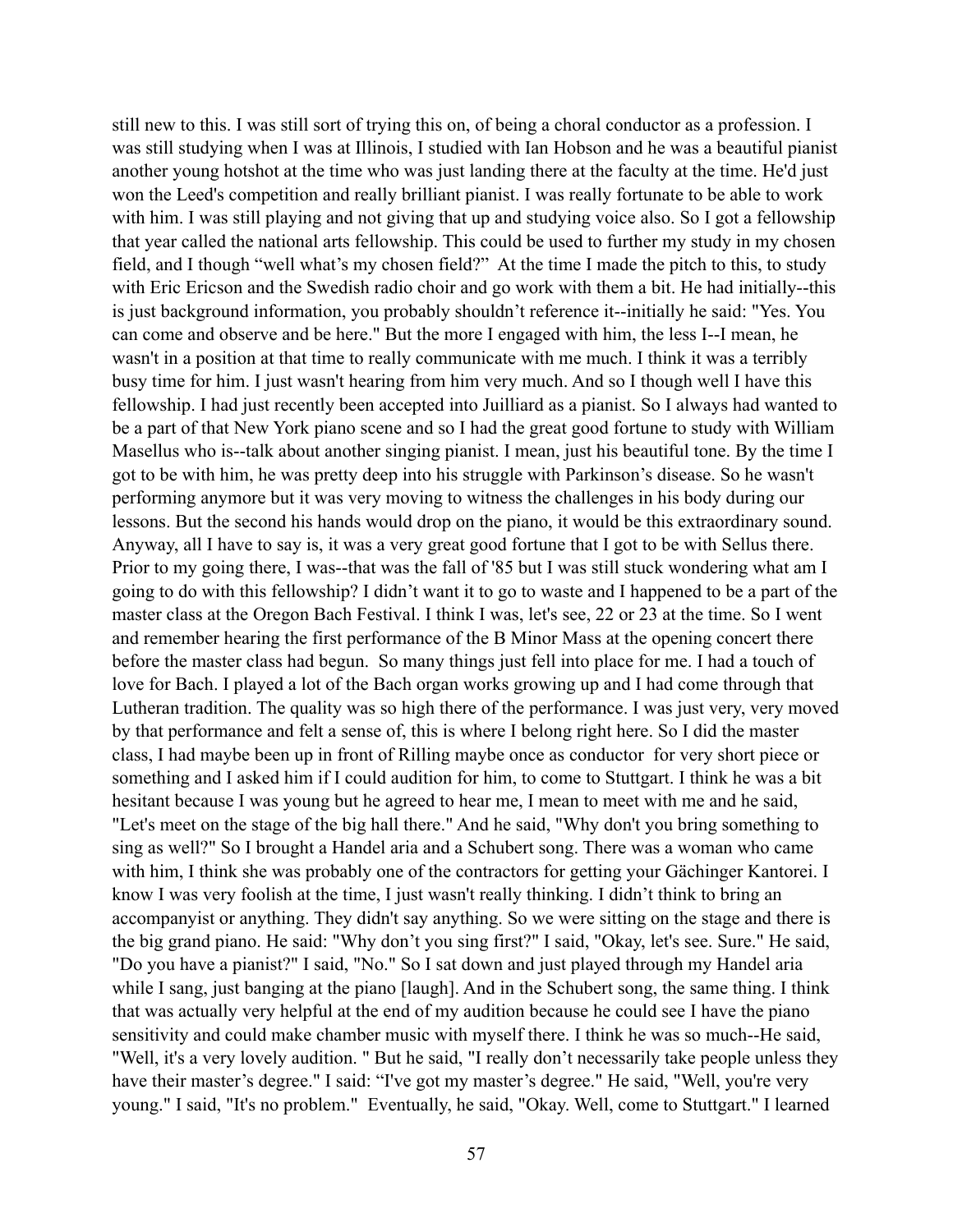later that he had a couple of young conductors there who just weren't prepared in terms of maturity and just didn't come with--they didn't have a place to live. So it was what he was after. Anyway, that was the beginning. Yeah, I was a year in Stuttgart with Helmuth and studying at the Bach academy. We had a class of 5 conductors for that period of that year. We would probably meet with him formally, I want to say, every 3 weeks. We would have like a day long time with him. They were often Thursdays, I remember. We would meet at the Bach academy and we would have a specific repertoire. It was an extraordinary time. I don't think this happened much after this period for long but it was a time when they had gotten funding so that outside of our regular classes, the lab orchestra would be hired and it would be like the Stuttgart chamber Orchestra or the Stuttgart Radio Symphony. There would be groups he would be performing with but then they would add time to that period for us 5 students to get to work with the orchestra and with him. This was an incredible opportunity because I learned the Verdi requiem with and on, I would say, the Stuttgart Radio Symphony. I mean, it was just incredible. The same thing with Bach cantatas and there was a Vivaldi class, and Magnificent and Gloria and all other works, lesser known. I learned those directly with the Stuttgart Chamber Orchestra and Gächinger Kantorei the lab choir. So, it was incredible experience, and we did that with Verdi, we did it with Beethoven Missa Solemnis, Handel, and Bach of course, the Saint Matthew and Saint John, the B Minor Mass. I sang all of those works with him. Within the first couple of months of my being there, we went to Israel. I was in Israel for four weeks with Gächinger Kantorei and Helmuth, and the Israel Philharmonic, so we did concerts. The first, let's see, we did a Verdi Requiem there and we also did a Mozart Requiem and Haydn Harmonie Messe and a couple of other works there. We were there for all of four weeks, that, of course, was a very moving experience to be with Helmuth, a very established German conductor right there in Israel. In a visit prior to, the visit I was with him on, I was told about a very moving experience. It was some years before, but I think the first time that a German Conductor had been conducting the Israel Philharmonic since World War II and doing the Brahms Requiem this incredibly-- German work. There was a history established. It had been a painful beginning, that rehearsal part, very tense and strained beginning. And then Helmuth had facilitated a conversation right in the rehearsal, it made such an impression on me, the work he had done to cultivate those relationships. I think he was invited back with some frequency. So anyway, that was a really really grounding experience to be there, full on with all of the singers in Gächinger and Helmuth. And we went on for the rest of the year to have classes together. I toured with him in Poland and let's see Scandinavia I think in many parts of Germany, singing in Berlin with some members of the Berlin Philharmonic, I recall, anyway a really important Berlin performance of the B Minor Mass. I am very grateful to him. He really attended to us as students when he was present with us. He had a very busy schedule. But he was such a great artist. He is such a great artist and great musician but also a very thoughtful and generous teacher.

Robert: What was your path when you returned?

Craig: Yeah. It's always zig-zaggy but I came back to Minnesota and I got a job as a full-time Director of Music at Saint Andrews Lutheran Church in--Mahtomedi is a suburb of Saint Paul and it was a fast growing church, and they wanted to develop the music program there. So, we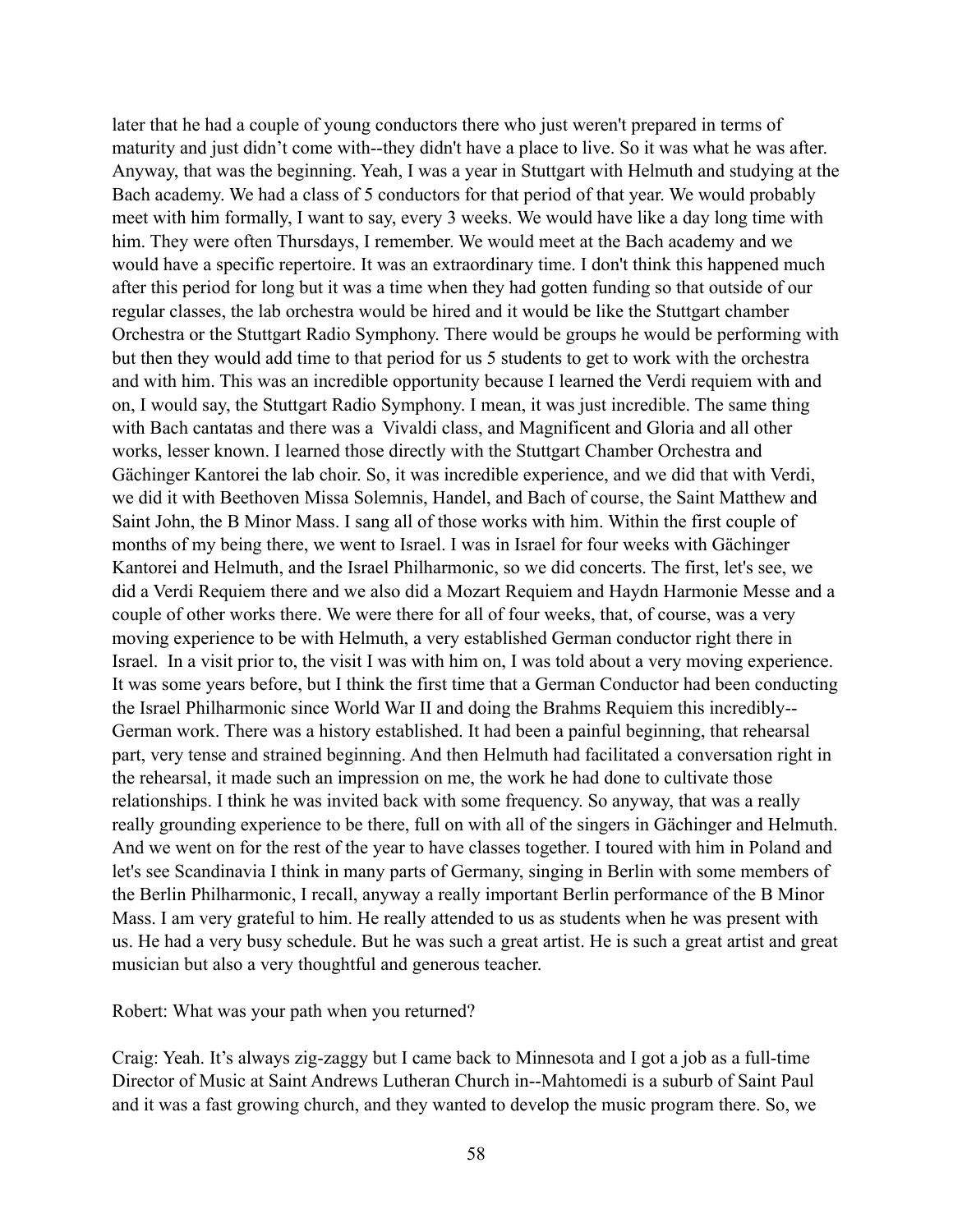started a Bach cantata series there. So, I was deep in it, and they were able to support this monthly series. I was only there for about seven months, probably. But that was a really great experience. I think it was during that period that I conducted my first performance of the B Minor Mass and that was at the New Ordway Music Theater and it had just been built. This was an Aids Benefit so that was in mid '80s--and right in the--one of the most difficult periods in the Aids crisis. So I wanted to see if we can make a contribution in some way to the city, to the area. So, this was billed as an Aids Benefit. It was an orchestra that was comprised of players from both the Minnesota Orchestra and the Saint Paul Chamber Orchestra. So these are the two principle Ensembles in the twin city. And so, for example, the concert master, was the concert master from Saint Paul Chamber Orchestra, Rommel Pacheco and the principle cellist for this event was the principle cellist from the Minnesota Orchestra. So, it really represented this crossover of personnel and people who normally don't play together at all, and the singers, it was formed, it was a citywide chorus of professional singers and professional amateurs. Soloists all donated their time. The players actually donated their time as well. It was really powerful. So I look back to that and see that the seeds of even the things that you and I talked about a few minutes ago, where our musical work keeps a connection with the community and the service and the greater good. So that was really a powerful experience coming back from Germany. After that, I did a one-year sabbatical replacement teaching at Augustana College and so I was to direct their top two choirs. This is a Lutheran School in Sioux Falls, South Dakota. So, I keep playing through all of this and keep up my piano chops and do some recitals and some chamber music thing. But yeah, so that was a great year in Augustana. And the year after that, I ended up at Yale. I was just thinking it might be a smart thing to do to complete the doctorate. And so I got a chance to be at Yale and I worked with Maggie Brooks which was great and I also studied piano there as well.

## Robert: So then on to the University of Texas?

Craig: Yea, it was kind of amazing. I never actually thought I would live in Texas, ever. My funny story here is just, I came down thinking maybe this would be a good opportunity to practice interviewing. 'Cause certainly, I wouldn't live there and they probably wouldn't want a northern kid anyway. Didn't know much about Austin at all. But yeah, I came in, loved the interview process and it is a great music school, I come to find out. I had this pretty northern bias and not understanding all of the good things that were here. And this impressive music library at Texas and quite a really wonderful opportunity to come and lead this program at that young time in my life. But it was a surprise. I had interviewed at a few places and I was considering a lot of different things.

Robert: So, I guess that seeds of Conspirer were being planted at that time. So talk to me a little bit about that history.

Craig: Well, one of the things I noticed just being at the university too was, I began to really observe over and over again a lot of singers who had dedicated themselves to singing, but particularly ensemble singing and certainly, this is true in Minnesota and Texas too where people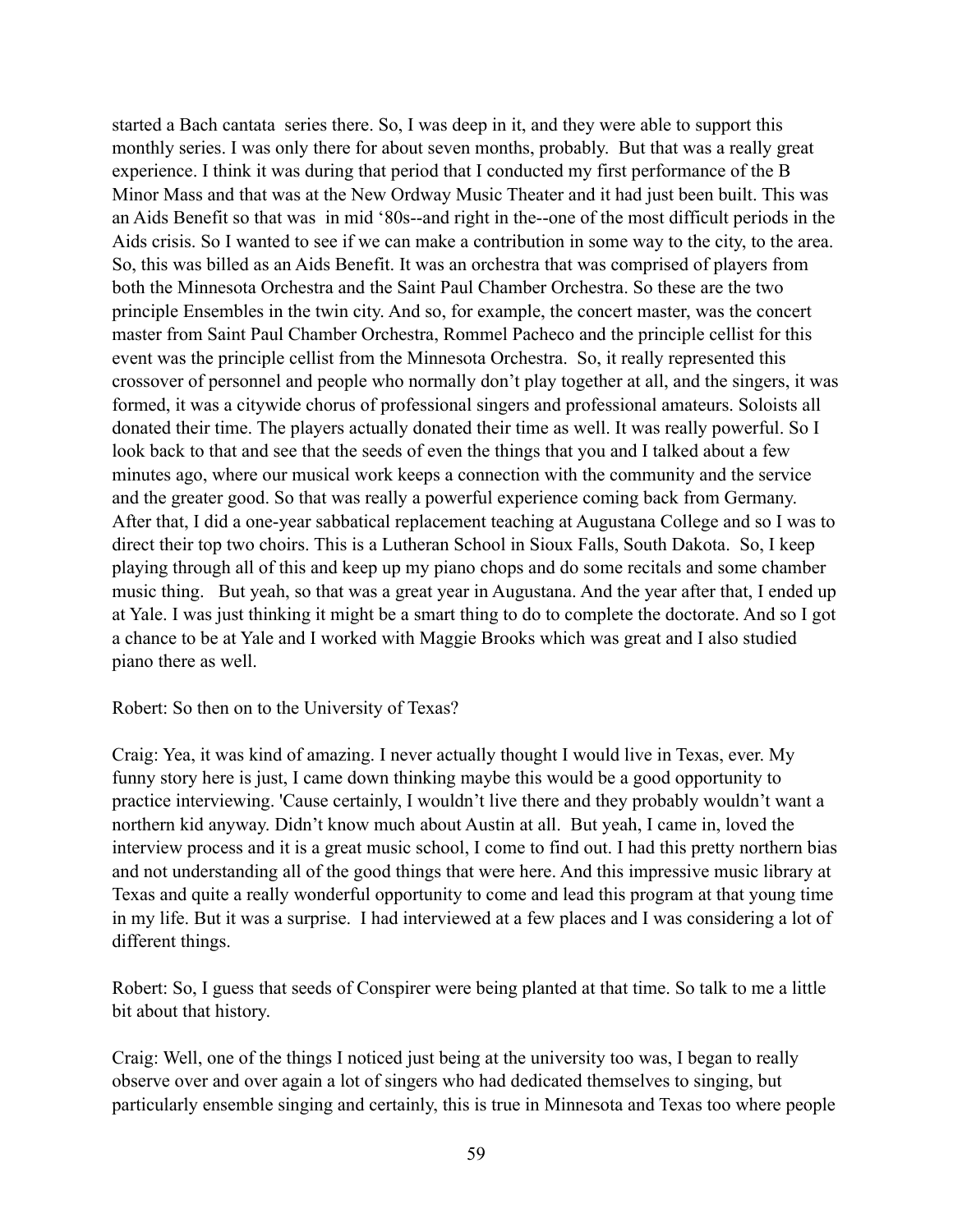would come from elementary school and middle school and high school and the college, and even graduate school and then all of a sudden they're done with that. There isn't a place to use that high level of skill that they've been nurturing all those years and I thought this was really unfortunate, there's really no professional track for singers who want to continue in this vain. So that was one reason as a teacher of the university level I thought this could be something that's really needed here. I think having come from Germany where the Gächinger Kantorei at that time came all over Europe really. And they would come together for a focused period of time and perform a concert. There were many who were in Stuttgart but there were others who came from Frankfurt and Heidelberg, and Munich, Strausberg. Of course the beauty of that system and the European train system is so organized that you can pop on a train and there are probably six trains a day. I just had this in my head, I thought that's a great model. I wonder if we could recreate something like that here where singers come from afar. You could have the aspiration to set a goal for just world class excellence but bring singers here to that local location. The only issue of course, was that, this is America and this vast continent and the trains weren't gonna do it. So, really it was a very expensive model and amazing really, that we were able to initiate it at all. 'Cause there were many, many people who would ask questions, " Why a professional choir, what was the value in that for you?" I had a very beautiful choir that I hear in my church. All those are so important and valid and beautiful. It was learning to really say, it's both, and. I mean it took people hearing what that level of excellence and dedication at the professional level could be in order to say, "Ah! I really get it now. Okay, this is exciting." And so, it was a brave handful of souls who supported it initially. Then eventually people caught the spirit of it and were excited about it. But it took a lot, a lot of work to build a foundation for that.

Robert: Do you think Conspirare is where you imagined it could go or do you still think that there are other places, other directions, where your vision was early to where it is now?

Craig: Yeah. I feel like some of those things, some aspects of those early dreams have been fulfilled and are being fulfilled. But I would say other aspects of it feel very young and fresh still. And a lot of that is simply a question of building a funding base to support that because I would love very much for audiences overseas to hear Conspirare more. We've done some time in France and in Denmark and in Norway this summer, but I would love for that to be a possibility. I would love for--still this idea of professional excellence combined with service, is very attractive to me as a model. And I think about places where we could go and be in residence and still perform in a very high level, but also be available to support a community. There were times in Mexico, for example, I visited some music schools. I just really had a sense like, oh, if we could spend a week here really supporting the students, supporting the faculty, it could be a real service to uphold the program. Or to be a part of a community, not even a music school and to model and share an inspirational view of art and music and poetry, integrate it in our daily lives more regularly, that these aspects of the soul that need nourishing from the arts are not just a luxury corner but are a fundamental need. That soul needs, a deep fundamental need, it's certainly, food and shelter and warmth. But yeah, these aspects still are very critical.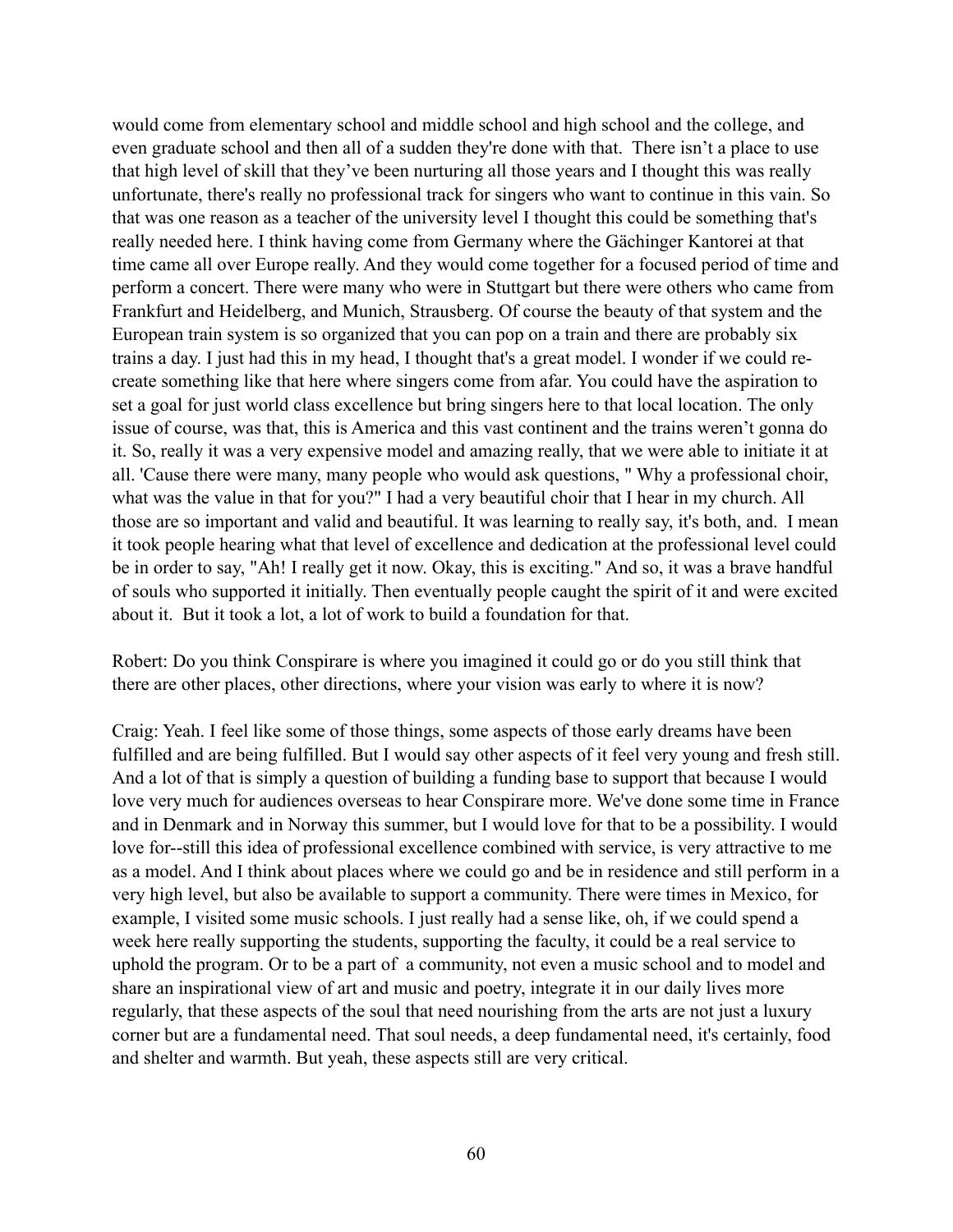So, I think it's still a part of the dream that keeps expanding and I think the ongoing and ongoing aspect of this too is, within the core medium itself. How can we just as artists and simply within the musical realm demonstrate the creative, imaginative work of the spirit, if you will, or of creation itself. How can this witness be practiced by us in a way that demonstrates in inclusivity and a breadth of background and style and convictions? This is to me still why choir is this huge living metaphor, it's a music that I happen to love and I grew up loving it just as a music, as a repertoire, you and I are in the same boat. But it's for me also this potential to be this living metaphor for what it is to live together in this world and to really understand--we hear so often and we say it often. We are all one, or this idea that we all come from the same source or we are unified in God say. But this is a living practice of that in such a simple artful way. We can demonstrate this and so that takes place in a lot of ways within choral music. Choral music can be a surprising place for this to happen to because it's been consistently experienced and seen as quite a traditional medium in the culture. No one ever thinks of choral music necessarily they think of cutting edge innovation. But that's one of it's great assets at this point is that, it can be very specifically and precisely used to broaden one's sense of life, of meaning. And we can do this with exploring and breaking expectations of genre and presentation and consideration and style. I've done a lot of playing with blending of musical styles kind of side by side and I've never really considered that as a crossover thing. Sometimes people will reference it that's not quite--there is no problem in that but not quite how I view it. It's almost more of a sort of forcing styles together. It's been interesting because I think of myself actually as a choral musician as being quite orthodox and quite traditional in a way. I'm a Gemini in this is way so I go back and forth but--which is I think what my role has been in a lot of ways. But like all of these Christmas programs that we do, the collage programs that appear on the surface to be this smorgasbord where there is a pop song here and there's a folk song and there's Gregorian chant. It looks on the surface of just style play but really underneath it, it is a liturgy and so there's very sort of orthodox and rootedness in my own convictions. But also, a refusal to use music as another power structure that puts someone down or holds someone up as better than. I think God is meant to invade this music that we do to say "all of us" just like Matthew Shepherd. It's the same message. So, anyway, that was a long speech, sorry you got me on one of my core passions.

Robert: No. That's really excellent. I'm glad you brought up Matthew Shepherd. I'm curious, you chose to be at the piano for this work and obviously, that's a place where you are comfortable, does that have to do with your connection with this particular work?

Craig: I know there is a really natural connection that I feel there I and think-- I mean, again, it feels like that mold-breaking kind of thing. Right now, I'm actually working on completing all the piano parts by the end of the summer so that--well refining them, they were very rough. So those will all be complete in, I would think, six to seven weeks, I hope, so that somebody can do it. And it's not just to be limited for someone to improvise. So that'll be completed, the piano parts for all the recitations and everything. As for the piano, I mean I love being there. It felt really important probably because this is so personal. And when I think personal, I think I'm sitting at that piano and there is a circle of singers that I'm engaging with. I think there is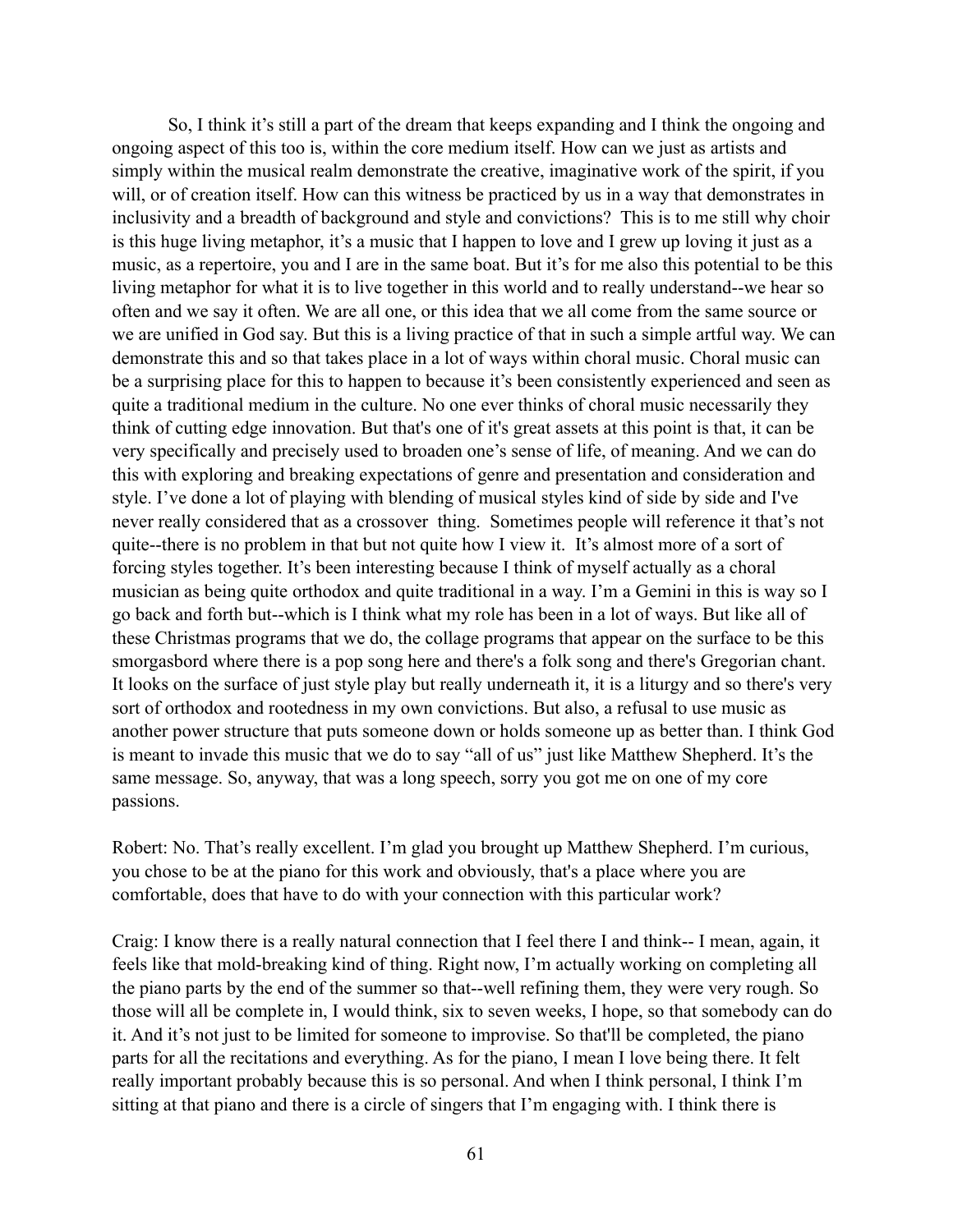something also about stepping out of that role of conductor that, for whatever reason there's the stepping out that sort of authority role or whatever, it's not quite the right way to say it. But sitting down from the standing up position, there is a humility in it. Like that shaker tune Lay me Low. There is something, I wanted to be a part of this, I wanted to be make sounds with the others 'cause this was my heart's expression, so I wanted to be making sounds with my colleagues.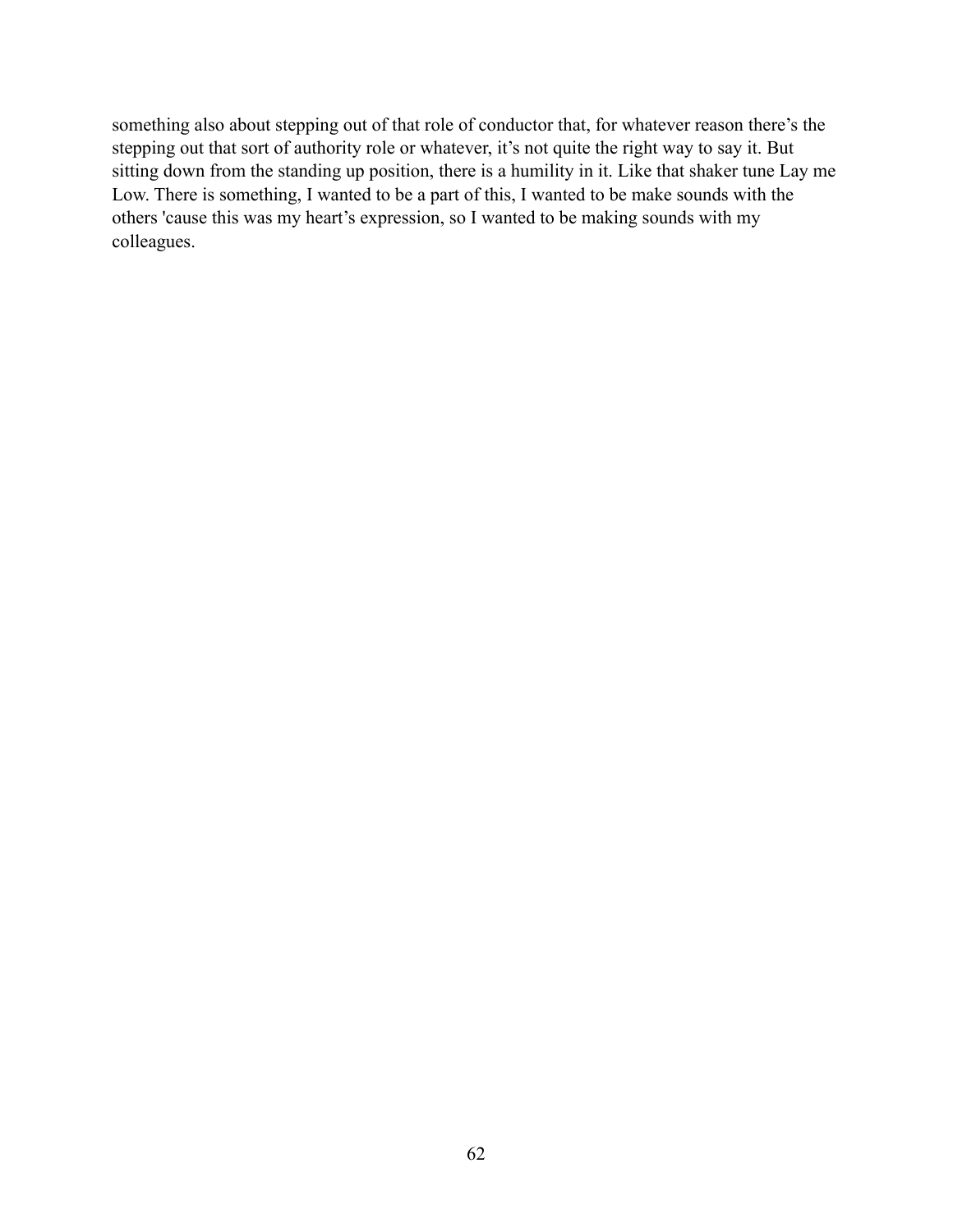B.3 Transcript of Interview with Lesléa Newman February 2016

Rob: Good morning. Thanks for agreeing to do this.

Lesléa: Sure.

Rob: Sure, what is your general impression of Considering Matthew Shepard now that you've been away from it a little bit, of the work and your role in it?

Lesléa: Well, I thought the concert was just beautiful. I'm not someone who normally listens to choral music so I had no idea what to expect. And so, I mean, I think that's good in a way because I just went in totally open not knowing anything and I was just blown away with the scope of the work, with the composition, with the voices that I heard, having my work within that context with other writers that I've studied my whole life like William Blake and W.S. Merwin, I mean that's just an extraordinary experience for me.

And I thought Craig really did the work justice. I was very moved by the way he used Matthew Shepard's own words from his journal. And also really I think the most powerful piece of writing in the whole thing is Dennis Shepard's court statement that they excerpt from that. So I thought he was very respectful in a way he handled the story, very compassionate and very passionate.

Rob: Excellent. Well, since you brought it up, let's talk about that statement of Dennis Shepard, which is of course set over your own poem, Stars, which received a rather interesting treatment. Could you comment on that?

Lesléa: So, you know, I saw the poem in the libretto and it's on the page, the way it's on the page in October Mourning, scattered. And I have to admit I missed it in performance.

So I didn't know, you know, I could see from the libretto where it was coming but somehow I missed it. So, you know, I'm not sure if it's because I'm not an experienced listener in this type of concert or if it needs to be brought out more or if it's supposed to be that subtle, but I did read it.

Rob: I think also to your point, the powerful words by Dennis Shepard's, your attention could go there…

Lesléa: Absolutely.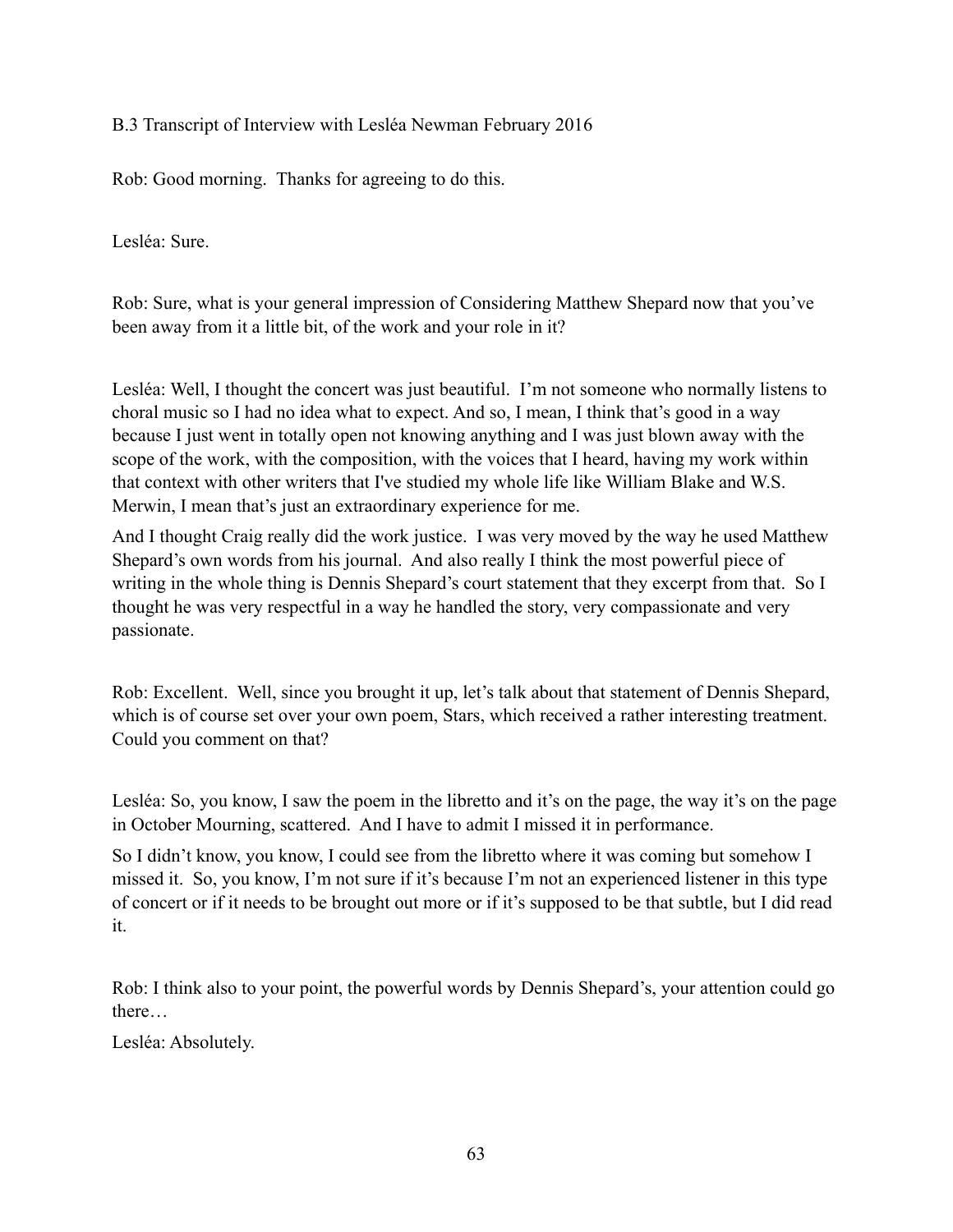Rob: As Craig stated and as is obvious in the work itself, the fence serves as the real structure of the work. I would say that the same is true for October Mourning. Can you speak to the significance of the fence in your book and how Craig utilized it in Considering Matthew Shepard?

Lesléa: So, you know, The Fence became, almost immediately after the crime and then over time, an iconic symbol, a symbol of destruction, a symbol of despair, a symbol of grief, a symbol of hope, a symbol of beauty. And to me when I was writing, the first fence poem I wrote actually is The Fence (That Night) and originally I just called it The Fence because I didn't know I'd be writing other poems from the point of view. So I realized at one point that The Fence was just there being a fence and became an accessory to the crime unwillingly.

And so that was very profound to me and then later on I realized, oh yes, The Fence had a life before and The Fence had a life after. So when I was structuring the book it seemed that that made a lot of sense to start and end with The Fence. And before I wrote the epilogue which was Pilgrimage, which was my journey to The Fence, I thought that the book would just end with The Fence being torn down but I was really unhappy about that because it just left nothing, I mean literally left nothing, just empty space. And I really felt, especially when I decided to publish the book for teen readers, which was not my original intent, I needed to end the book with hope. And so I just knew intuitively that I needed a last poem; I had no idea what it would be but I knew I had to go back to Wyoming to find it.

So I went back to Wyoming and I went back to the fence or the fence that's now there, it's not the original fence anymore. And I spent a long time there. I said Kaddish, which is the Jewish prayer for the dead. I just sat there. I looked back at Laramie, you know, to see the last thing that Matt would have seen before he lost consciousness even though I went during the day and that was at night. I touched the fence. I felt the ground. I felt the prairie wind. And then on the plane ride home I wrote that last poem Pilgrimage. And, you know, it was very important to me to end with a prayer, to end with something that takes lines from a lot of different traditions so that it was unifying and to give some hope to the reader and some comfort.

Rob: Right, which really parallels to, again, without doing. I know I have the music from just the passion (06:00) section but then I read your book and I thought how is he not going to set this poem Pilgrimage because it fits so well in this sort of the choral music tradition. Particularly we don't … as chorale musicians we don't often latch on to one religion or one idea because we sort of live in a lot of them and music is the access to that and so it's interesting to hear you speak it that way and clearly Craig felt the similar draw to wrap this up in a different manner than The Fence is going.

Lesléa: And I do love The Fence (after) and The Wind, that combination, I really, really love that. I don't know but just somehow made sense and I love that another artist can look at my work and see things that I would have never seen. I would have never put those two together.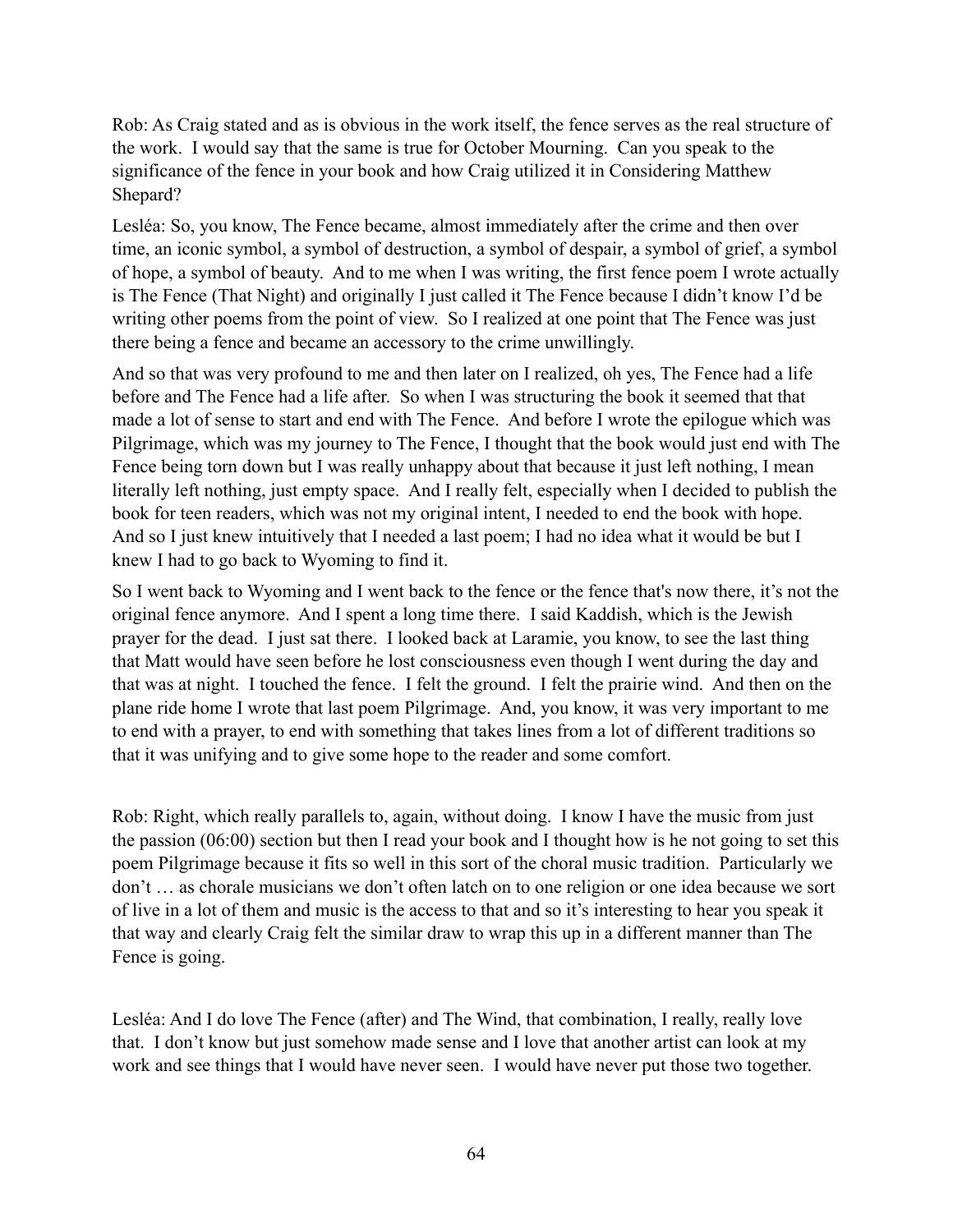They're in very different parts of the book. But, you know, The Fence is gone and The Wind remains, so that is just perfect. And so I love that, I love that combination.

Rob: Craig clearly talked of The Fence being torn down as sort of an analogy for being spread out to the world like you said, through The Wind it sort of remain the mysteries that you have, how did you perceive the fence being torn down?

Lesléa: Well, you know, the reason the fence was torn down was because the land the fence is on was sold since Matt's murder and the new owner was sick of people coming to his property. So, but then he put up a new fence not that far from it so people still come. So no, I didn't think of that. You know, I'm pretty close to the whole thing having been there so I don't have the distance to step away and see other things the way Craig does. And I think having that distance serves his artistic endeavor very well.

Rob: That's a good point. Craig lived with it for … lived with the idea of composing this for so long, it's interesting to me that, and I'm so glad he did, he took the time to write this piece because I think he was able to capture his whole experience versus forcing something rather quickly.

Lesléa: Right, and I'm just so grateful he waited so long and then my book came out and, you know, I'd love to ask him. I don't know how he discovered my book but it just seems like it's a lovely creative marriage.

Rob: Absolutely. Well, I think, you know, that would be an interesting thing to ask him because I think October Mourning served as sort of a motivation for him to work on this. He found some inspiration. He said, This is something I can attach to, that we can sort of work together to find it. I can see it's being very daunting for him to try to tackle this work without some sort of guide and I think your book helped with that. It's very interesting. So, let's see.

I think that A Protestor might be the most important movement in Craig's work but it is also the poem that went through the most transformation. That poem has a particular form, do you think the musical treatment disrupted this in an appropriate way?

Lesléa: So the protester is a villanelle, are you familiar with the poetic point form?

Rob: Yes from the explanation in your book.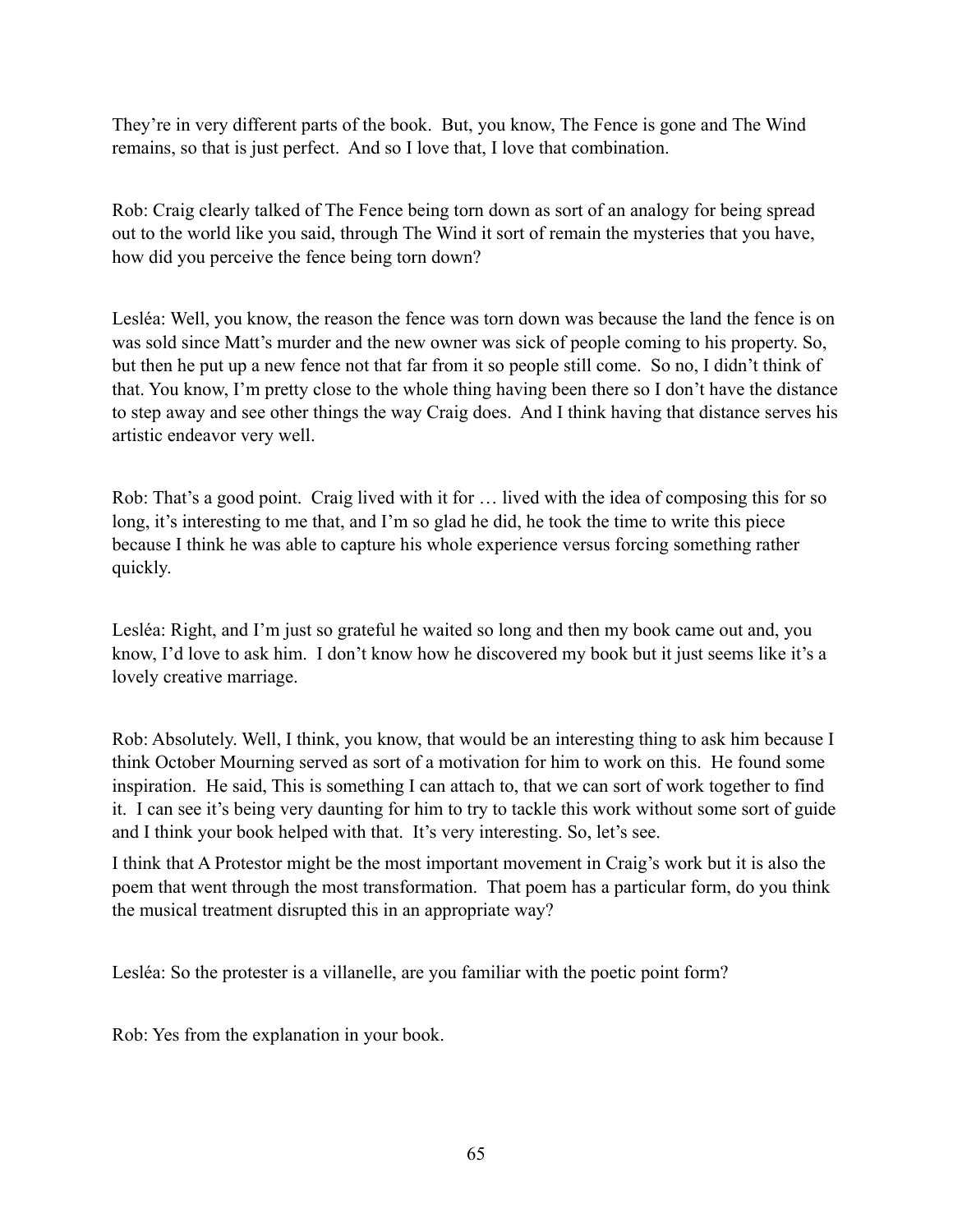Lesléa: Right. So you see there's a rhyme scheme, you see that there's repetition. You know when someone sets your work to music, you can't be stressed about things, right? I mean, at least I feel this way because he has a vision, he has a musical ear, so he had to … or chose to play around with some of the ways, the lines repeat or don't repeat. And that's fine because I think it really works. Frankly, the poem is really has another poem that is in concert with it, The Angel, and I really wished he had used that poem as well because The Angels are direct response to the protesters. I don't know if you know the whole story of Angel Action.

Rob: Yes, that was such a beautiful way to respond to the protestors.

Lesléa: So to me those poems really go together and they're essential to go together. So I was a little apprehensive because, you know, that poem taken out of context could really be read wrong. So I still I think to this day I really wish The Angels were in there but I think that Craig does a good job of keeping that poem in context with the entire narrative so that you really don't lift it out and see that what I'm doing with that poem is … it could be seen as isolated, as me doing the opposite of what I'm actually doing which is, you know, I'm not supporting the protester. I'm not saying that, you know, I agree with the protester and I think that's clear within the context of my book. And I just want, you know, the irony of this protester who's full of hatred then kissing his children goodnight is a very creepy image to me.

And so it's important for me to keep that … what's the word? You caught me before my coffee in fact.

The whole book has been set to music. I don't know if you know that.

Rob: I did. But it is set as a solo work, right?

Lesléa: Right. Right. And so it was performed in California and what happened was the protester's song was set to kind of like a hootenanny music and then The Angels are a chorus of young girls, it was a high school young women's chorus, and they were all dressed in white and they came on stage and sang the counter poem in their beautiful sweet voices and to me that was very, very moving.

Rob: What was that experience like for you? I guess you attended that performance?

Lesléa: That was also totally mind-blowing because every single poem in the book was used in order so it's the exact same narrative. There was a choir which I think was maybe about 40 people then there was this young woman's high school course, there were soloists, the pipe organ in the church was being used. It has over 4,000 pipes. I think there were two pianists, there was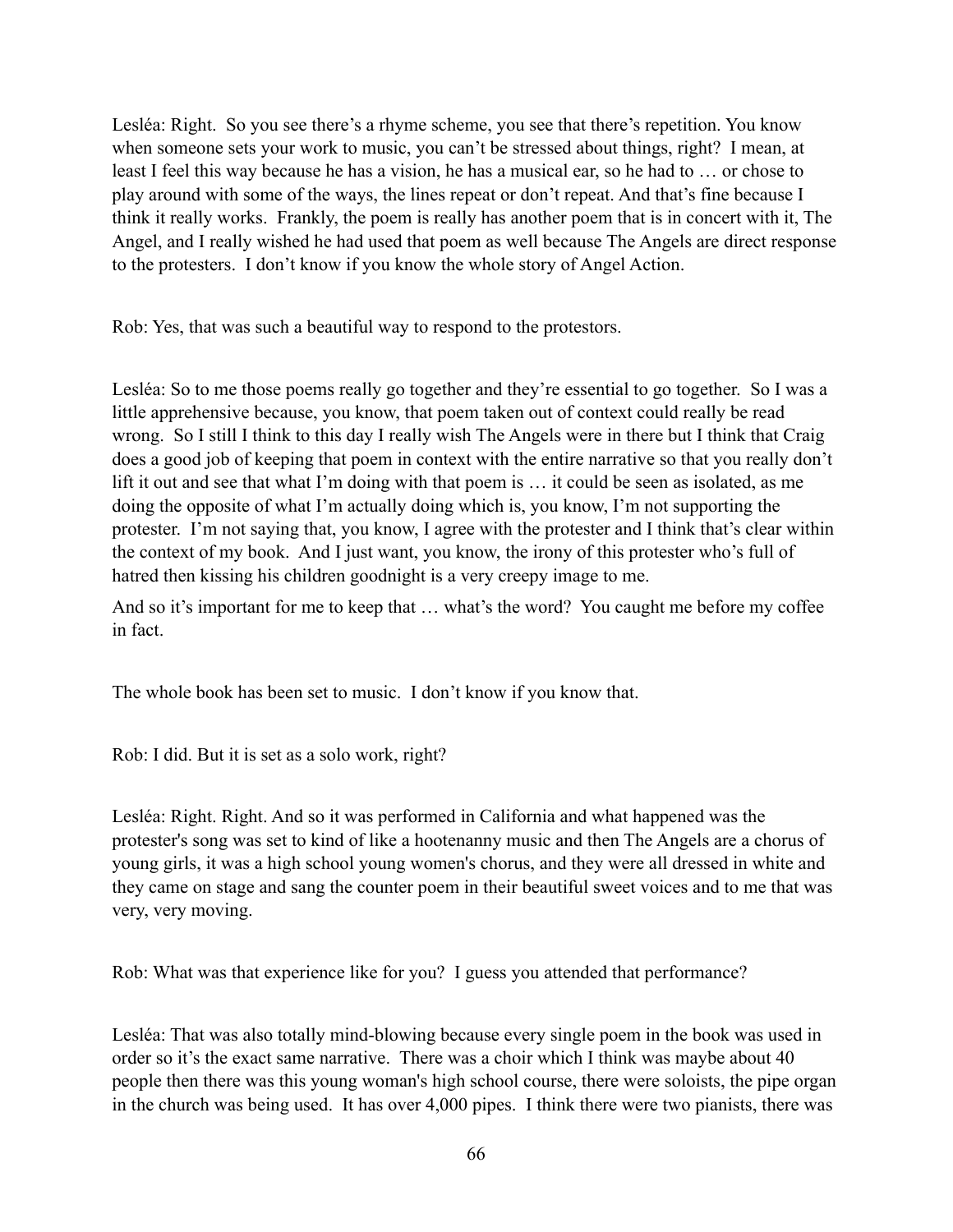a harpist, there was somebody playing bell. It was astounding. It was also extraordinary in a different way. I was more used to hearing that kind of performance so it wasn't as startling to me and I don't use startling in a bad way when referring to Craig's oratorio but it was just … I had to wake up a different part of my brain to listen to Craig. So I'm really glad I actually heard the dress rehearsal first because I wasn't able to stay for both performances. When I went to California I heard the concert twice and that was really helpful because the first time really I was just kind of in shock but then the second time I could really take it in more.

Rob: Wonderful. What was the California reaction? Since I couldn't go, I'm curious.

Lesléa: It was really the same thing. I mean, people were astonished, people were on their feet, you know, very long standing ovation. People seemed very inspired to do something to make a difference. I think and hope that the concert would like to have more life to it and keep performing it. I mean, you know, it's a little cumbersome. I mean, it can't be performed with fewer people, you know. I'm sure you know better than I do when you have chorale music, what it takes to put a show on.

Rob: So let's continue with the reaction, the post concert talk, which is a very unique thing in the choral world. Normally, you'd go out after a concert and wonder how everybody reacted to it but after these performances a panel, yourself included, was able to sit and talk about the work. What was your experience with it? Did you take any surprise from how people responded? I expected more questions but there ended up being many testimonies.

Lesléa: Right. So, you know, I have participated in talkbacks for the Laramie Project. Have you seen the Laramie Project?

Rob: I have.

Lesléa: Okay. So you're familiar with that and also after I read from my book, October Mourning, I often take questions, you know, that's little different because it's a reading as opposed to a play or a concert. So often people are so emotionally drained and filled at the same time that it's hard to kind of snap back from your body into your head and ask questions. So I'm used to there being not many questions and I'm also used to people often feel like instead of a question they want to share and experience very often about themselves being, you know, a lot of gay men will talk about something that happened to them or someone will talk about a gay brother or a gay father or uncle and something that happened to them. And it's almost like people feel like they need to bear witness and they need to have people bear witness to something that's happened to them. So it didn't really surprise me. I was really thrilled to be on stage with such a stellar panel. And I think … have you seen the photo that is with my blog post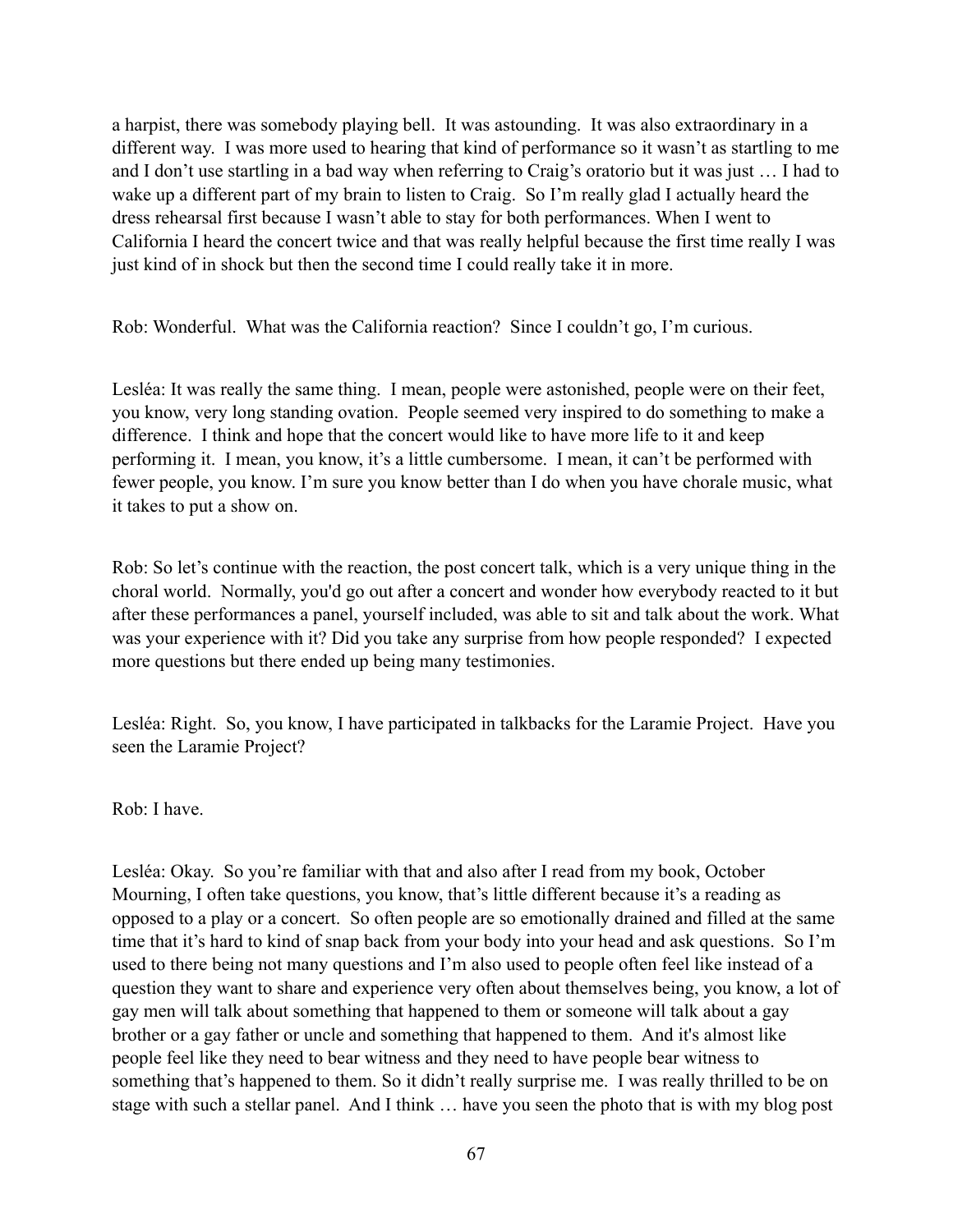of Craig and I? If you look at that you can see that we're just looking at each other with such adoration and I think a friend of mine who was there used to be a photo journalist so she took some pictures for me and I feel like she really captured this, I don't know, this mutual respect and admiration that we have for each other in this photo and that I think sums up my experience more than I could in words.

I know Jason Marsden, you know, I've known him for years so it was wonderful to see him again and be in the panel with him and he is so incredibly articulate. And the other poet I had never met before but I really enjoyed meeting him and I thought the moderator did a good job so I thought it was well.

I guess the only other thing I would say is that it's just so interesting to me that I find myself immersed in the world of choral music which is nothing that would have ever occurred to me in a zillion years. So, you know, I write a book and then it takes on a life of its own and it takes me to places where I never thought I'd find myself in. And I mean, that's just such a wonderful thing. It just feels like a blessing and, you know, I don't know if any of this is useful to you in your research but I just keep thinking about Matthew Shepard who I never met, who I was … it seems like I was destined to meet because he was part of the LGBT Association in University of Wyoming that was putting on this gay awareness week and invited me to come as a keynote speaker and he had planned on being at my reading, and then he was murdered so I never met him but because of him I've met hundreds of other wonderful people. And other people have made connections because of him.

So, you know, he's doing this amazing work and yet he's absent. And I think about that all the time. I mean, everybody I met in Austin I never would have met, for example. Everyone I had met in California when I went out for that performance and everyone I met whose ever come to a poetry reading from October Mourning and all the schools that I've presented at, I mean it just goes on and on, probably thousands of people by now. So that to me is just kind of an astounding thing and I'm not really sure what to make of it but I just keep thinking about it.

You know, it's interesting because people, they just responded to Matt's story, you know, whatever form it takes, just people becoming involved with the foundation or artistically or someway just kind of ... it just happens. I've seen that over and over.

Rob: I can testify to that certainly.

Lesléa: All right. Well, I'm going to continue packing for my trip to Hawaii, I leave tomorrow.

Ralph: Well, have a wonderful trip.

Lesléa: Thanks. Thanks, I'm glad we had a chance to talk.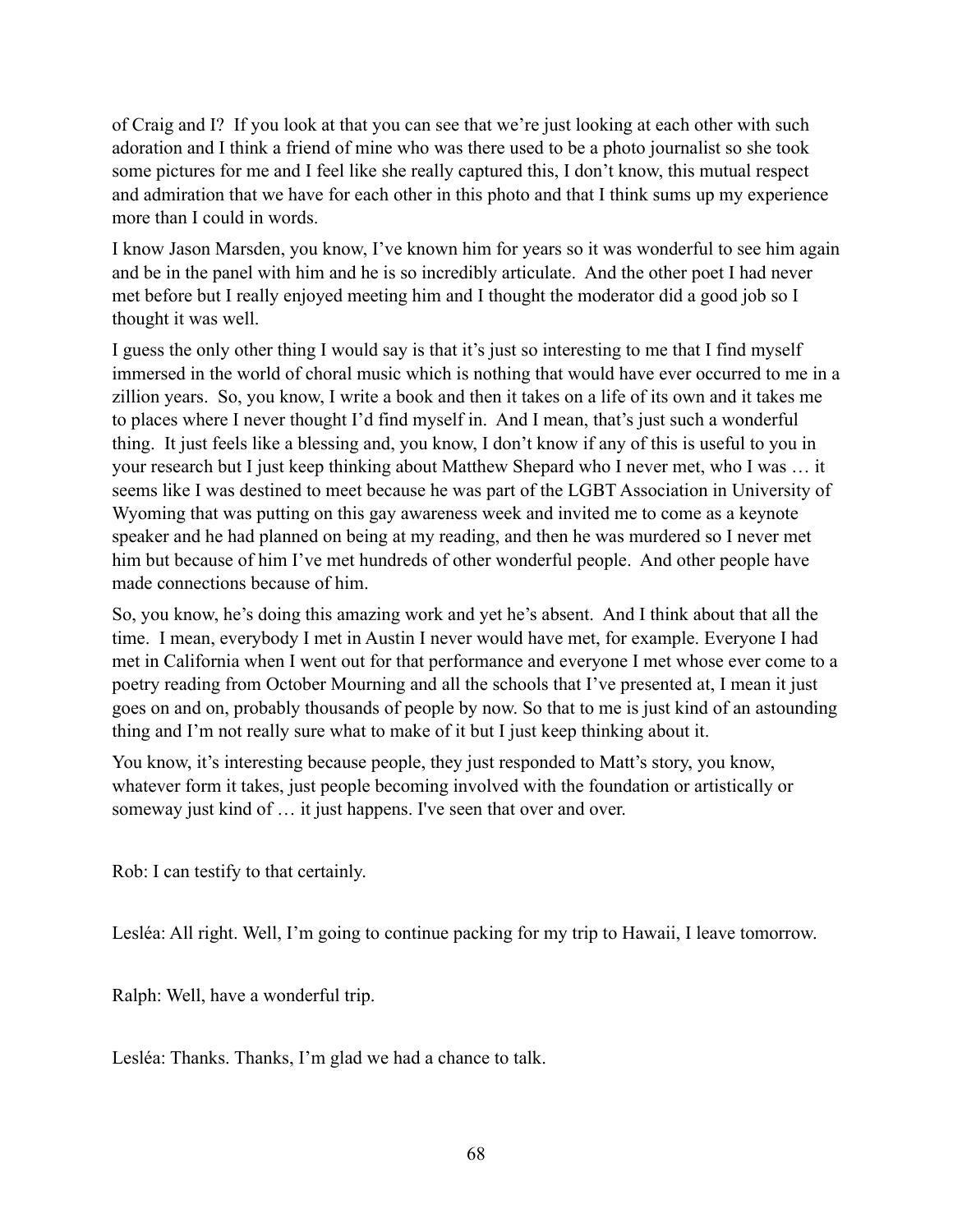## BIBLIOGRAPHY

## Books, Dissertations, and Journal Articles

- Budziak, Jennifer Kerr. "Passion beyond postmodernism: The choral Passion settings of Esnvalds and Lang, viewed through a liminal lens." DMA diss., Northwestern University, 2014.
- Clavere, Javier. "Semiotic Analysis of Osvaldo Golijov's Musical Setting of the Passion Narrative in La Pasión Según San Marcos." Master's Thesis, University of Cincinnati, 2008.
- Cheng, Wei. "A Conductor's Guide to Sofia Gubaidulina's St. John Passion." DMA diss., University of Cincinnati, 2006.
- Dürr, Alfred. *Johann Sebastian Bach: St John Passion, Genesis, Transmission, and Meaning*. Translated by Alfred Clayton. New York: Oxford University Press, 2000.
- Edwards, J. Michele. "Johnson, Craig Hella." Grove Music Online. Oxford Music Online. Oxford University Press. Web. 22 Apr. 2016. <http://www.oxfordmusiconline.com/subscriber/article/grove/music/A2266948>.
- Gibson, Scott, ed. Blood & Tears: Poems for Matthew Shepard. New York: Painted Leaf Press, 1999.
- Hoffman, Scott W. ""Last Night, I Prayed to Matthew": Matthew Shepard, Homosexuality, and Popular Martyrdom in Contemporary America". *Religion and American Culture: A Journal of Interpretation* 21 (1). University of California Press, Center for the Study of Religion and American Culture: 121–164, 2011.
- Holm, Thomas Robert. "Analysis and comparison of three major vocal/instrumental works of Arvo Pärt: 'Passio,' 'Miserere,' and 'Litany.'" DMA diss., University of Illinois at Urbana-Champaign, 1998.
- Jansen, Wesley H. "Performing Krysztof Penderecki's 'Passio et mors Domini Nostri Jesu Christi Secundum Lucam': A Conductor's Preparation." DMA diss., University of Cincinnati, 2006.
- Jimenez, Stephen. *THE BOOK OF MATT: Hidden Truths About the Murder of Matthew Shepard*. New Hampshire: Steerforth Press, 2013.
- Kaufman, Moisés, and the Members of the Tetonic Theater Project. *The Laramie Project*. New York: Vintage Books, 2001.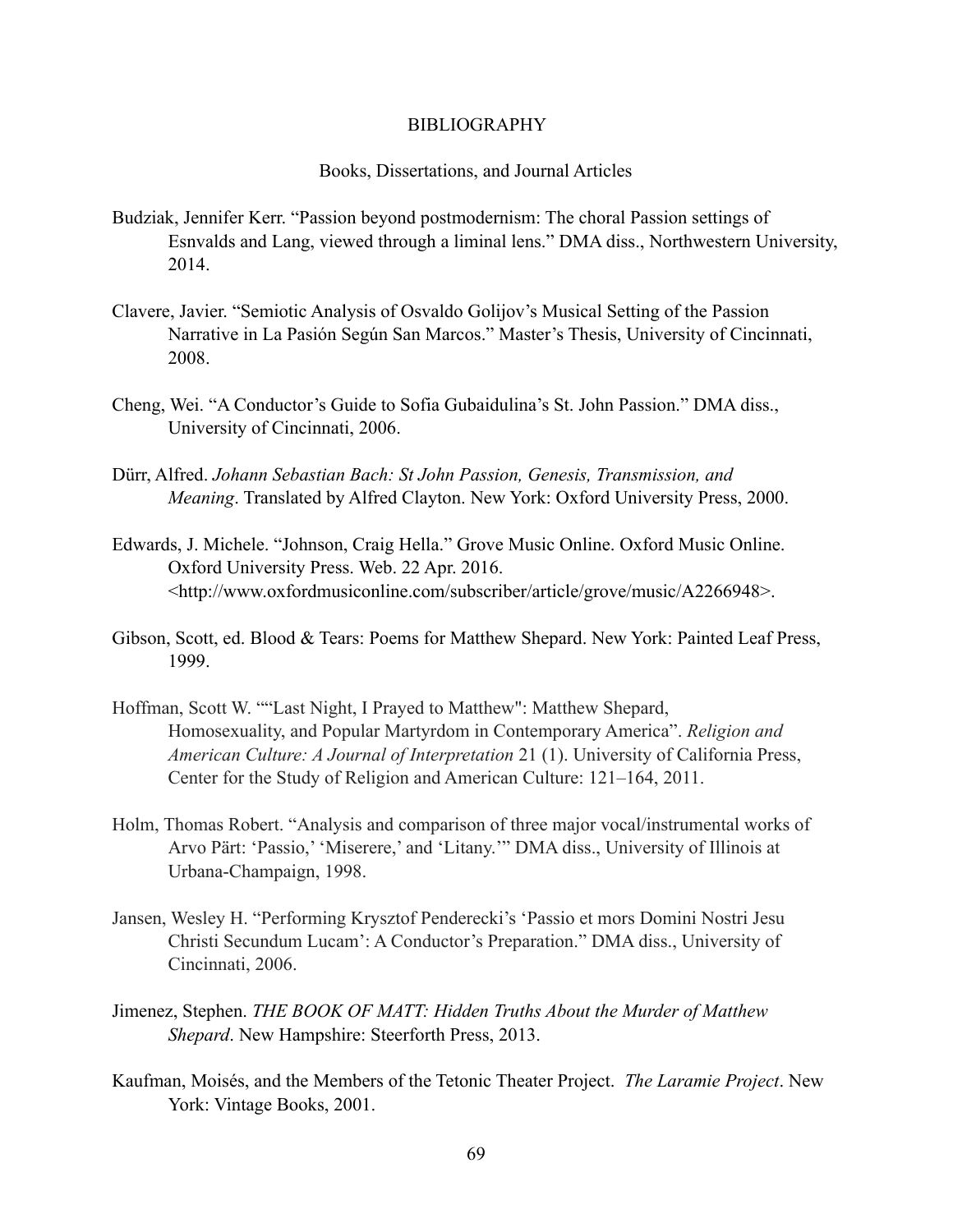- Kaufman, Moisés, et al. *The Laramie Project: Ten Years Later.* New York: Dramatists Play Service, 2012.
- Loffreda, Beth. *Losing Matt Shepard: Life and Politics in the Aftermath of Anti-gay Murder.* New York: Columbia University Press, 2000.
- Lang, David. "The Little Match Girl Passion." Program note. New York: Schemer, 2007. Score. Melamed, Daniel. *Hearing Bach's Passions*. Oxford: Oxford University Press, 2005.
- Miller, Warren, ed. *Cattle, Horses, Sky, and Grass: Cowboy Poetry of the Late Twentieth Century*. Flagstaff, AZ: Northland Pub., 1994.
- Newman, Lesléa. *October Mourning: A Song for Matthew Shepard*. Somerville: Candlewick Press, 2012.
- Nesbitt, John D. *Thorns on the Rose: Western Poetry*. Place of Publication Not Identified: Western Trail Blazer, 2013.
- Patterson, Romaine, and Patrick Hinds. *The Whole World Was Watching: Living in the Light of Matthew Shepard.* New York: Advocate Books, 2005.
- Pyper, Hugh S. "Crucifixion in the Concert Hall: Secular and Sacred in James Macmillan's Passion of St. John." *Literature & Theology* 23 no. 3 (2009): 344-355.
- Shepard, Judy, and Jon Barrett. *The Meaning of Matthew: My Son's Murder in Laramie, and a World Transformed.* New York: Hudson Street Press, 2009.
- Smallman, Basil. *The Background of Passion Music: J.S. Bach and His Predecessors*. New York: Dover Publications, 1970.
- Thernstrom, Melanie. "The Crucifixion of Matthew Shepard." *Vanity Fair*, March 1999. Accessed December 2015 http://www.vanityfair.com/news/1999/13/matthew shepard-199903.
- Van Niekerk, Johann Jacob. "David Lang's the little match girl passion: A Conductor's Guide," *The Choral Journal* 56, No. 2: 8-20. 2015.
- Wells, Dominic. "In the Footsteps of Bach's St. Matthew Passion: The Passion Settings of David Lang and James MacMillan." *Tempo* 67, no. 264: 40-51. 2013.
- Wells, Melvin A. Jr., "Settings of the Passion Story in the nineteenth century." Diss., Southwestern Baptist Theological Seminary 1990.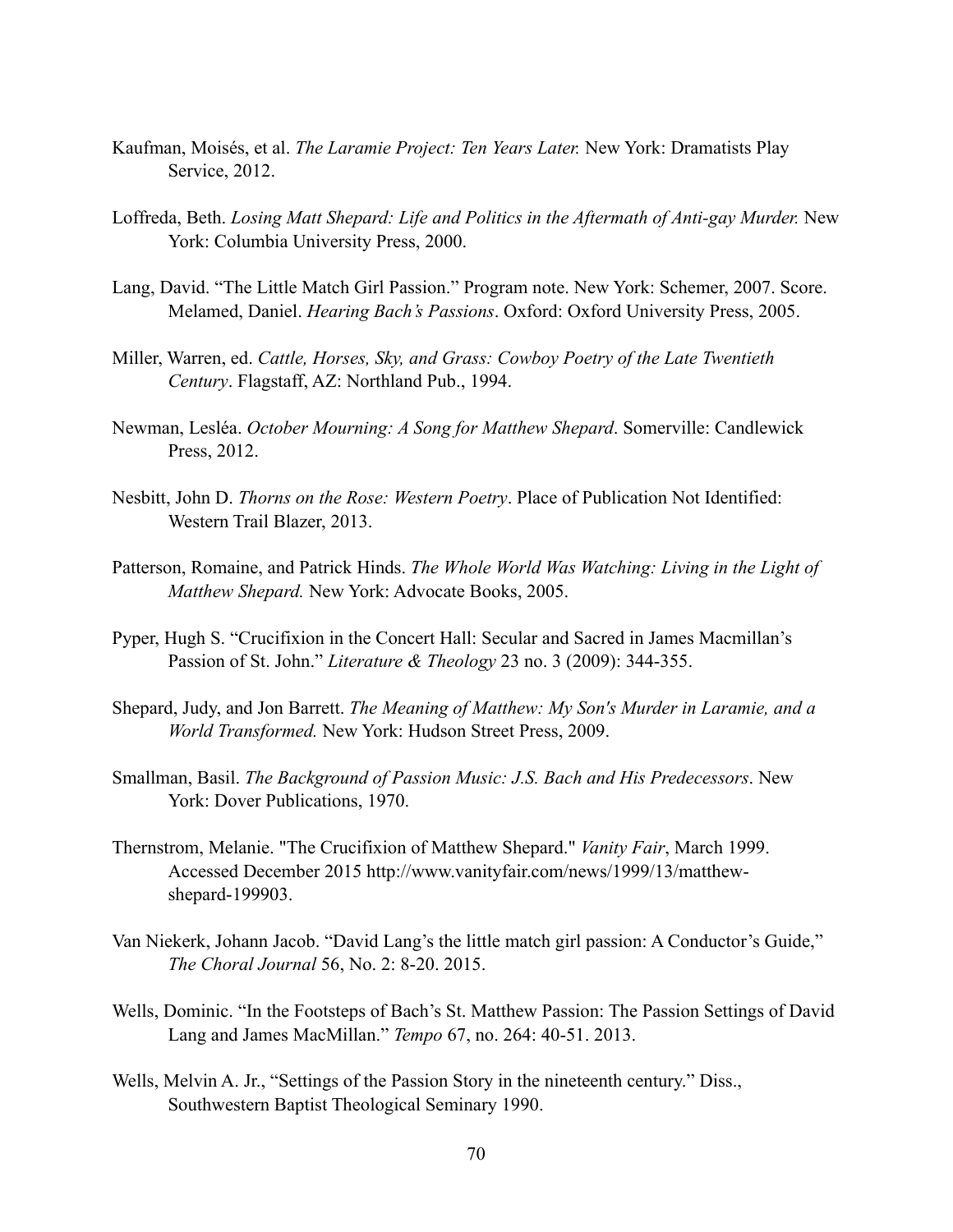## Reviews

- DeVoto, Mark. "Matthew Shepard's Lesson to All." The Boston Musical Intelligencer. Accessed May 23, 2016. http://www.classical-scene.com/2016/04/04/matthew-shepards-lesson/.
- Marsden, Jason. "New Tribute to Matthew deemed 'An American Classic.' Matthew Shepard Foundation. Accessed May 23, 2016. [http://www.matthewshepard.org/blog/new-tribute](http://www.matthewshepard.org/blog/new-tribute-) to-matthew-deemed-an-american-classic/.
- Quinton, Luke. "Review: Conspirare's 'Considering Matthew Shepard.' The Austin American- Statesman. Accessed May 22, 2016. [http://arts.blog.austin360.com/2016/02/25/review](http://arts.blog.austin360.com/2016/02/25/review-) conspirares-considering-matthew-shepard/.

## Websites

- Adair, Marcia. "Eat. Drink. A Textual Analysis of the 2000 Passion Project." The Omniscient Mussel. Accessed January 21, 2016. http://theomniscientmussel.com/?page\_id=182.
- Conspirare: Craig Hella Johnson + A Company of Voices. Official Website. Accessed January 24, 2016. http://conspirare.org/about-us/craig-hella-johnson/.
- Conspirare: Craig Hella Johnson + A Company of Voices. Considering Matthew Shepard Program Booklet. Accessed July 14, 2016. http://conspirare.org/wp-content/uploads/ CMS-program-booklet.pdf.
- David Lang Music. Official website. Accessed January 24, 2016. http://davidlangmusic.com/ about/bio/.
- Lesléa Newman Writer. Official website. Accessed January 24, 2016. http:// www.lesleanewman.com/biography.htm
- Matthew Shepard Foundation. Official website. Accessed January 24, 2016. http://www.matthewshepard.org.
- Merlin Conservancy, The. Official website. Accessed February 11, 2016. http:// www.merwinconservancy.org/2013/02/poem-of-the-week-thanks-2/
- Michael Dennis Brown. Official website. Accessed January 24, 2016. http:// michaeldennisbrowne.com/biography.php